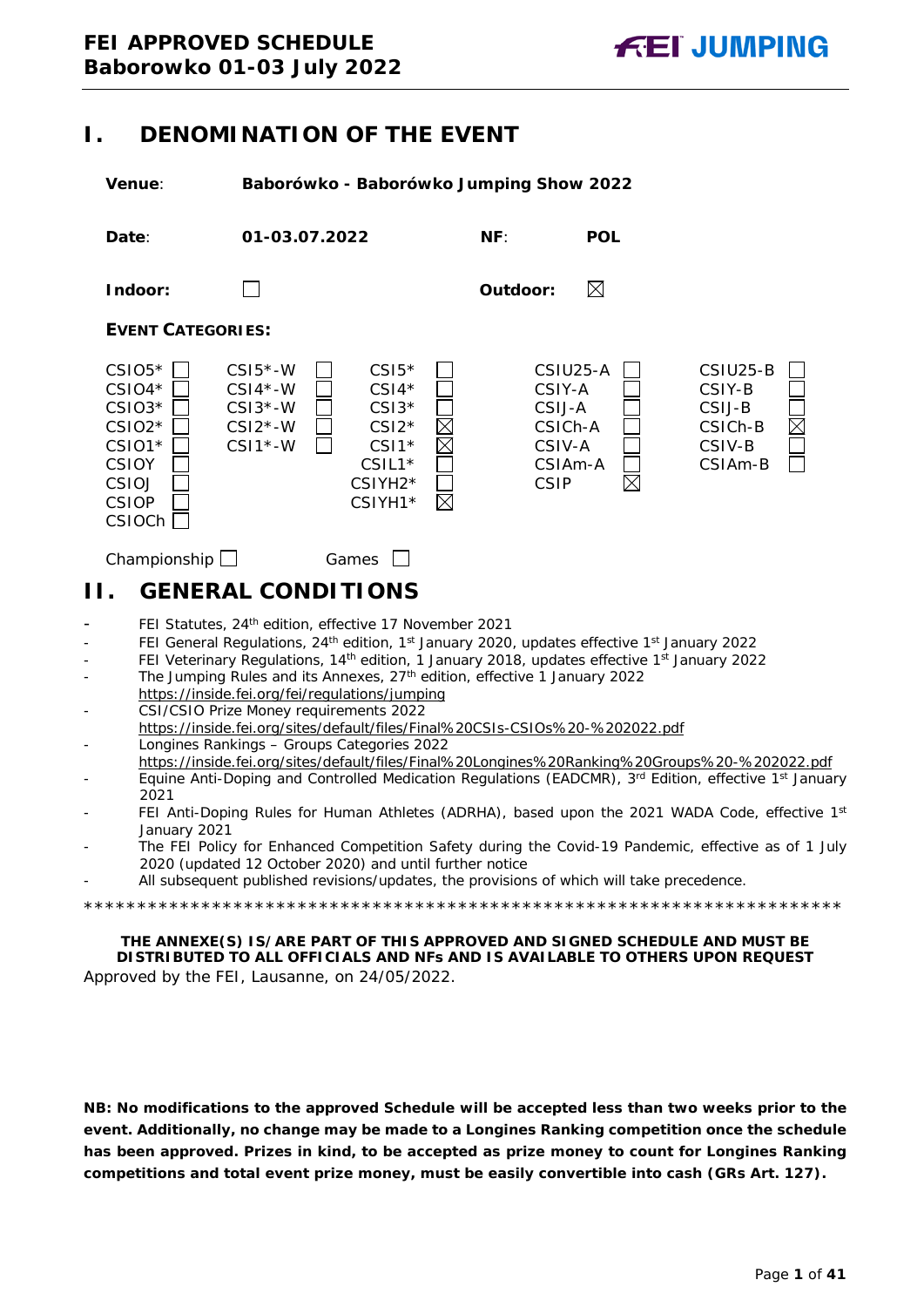# **TABLE OF CONTENTS**

| $\mathbf{I}$ . |                                                                                              |  |
|----------------|----------------------------------------------------------------------------------------------|--|
| II.            |                                                                                              |  |
| III.           |                                                                                              |  |
| IV.            |                                                                                              |  |
| 1.             |                                                                                              |  |
| 2.             |                                                                                              |  |
| 3.             |                                                                                              |  |
| 4.             |                                                                                              |  |
| 5.             |                                                                                              |  |
| V.             |                                                                                              |  |
| VI.            |                                                                                              |  |
| 1.             |                                                                                              |  |
| VII.           |                                                                                              |  |
| 1.             |                                                                                              |  |
| 2.             |                                                                                              |  |
| 3.             |                                                                                              |  |
| VIII.          |                                                                                              |  |
| IX.            |                                                                                              |  |
| Х.             |                                                                                              |  |
| 1.             |                                                                                              |  |
| 2.             |                                                                                              |  |
| XI.            |                                                                                              |  |
| 1.             |                                                                                              |  |
| 2.             |                                                                                              |  |
| 3.             |                                                                                              |  |
| 4.<br>5.       |                                                                                              |  |
| 6.             |                                                                                              |  |
| 7.             |                                                                                              |  |
| 8.             |                                                                                              |  |
| 9.             |                                                                                              |  |
| 10.            |                                                                                              |  |
| 11.<br>12.     |                                                                                              |  |
| 13.            |                                                                                              |  |
| 14.            |                                                                                              |  |
| 15.            |                                                                                              |  |
| 16.            |                                                                                              |  |
| 17.            |                                                                                              |  |
| XII.           |                                                                                              |  |
| 1.             |                                                                                              |  |
| 2.             |                                                                                              |  |
| 3.             |                                                                                              |  |
| 4.<br>5.       |                                                                                              |  |
| 6.             |                                                                                              |  |
| 7.             |                                                                                              |  |
| 8.             | EQUINE ANTI-DOPING AND CONTROLLED MEDICATION PROGRAMME (EADCMP). FEI VETERINARY REGULATIONS, |  |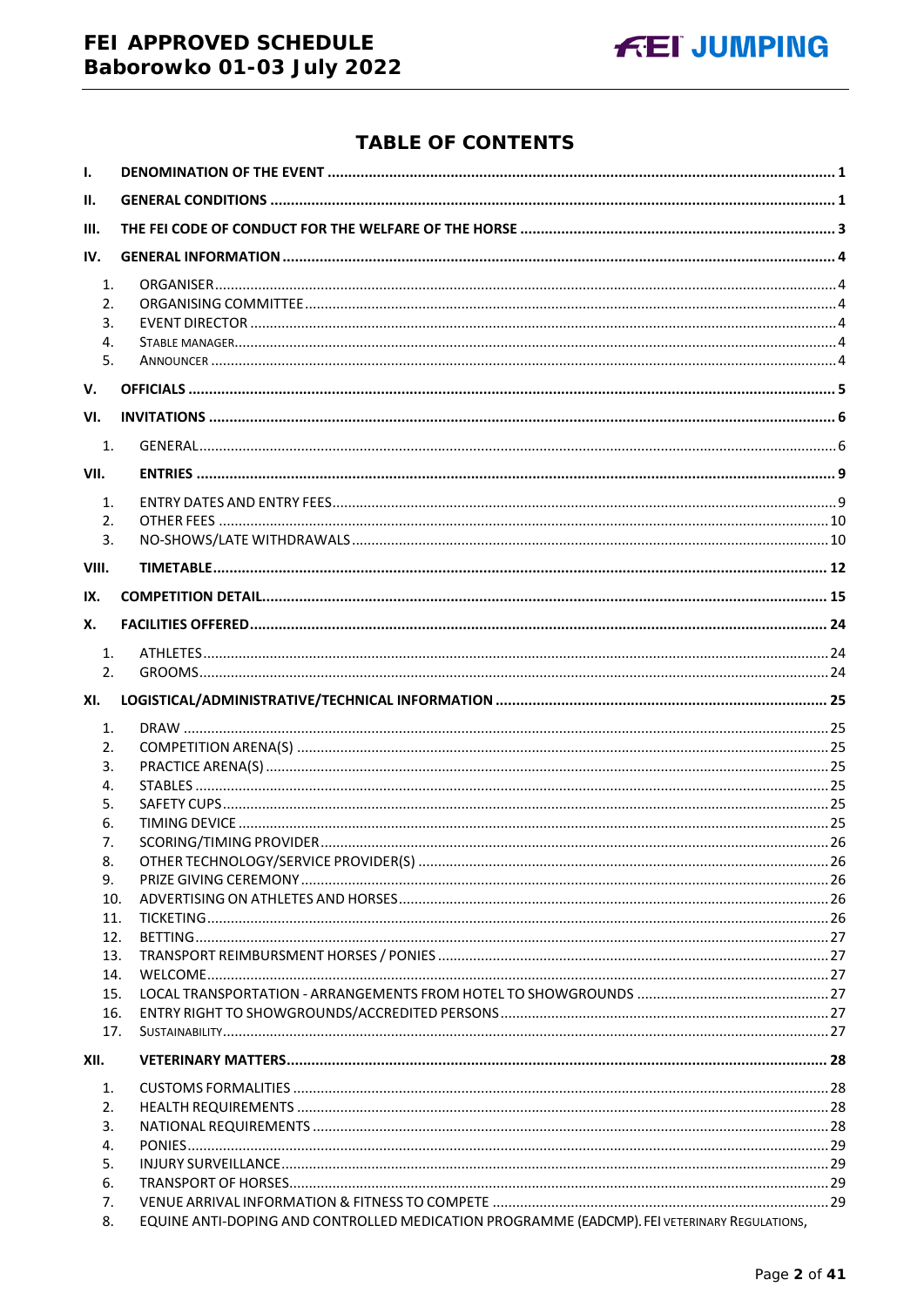| XIII.         |  |
|---------------|--|
| XIV.          |  |
| $\mathbf{1}$  |  |
| $\mathcal{P}$ |  |
| 3.            |  |
| 4.            |  |
| .5.           |  |
| 6.            |  |
| 7.            |  |
| 8.            |  |
| 9.            |  |
| 10.           |  |
| 11.           |  |
| XV.           |  |

# <span id="page-2-0"></span>**III. THE FEI CODE OF CONDUCT FOR THE WELFARE OF THE HORSE**

The Fédération Equestre Internationale (FEI) expects all those involved in international equestrian sport to adhere to the FEI's Code of Conduct and to acknowledge and accept that at all times the welfare of the horse must be paramount and must never be subordinated to competitive or commercial influences.

- 1. At all stages during the preparation and training of competition horses, welfare must take precedence over all other demands. This includes good horse management, training methods, farriery and tack, and transportation.
- 2. Horses and Athletes must be fit, competent and in good health before they are allowed to compete. This encompasses medication use, surgical procedures that threaten welfare or safety, pregnancy in mares and the misuse of aids.
- 3. Events must not prejudice horse welfare. This involves paying careful attention to the competition areas, ground surfaces, weather conditions, stabling, site safety and fitness of the horse for onward travel after the event.
- 4. Every effort must be made to ensure that horses receive proper attention after they have competed and that they are treated humanely when their competition careers are over. This covers proper veterinary care, competition injuries, euthanasia and retirement.
- 5. The FEI urges all involved with the sport to attain the highest levels of education in their areas of expertise.

The Long version of this Code can be obtained from the Fédération Equestre Internationale, HM King Hussein I Building, Chemin de la Joliette 8, 1006 Lausanne, Switzerland. Telephone: +41 21 310 47 47. The Code is available in English. The Code is also available on the FEI's website: [http://inside.fei.org/.](http://inside.fei.org/)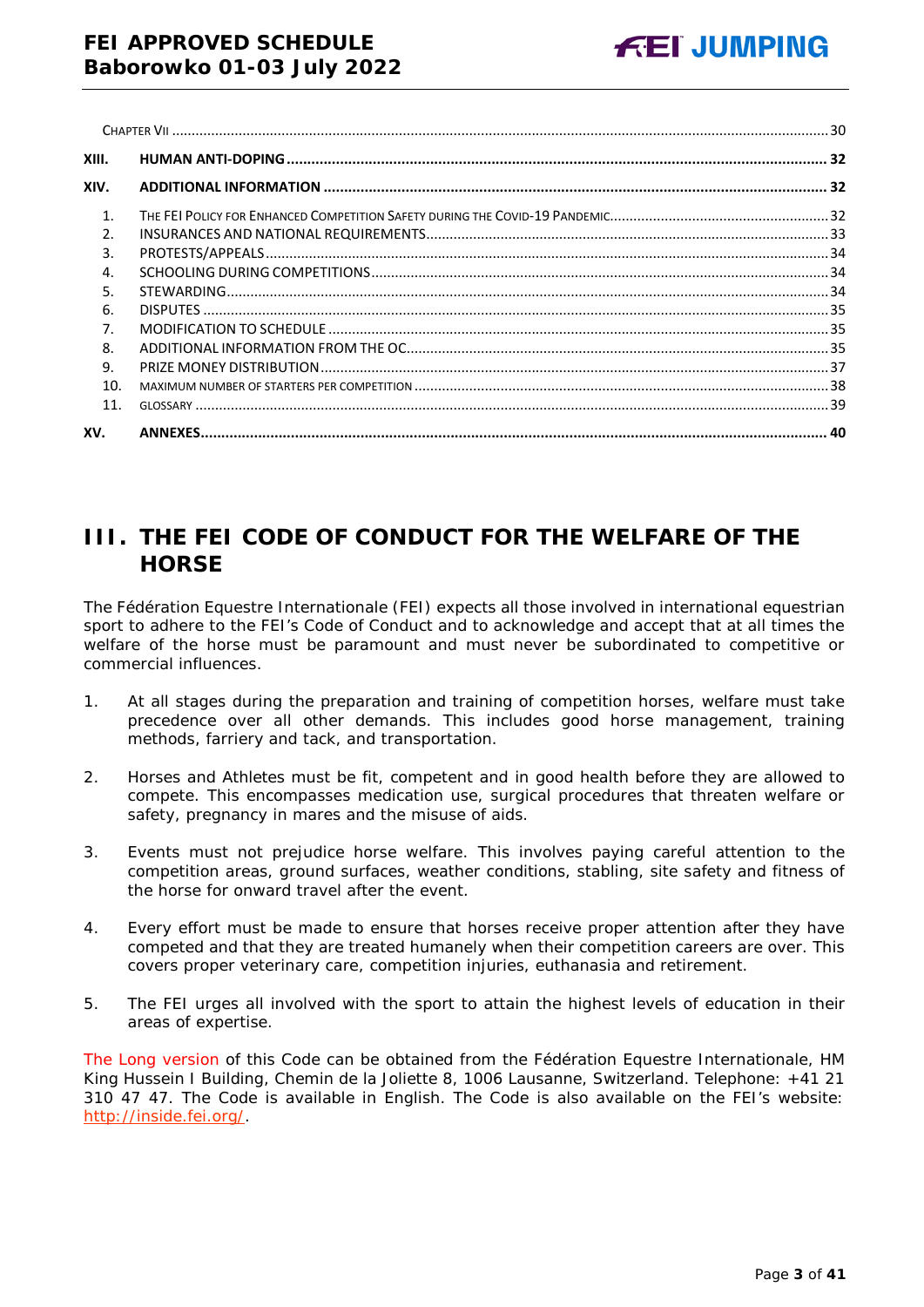# <span id="page-3-0"></span>**IV. GENERAL INFORMATION**

# <span id="page-3-1"></span>**1. ORGANISER**

| Name:<br>Address:                   | Stowarzyszenie Jeździeckie Baborówko and Pałac Baborówko<br><b>Baborówko</b><br>Parkowa 1<br>64-500 Szamotuły Poland |
|-------------------------------------|----------------------------------------------------------------------------------------------------------------------|
| Telephone:<br>Email:<br>Website:    | +48 795 556 230<br>office@baborowko.pl<br>www.equestrian.baborowko.pl                                                |
| <b>Contact Details Show Ground:</b> |                                                                                                                      |
| Address:                            | Baborówko<br>Parkowa 1                                                                                               |

| Telephone:       | +48 795 556 230               |  |
|------------------|-------------------------------|--|
| GPS Coordinates: | Lat: 52.58312, Long: 16.63508 |  |

64-500 Szamotuły Poland

Accessibility details (directions by road, nearest airport / train station): Arrival by car: route from Western Europe - motorway A2 to Warsaw, exit – Poznań Zachód, road S11 direct Pila, exit in Napachanie than road 184 to Szamotuły Arrival by train to Poznań (main station), suburban train to Baborówko Arrival by plane to Poznań Airport (appr. 30 km)

# <span id="page-3-2"></span>**2. ORGANISING COMMITTEE**

| President of the Event: | Henryk Święcicki   |
|-------------------------|--------------------|
| Show Secretary:         | Elżbieta Święcicka |
| Press Officer:          | Ewa Wojtysiak      |

# <span id="page-3-3"></span>**3. EVENT DIRECTOR**

| Name:    | Henryk Jan Święcicki    |
|----------|-------------------------|
| Address: | Baborówko               |
|          | Parkowa 1               |
|          | 64-500 Szamotuły Poland |
| Email:   | office@baborowko.pl     |
|          |                         |

### <span id="page-3-4"></span>**4. STABLE MANAGER**

| Name:      | Kaja Radzikowska    |
|------------|---------------------|
| Telephone: | +48795556230        |
| Email:     | office@baborowko.pl |

# <span id="page-3-5"></span>**5. ANNOUNCER**

| Name:  | Zuzanna Ostańska      |
|--------|-----------------------|
| Email: | zu.ostanska@gmail.com |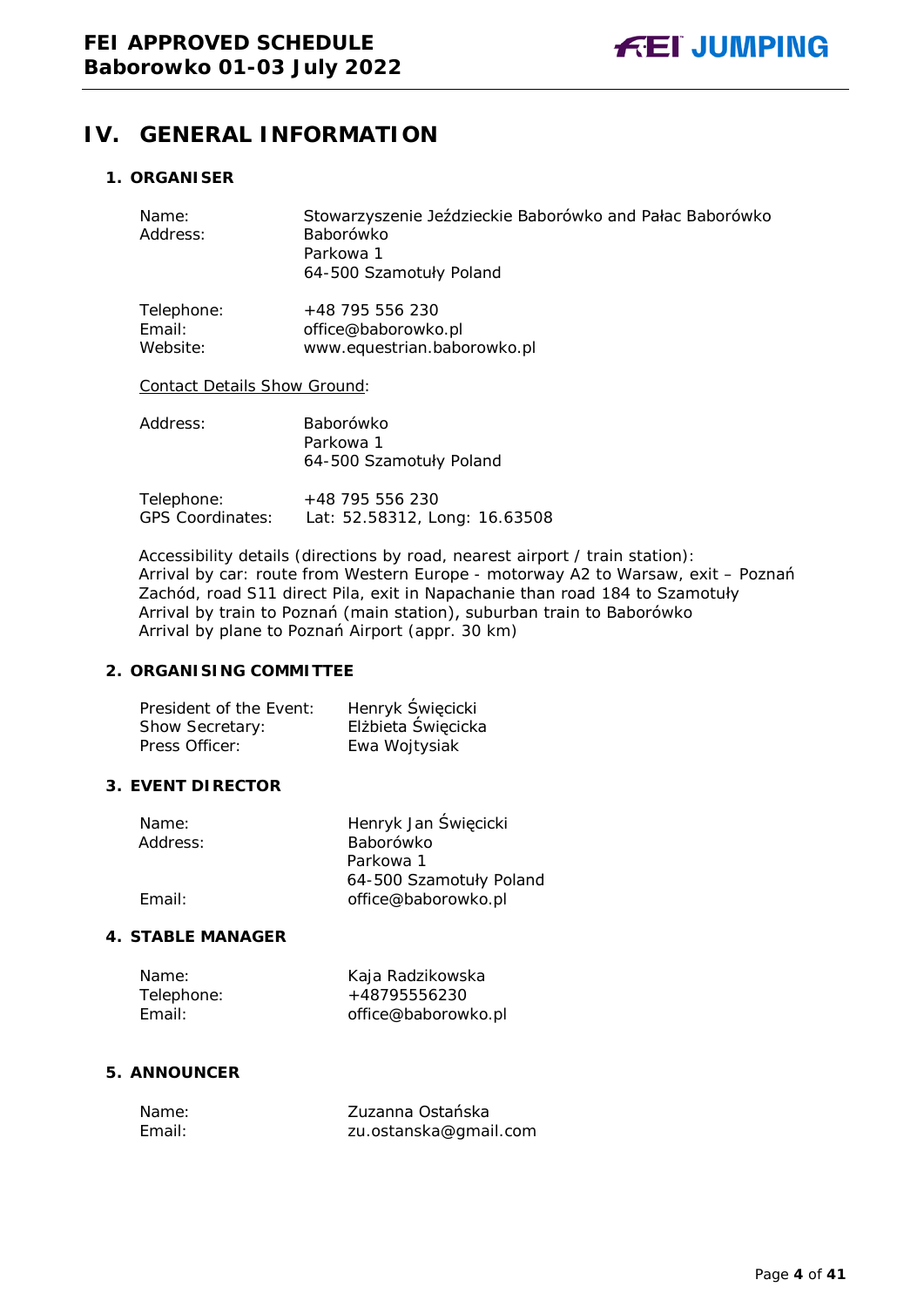# **V. OFFICIALS**

**Compulsory** 

**In case there are several categories and officials are not the same, please complete an additional chart per category.**

\*\* **National Judges may only officiate on the Ground Jury at CSI1\*/CSIYH1\* and CSIY/J/Ch//P/V/Am Cat. B Events that are not combined with higher level events. National Judges may not officiate outside their home country.**

| Ref.         | Panel                                           | <b>Function</b>                                 | <b>FEI ID</b> | <b>Name</b>         | <b>NF</b>                | Level          | <b>E-mail &amp; Mobile</b>      |
|--------------|-------------------------------------------------|-------------------------------------------------|---------------|---------------------|--------------------------|----------------|---------------------------------|
|              |                                                 |                                                 | 10049773      | Tomasz Mossakowski  | POL                      | 3              | *tomasz.mossakowski52@gmail.com |
|              |                                                 | Ground Jury President                           |               |                     |                          |                | +48 601 701 095                 |
| 1            | <b>Ground Jury</b>                              | Ground Jury Member                              | 10149409      | Małgorzata Chajęcka | POL                      | $\overline{2}$ |                                 |
|              |                                                 | Ground Jury Member                              | 10134307      | Małgorzata Melon    | POL                      | 2              |                                 |
|              |                                                 |                                                 | 10053152      | Ganna Skabard       | <b>UKR</b>               | 3              | *askabard@ukr.net               |
| $\mathbf{2}$ | Foreign Judge                                   | Foreign Judge                                   |               |                     |                          |                | $+380(67)4665375$               |
| 3            | <b>Foreign Technical Delegate</b>               | Foreign Technical Delegate                      | $\sim$        |                     | $\overline{\phantom{a}}$ | $\sim$         |                                 |
|              |                                                 | Course Designer CSI2*                           | 10052103      | Szymon Tarant       | POL                      | 3              | * tarantevents@gmail.com        |
| 4            | <b>Course Designer</b>                          | Course Designer CSI1*/ CSIYH1*/<br>CSICh-B/CSIP | 10260532      | Bartosz Skrzypczyk  | POL                      | 2              |                                 |
|              |                                                 | Assistant Course Designer                       |               | Arkadiusz Weckwert  | POL                      | N              |                                 |
|              |                                                 | Assistant Course Designer                       | $\sim$        | Olga Figarska       | POL                      | N              |                                 |
| 5            | <b>Chief Steward</b>                            | <b>Chief Steward</b>                            | 10052979      | Sylwia Bogacz       | POL                      | 3              | garbaczs@interia.pl             |
|              | <b>Foreign Steward</b>                          | Foreign Steward                                 |               |                     |                          |                | $\star$                         |
|              | 7<br><b>Assistants Stewards</b>                 | <b>Assistant Steward</b>                        | 10065014      | Leszek Pawlak       | POL                      | $\overline{2}$ |                                 |
|              |                                                 | <b>Assistant Steward</b>                        | 10119851      | Justyna Olszak      | POL                      | 2              |                                 |
|              |                                                 | Assistant Steward                               | 10116087      | Weronika Raczak     | POL                      | $\overline{2}$ |                                 |
|              |                                                 | <b>Assistant Steward</b>                        | 10049967      | Jan Posluszny       | POL                      | 3              |                                 |
| 8            | FEI Veterinary Delegate                         | FEI Veterinary Delegate                         | 10086688      | Łukasz Gątkiewicz   | POL                      | 3              | $*+48601553236$                 |
| 9            | <b>Veterinary Service</b><br>Manager / Treating | Veterinary Service Manager                      | 10180096      | Marta Zmiertka      | POL                      |                | +48 604 343 802                 |
|              | Veterinarian                                    | Permitted Treating Veterinarian                 | 10180096      | Marta Zmiertka      | <b>POL</b>               |                | +48 604 343 802                 |
| 10           | <b>Medical Doctor</b>                           | <b>Medical Doctor</b>                           |               | Katarzyna RUTKOWSKA |                          |                | $* + 48600580557$               |
| 11           | Farrier                                         | Farrier                                         |               | Robert Musiał       | POL                      |                | +48 518 383 959                 |
| 12           | <b>NF Delegate</b>                              | NF Delegate (if applicable)                     |               |                     |                          |                |                                 |

<span id="page-4-0"></span>**A minimum of one VD must be appointed for every 400 horses. The FEI Veterinary Department reserves the right to request AVDs.**

Please note that the schedule has been approved under the provision that all appointed Officials have successfully passed the on-line FEI Competency Evaluation Test.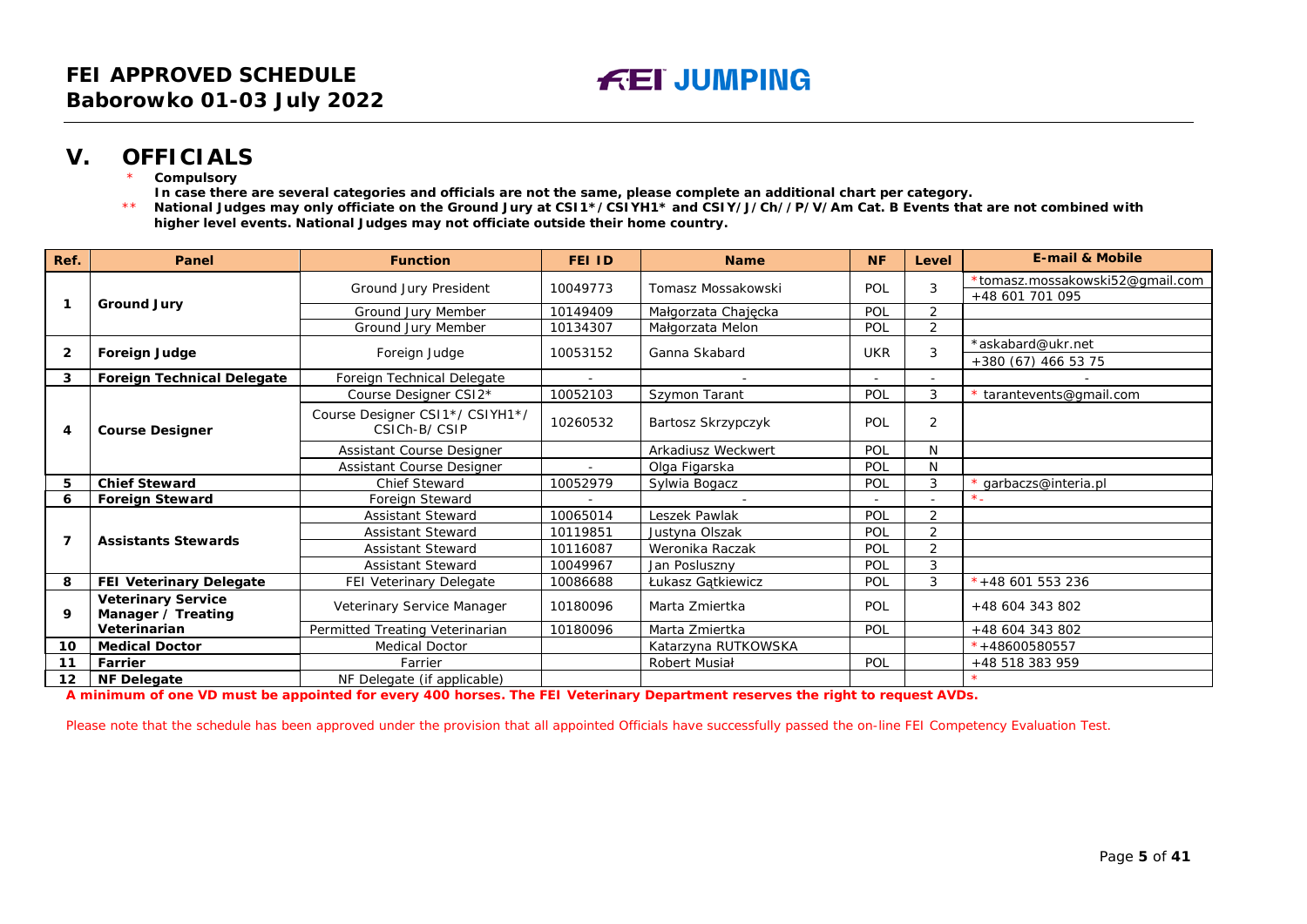# <span id="page-5-0"></span>**VI. INVITATIONS**

# <span id="page-5-1"></span>**1. GENERAL**

Horses entered in one CSI star level/category may not enter another CSI star level/category at the same Show.

Horses may take part in national Competitions and international Competitions at the same Show only under the following conditions:

- Horses may take part in national Events up to two hours prior to the start of the international Event's Horse Inspection;
- If the national Event includes Competitions after the international Event ends, either on the same day or on the following day(s), horses having taken part in the international Event may take part in national Competitions only, following the conclusion of the international Event.

#### **Invitations**

For all Events at which the CSI Invitation Rules apply, a certain percentage of Athletes must be invited in descending order of the Longines Ranking, a certain percentage of Athletes will be home Athletes selected by the host NF and a certain percentage will be Athletes invited by the Organising Committee (OC); the percentages for each invitation group are established for each star level as follows:

| <b>Event Level</b>                                                                                                           | <b>Athletes</b><br>from the<br>Longines<br>Ranking                                                                    | <b>Athletes</b><br>selected by<br>the host NF | OC.<br><b>Invitations</b> |
|------------------------------------------------------------------------------------------------------------------------------|-----------------------------------------------------------------------------------------------------------------------|-----------------------------------------------|---------------------------|
| $CSI5*$                                                                                                                      | 60%                                                                                                                   | 20%                                           | 20%                       |
| $CSI4*$                                                                                                                      | 50%                                                                                                                   | 25%                                           | 25%                       |
| $CSI3*$                                                                                                                      | 40%                                                                                                                   | 30%                                           | 30%                       |
| $CSI2*$                                                                                                                      | 30%                                                                                                                   | 30%                                           | 40%                       |
| CSI2* Open, option with no Longines Ranking<br>Competitions if the number of invited Athletes is<br>restricted               | $0\%$                                                                                                                 | 20%                                           | 80%                       |
| CSI2 <sup>*</sup> Open, option with no Longines Ranking<br>Competitions if the number of invited Athletes is<br>unrestricted | N/A, CSI Invitation Rules do not apply to CSI<br>Events at which the number of Athletes<br>invited is not restricted. |                                               |                           |

# **Longines Rankings**

The Longines Rankings number 254, established three (3) months prior to this Event will be used for the invitation of Athletes. Athletes are invited through the FEI online Invitation System for Jumping in accordance with the CSI Invitation Rules (refer to Jumping Rules, Annex V)

# **CSI2\*:**

Maximum number of Athletes to be invited: 120 Maximum number of Horses that may be entered: 360 Maximum number of Horses per Athlete: 3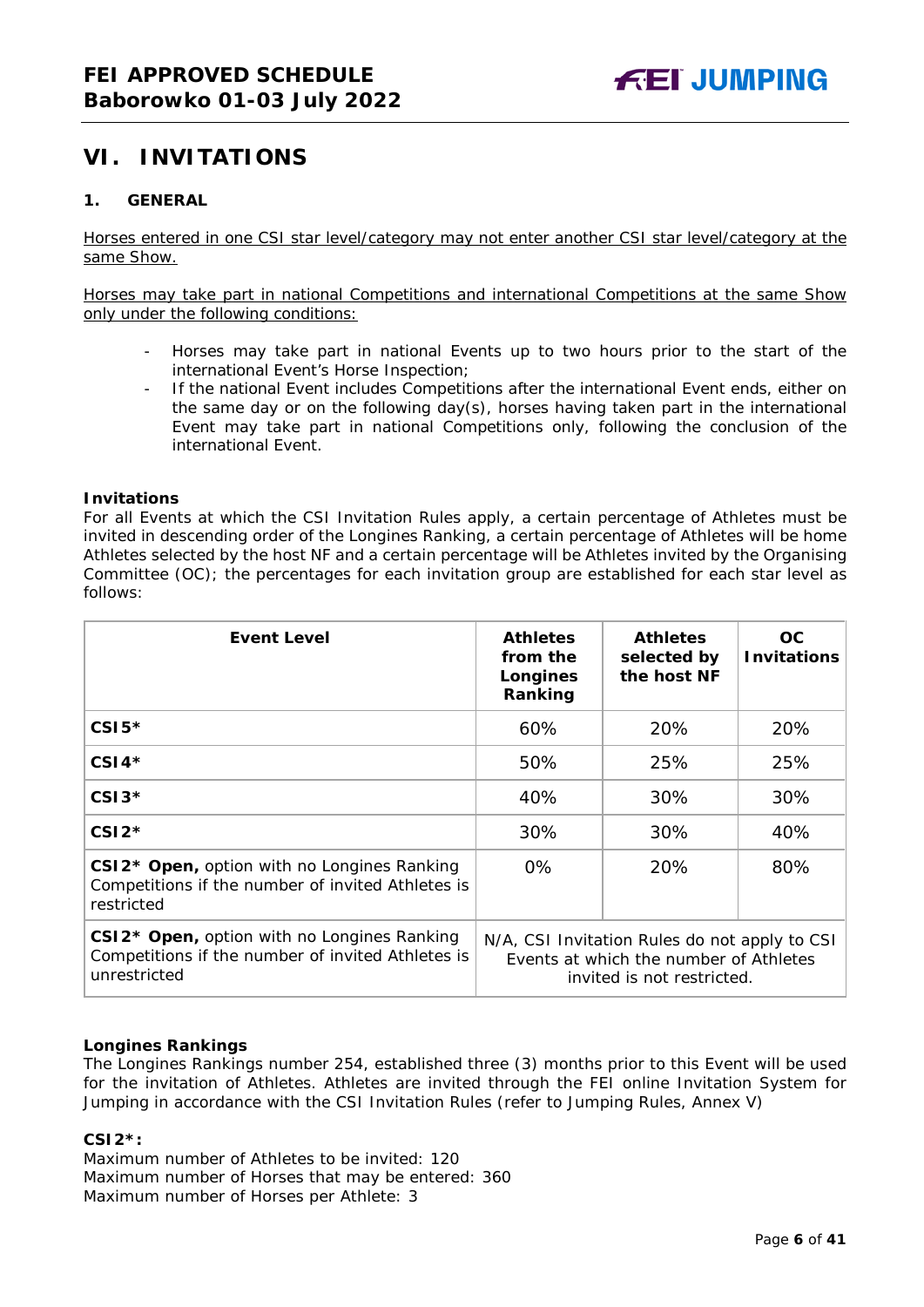

| <b>Maximum number of Athletes</b><br>invited | No. of Athletes<br>from the<br>Longines<br>Ranking | No. of Athletes<br>selected by the<br>host NF | No. of OC<br><b>Invitations</b> |
|----------------------------------------------|----------------------------------------------------|-----------------------------------------------|---------------------------------|
| 120                                          | 36                                                 | 36                                            | 48                              |

(OCs will be permitted to invite a limited number of additional Athletes, if, at the closing of entries, the maximum number of Horses that may be entered has not been reached. For details, please refer to Jumping Rules, Art. 251.9.2.)

#### **FEI Wild Cards:**

CSI5\*: 1 CSI4\*/CSI3\*/CSI2\*: 2

# **Connected Events:**

There are no connected Events in this show  $\boxtimes$ 

#### **Section 1: Compulsory Invitations**

Athletes can choose Events for which they wish to receive an information from the Monday eight weeks prior to the week of the Event until midnight GMT on the 4<sup>th</sup> Sunday prior to the Event.

#### **Section 2: Home Athletes selected by the host NF**

Entries for home Athletes in this section must be made through the FEI Entry System between the Monday eight weeks prior to the week of the Event until midnight GMT on the 3<sup>rd</sup> Wednesday prior to the week of the Event.

#### **Section 3: OC Invitations**

Entries in the OC Invitation Quota can be made in the FEI Entry System from the Monday eight weeks prior to the week of the Event up until the closing date for regular entries (the closing date for regular entries cannot be earlier than the 3rd Thursday prior to the week of the Event, and no later than four days prior to the Event) as indicated in the Schedule.

Events for which the Schedule states that overseas air transportation of Horses will be provided/organised by the OC are, for logistical reasons, authorised to establish the closing date for entries at the earliest on the 5<sup>th</sup> Sunday prior to the event.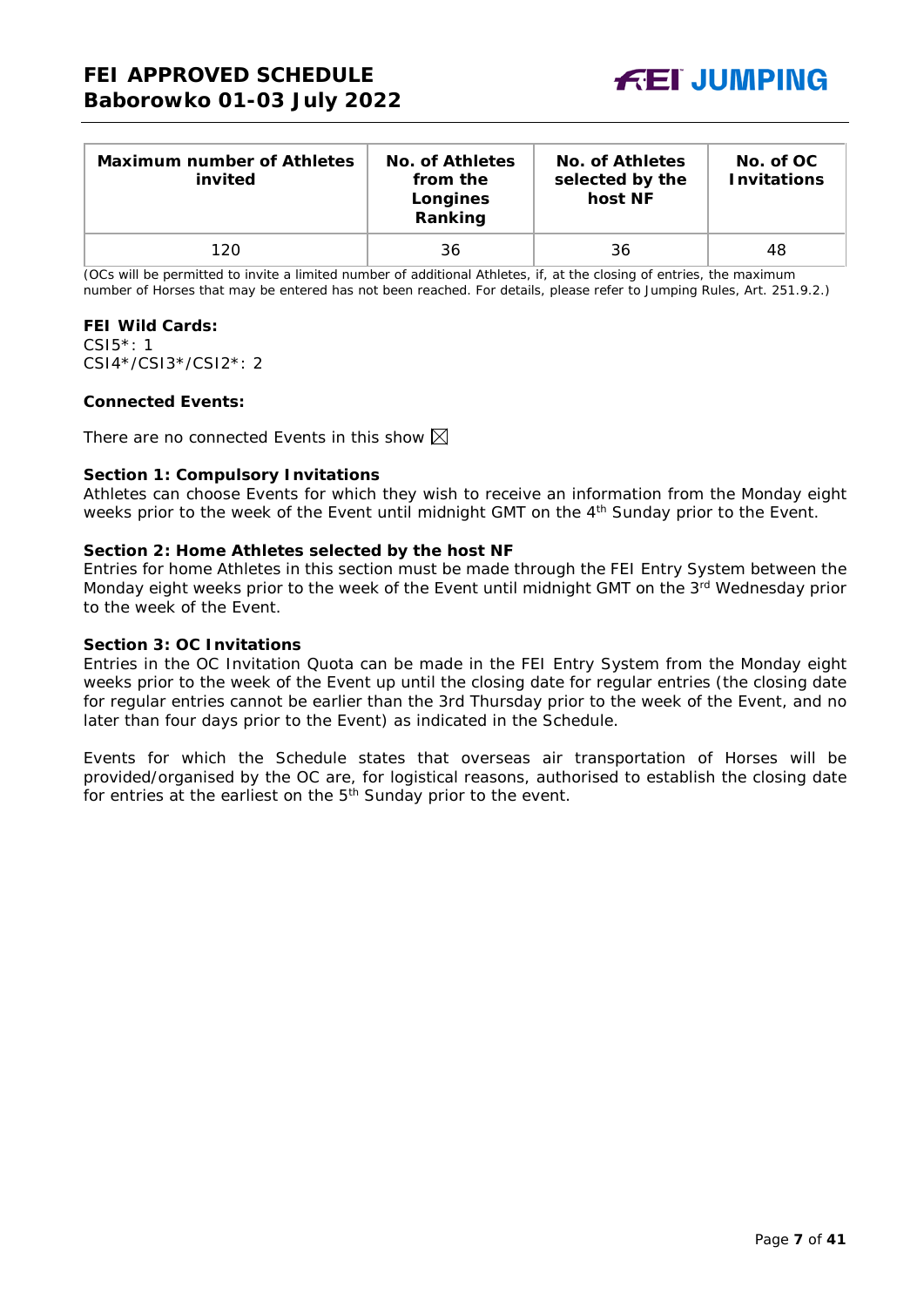# *For all other Events, please use the template below:*

| $CSIVH1*$ :                   |                   |
|-------------------------------|-------------------|
| NF's invited:                 |                   |
| Reserve NFs:                  | all               |
| Total number of athletes:     | 100               |
| Number of home athletes:      |                   |
| Number of foreign athletes:   |                   |
| Number of horses per athlete: | 3 (max 2 per age) |
| $CSI1*$ :                     |                   |
| NF's invited:                 |                   |
| Reserve NFs:                  | all               |
| Total number of athletes:     | 120               |
| Number of home athletes:      |                   |
| Number of foreign athletes:   |                   |
| Number of horses per athlete: | $\overline{2}$    |
| CSICH-B:                      |                   |
| NF's invited:                 |                   |
| Reserve NFs:                  | all               |
| Total number of athletes:     | 100               |
| Number of home athletes:      |                   |
| Number of foreign athletes:   |                   |
| Number of horses per athlete: | $\overline{2}$    |
| CSIP:                         |                   |
| NF's invited:                 | all               |
| Reserve NFs:                  |                   |
| Total number of athletes:     | 40                |
| Number of home athletes:      |                   |
| Number of foreign athletes:   |                   |
| Number of horses per athlete: | 2                 |

Athletes are invited by the Organiser through their National Federation.

One (1) groom per athlete.

1. Each horse (CSI2\* & CSI1\*) can start 3 times during the event. Each horse can start 1 time during the day.

2. Horses not competing must be presented during Horse Inspection with passport to general health condition assessment.

3. Any substitutions on start lists are allowed maximum 1 hour before competition.

4. Competitions Special Tour are reserved for riders not taking part in CSI2\*.

5. Entries of Home athletes (section 2 in CSI2\*) will be accepted in order by the Polish NF Ranking (PZJ no 05/2022). Athletes not ranked in the Polish NF (PZJ) Ranking will be accepted by the order of entries.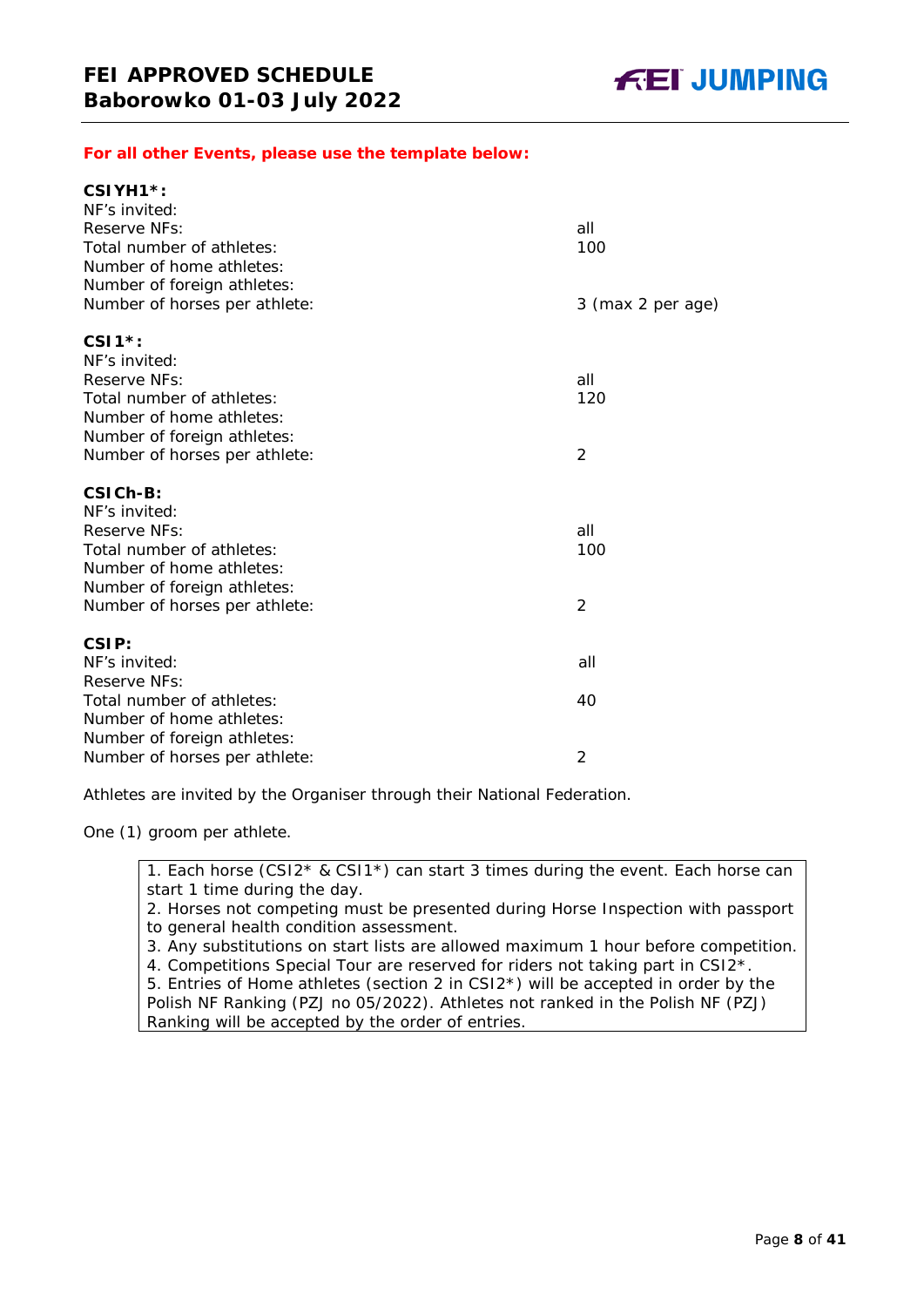# <span id="page-8-0"></span>**VII. ENTRIES**

# **IMPORTANT**

- Entries must be made by NFs through the FEI Entry System for all categories of this Event [\(https://invitation.fei.org/login\)](https://invitation.fei.org/login);
- Additional documentation can be found at: [https://inside.fei.org/fei/your-role/it-services/fei-entry-system/fei-entry-system-jumping;](https://inside.fei.org/fei/your-role/it-services/fei-entry-system/fei-entry-system-jumping)
- All Athletes and Horses participating in any International Competition must be registered with the FEI;
- Athletes and/or Horses present at the Event without having been entered through the FEI's Online Entry System will be automatically disqualified unless compelling circumstances warrant otherwise.

Attention riders: during show please make your entries to competition next day before 18.00 (every day). All informations will be available in show office

# <span id="page-8-1"></span>**1. ENTRY DATES AND ENTRY FEES**

Entries have to be in accordance with Art.251 of the FEI Jumping Rules, 27th edition, effective 1 January 2022

#### **Deadlines for Entries:**

| Definite Entries:            | 8.06.2022  |
|------------------------------|------------|
| Last date for substitutions: | 29.06.2022 |

# **Entry fee per horse** *(per category):* **VAT excluded**

**CSI2\* - 400 EUR CSI1\* - 400 EUR CSICh-B - 350 EUR CSIP - 350 EUR CSIYH1\* - 300 EUR**

# **VAT** (in %) **: -**

Please refer to definition of Entry fees and Compulsory fees in the Glossary of the FEI Jumping Rules 27th edition, effective 1 January 2022, that is copied in Section XIV point 10.

#### **Compulsory fees per horse:**

 $E$ ADCMP Fee:  $\qquad \qquad$  Included in entry fee  $\Box$ Not included in entry fee  $\boxtimes$ Lower Level Events (CIMs) CHF 18 per horse per event Higher Level Events CHF 25 per horse per event

(For definition of CIMs see Appendix E of the FEI General Regulations, all other events not defined as CIMs)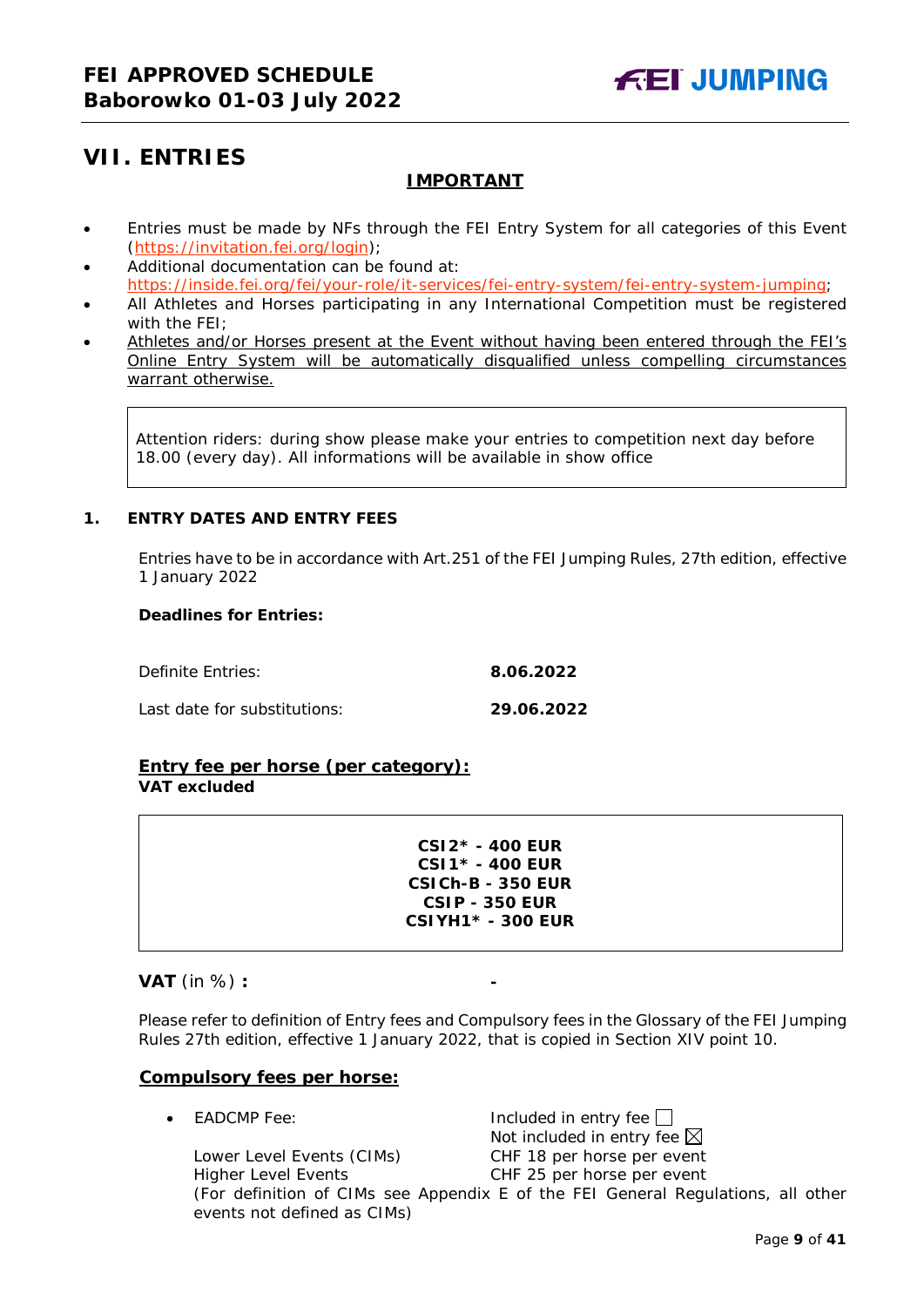- Fee for manure disposal (at OC discretion; maximum  $\epsilon$  40 per horse per Event). 40 EUR Per horse
- Fee for health/customs-related documents for Horses, if applicable (only if requested) 20 EUR Per horse

#### **All aforementioned amounts are including VAT**

| Total maximum fee per horse:                                   | 60 EUR $+$ 18 CHF   |  |  |
|----------------------------------------------------------------|---------------------|--|--|
| Compulsory fees per athlete:                                   |                     |  |  |
| NF fee if applicable<br>$\bullet$                              | - Per athlete       |  |  |
| NF medication control programme fee if applicable<br>$\bullet$ | - Per athlete       |  |  |
| Fee for lorry parking if applicable<br>$\bullet$               | - Per lorry/caravan |  |  |

• Fee for electric hook-up for lorry **75 EUR Per lorry/caravan** 

# **All aforementioned amounts are including VAT**

#### **Total maximum fee per Athlete: 75 EUR**

#### <span id="page-9-0"></span>**2. OTHER FEES**

All other fees must optional fees and be listed hereunder with the details of the amounts to be charged and approved by the FEI. Only fees approved by the FEI and listed in the approved Schedule can be charged by the OC. *Please specify if price per bale or other quantity.*

| Hay:                    | 6 EUR per bale incl. VAT (8%)   |
|-------------------------|---------------------------------|
| Straw:                  | 5 EUR per bale incl. VAT (23%)  |
| Shavings:               | 15 EUR per bale incl. VAT (23%) |
| Other (please specify): | Tack box (if available) 200 EUR |

First Bedding free of charge

# **All aforementioned amounts are including VAT**

VAT number of the organiser: PL7872039063

#### <span id="page-9-1"></span>**3. NO-SHOWS/LATE WITHDRAWALS**

**NB**: In the case of withdrawals after the date of definite entries or no-shows the athlete or the respective NF will be held liable to reimburse the OC for the actual financial loss incurred by the OC (please refer to Jumping Rules Art. 251.17) as a result of the late withdrawal or no-show.

#### **Amount charged:**

**Withdrawal before the date of definite entries - 08.06.2022 - OC refund all fees. Withdrawal after the date of definite entries and before the date of 29.06.2022 – the athletes or respective NF has to pay the amount of 200 EUR per horse.**

**Withdrawal after the date of last substitution or no-shows – the athletes or respective NF has to pay full entry fee (CSI2\* - 400 EUR, CSI1\* - 400 EUR, CSIYH1\* - 300 EUR, CSICh-350**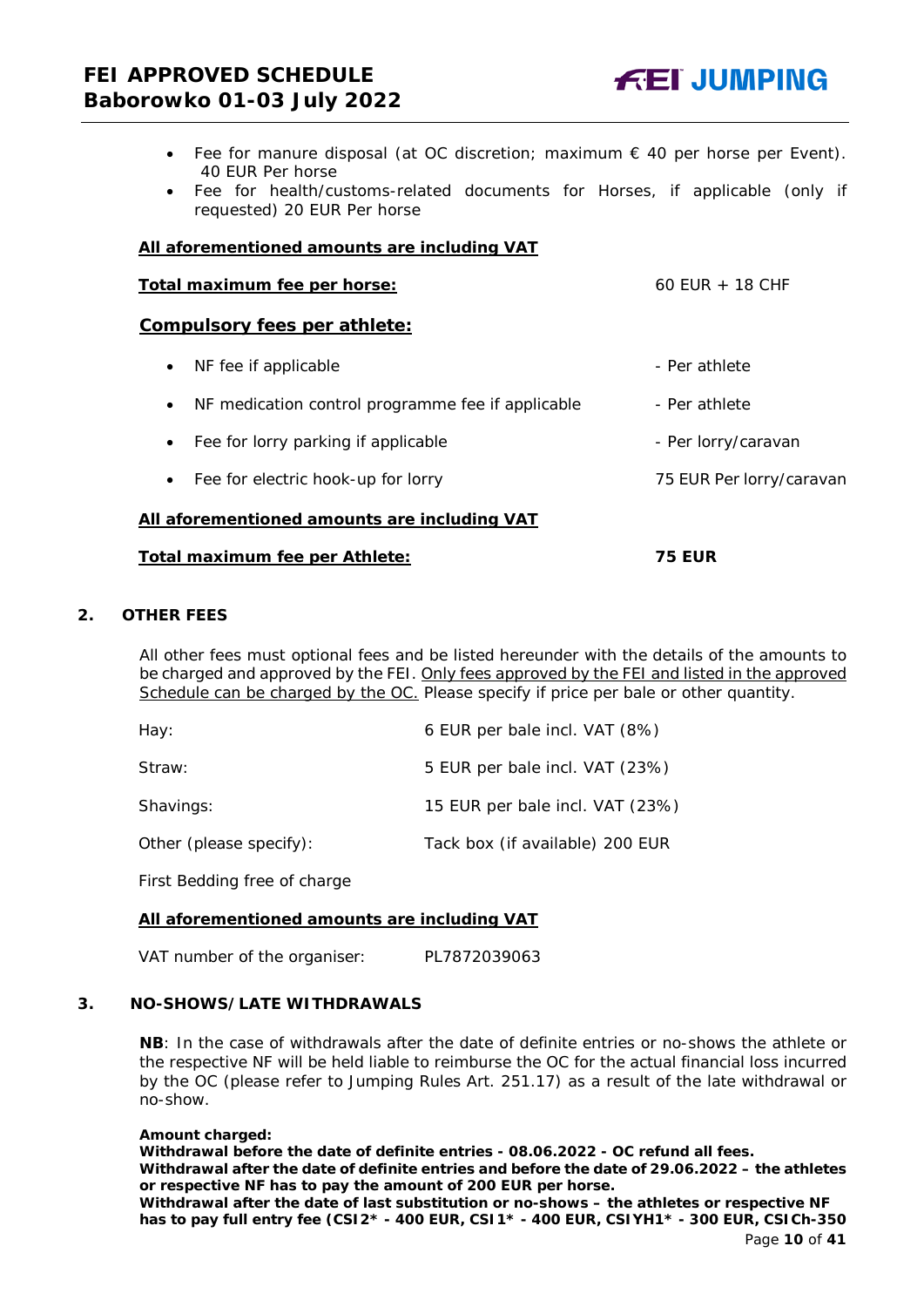#### **EUR, CSIP - 350 EUR) per horse.**

The athletes have to pay with the entries prepayment of the amount of minimum 200 EUR or 900 PLN per horse by the date of definite entries,

to the account of: Stowarzyszenie Jezdzieckie Baborowko Address: Baborowko Parkowa 1 64-500 Szamotuly, Poland Bank: BNP Paribas Bank Polska S.A. Account number: 1. PLN: 14 2030 0045 1110 0000 0209 7090 2. EUR: PL 56 2030 0045 3110 0000 0018 5150 SWIFT code: PPABPLPKXXX

Title: BJS/Horse/Rider/TAX identification number Only bank transfers will be accepted. The rest of the fees has to be paid on arrival.

INVOICE

From 01.01.2020, in accordance with the regulations, the seller may issue the buyer (VAT payer) an invoice to the receipt only if the buyer's tax identification number is on the receipt. Therefore, people who want to receive an invoice for the company are asked to write a tax identification number in the title of the transfer and send information to the email address: office@baborowko.pl

After issuing a receipt without a tax identification number, it will not be possible to issue an invoice to the company.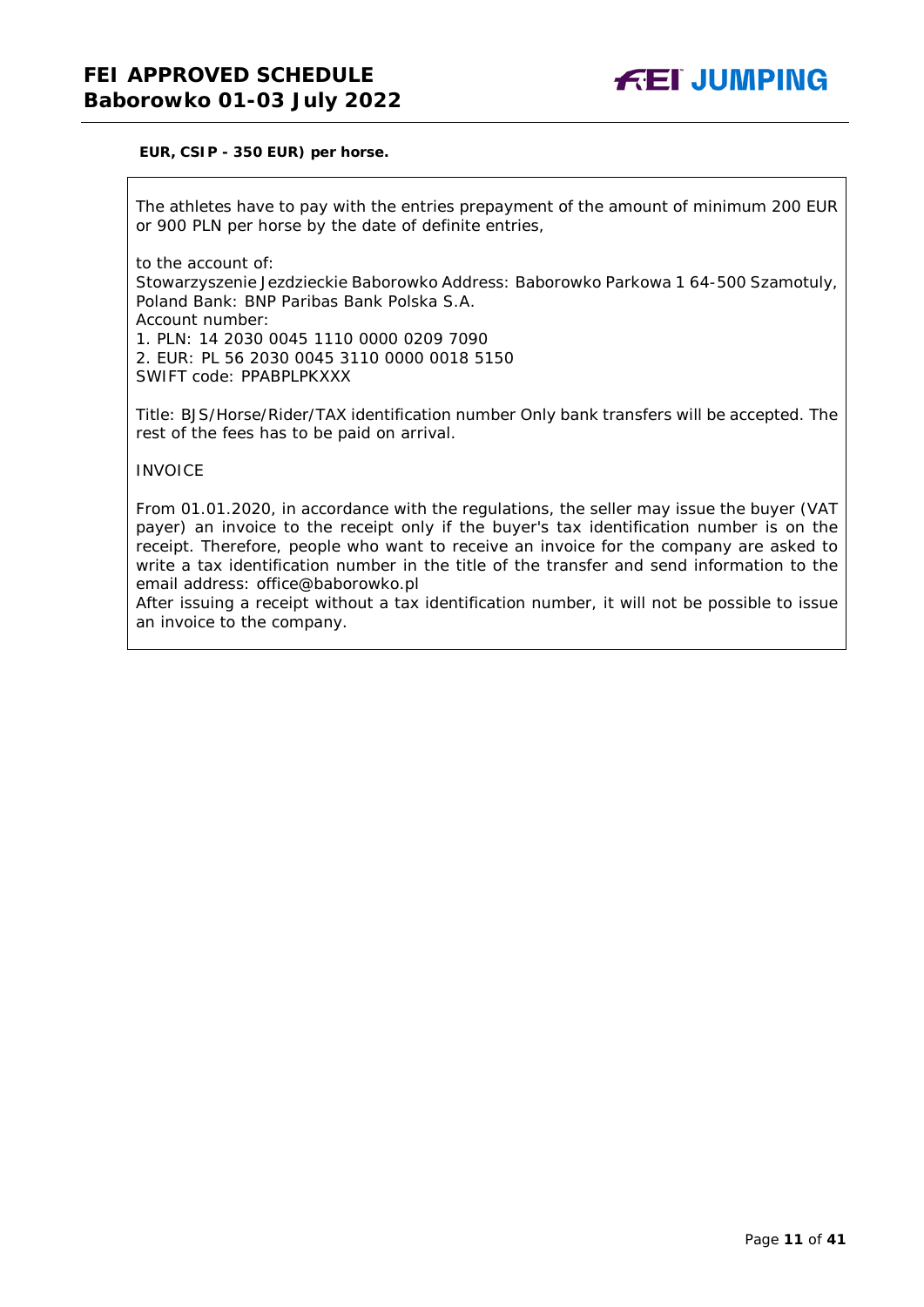# <span id="page-11-0"></span>**VIII. TIMETABLE**

# **Competitions must not start before 08:00 and must not finish after 23:00, unless prior approval is granted by the FEI.**

# **As per Jumping Rules Annex VI: combined competitions are not permitted.**

*The scheduling of competitions must take into account mandatory maintenance breaks as follows. In principle, there should be one maintenance break for every 40 starters; at a minimum, it is compulsory to include one maintenance break in competitions with 50-99 starters after half of the starters have competed. Competitions with 100 starters or more must have three maintenance breaks. The start list must indicate when the maintenance break will take place (e.g. after N° 25).*

| (to be provided per category/level if multiple events)                                                                                                       | Dav       | Date       | Time              |
|--------------------------------------------------------------------------------------------------------------------------------------------------------------|-----------|------------|-------------------|
| Opening of stables and examination on arrival                                                                                                                | Wednesday | 29.06.2022 | 16:00             |
| Horse Inspection All horses taking part at this Event<br>must be present during the first horse inspection, unless unable<br>to do so due to "force majeure" | Thursday  | 30.06.2022 | $16:00-$<br>19:00 |
| Horse Re-Inspection CSI2*<br>$\bullet$                                                                                                                       | Friday    | 01.07.2022 | 07:30             |
| Horse Re-Inspection CSI1*, CSIYH1*, CSICh,<br>CSIP                                                                                                           | Friday    | 01.07.2022 | 07:30             |
| Opening times of exercise areas                                                                                                                              | Thursday  | 30.06.2022 | $12:00-$<br>18:00 |

| <b>Competitions CSI2*:</b>         | Day      | Date             | <b>Time</b> | <b>Art</b> | <b>Prize Money</b> |
|------------------------------------|----------|------------------|-------------|------------|--------------------|
| Declaration of Starters            | Thursday | 30.06.2022 18.00 |             |            |                    |
| Comp. No 1 Middle Tour (130)       | Friday   | 01.07.2022       | 8:00        | 238.2.1    | 10 000 PLN         |
| Comp. No 2 Big Tour (140)          | Friday   | 01.07.2022       | following   | 274.1.5.3  | 12 000 PLN         |
| Comp. No 3 Middle Tour (135)       | Saturday | 02.07.2022       | following   | 274.1.5.5  | 13 000 PLN         |
| Comp. No 4 Big Tour (145, LR)      | Saturday | 02.07.2022       | following   | 238.2.1    | 103 500 PLN        |
| Comp. No 5 Last Chance (130)       | Sunday   | 03.07.2022       | 8.00        | 238.2.1    | 8 000 PLN          |
| Comp. No 6 Middle Tour Final (140) | Sunday   | 03.07.2022       | following   | 238.2.2    | 20 000 PLN         |
| Comp. No 7 Grand Prix (145, LR)    | Sunday   | 03.07.2022       | following   | 238.2.2    | 103 500 PLN        |
| <b>Total Prize Money</b>           |          |                  |             |            | <b>270 000 PLN</b> |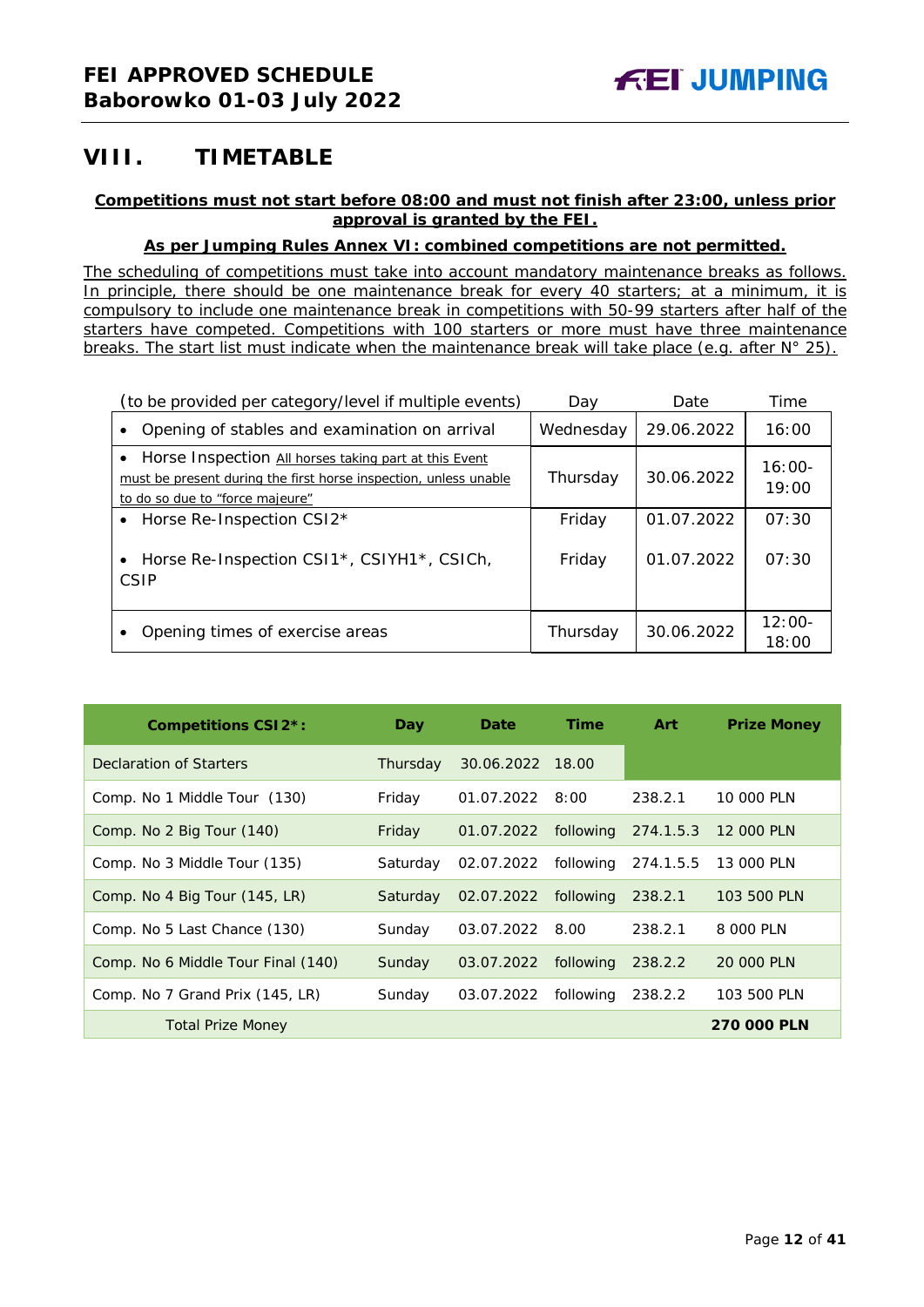| <b>Competitions CSIYH1*:</b>       | Day      | Date             | <b>Time</b> | <b>Art</b> | <b>Prize Money</b> |
|------------------------------------|----------|------------------|-------------|------------|--------------------|
| <b>Declaration of Starters</b>     | Thursday | 30.06.2022 18.00 |             |            |                    |
| Comp. No 1 YH 5YO (115)            | Friday   | 1.07.2022        | following   | 238.1.1    | 2 500 PLN          |
| Comp. No 2 YH 6&7YO (125/130)      | Friday   | 1.07.2022        | following   | 274.2.5    | 6 000 PLN          |
| Comp. No 3 YH 5YO (115)            | Saturday | 2.07.2022        | 8:00        | 238.1.1    | 2 500 PLN          |
| Comp. No 4 YH 6&7YO (125/130)      | Saturday | 2.07.2022        | following   | 238.2.1    | 6 000 PLN          |
| Comp. No 5YH 5YO Final (120)       | Sunday   | 3.07.2022        | following   | 274.1.5.3  | 5 000 PLN          |
| Comp. No 6YH 6&7YO Final (130/135) | Sunday   | 3.0720.22        | following   | 238.2.2    | 10 000 PLN         |
| <b>Total Prize Money</b>           |          |                  |             |            | 32 00 PLN          |

| <b>Competitions CSI1*:</b>                       | Day      | Date       | <b>Time</b> | Art.    | <b>Prize Money</b> |
|--------------------------------------------------|----------|------------|-------------|---------|--------------------|
| Declaration of Starters                          | Thursday | 30.06.2022 | 18.00       |         |                    |
| Comp. No 1 <sup>*</sup> Special Tour (110)       | Friday   | 1.07.2022  | 8:00        | 238.2.1 | 2000 PLN           |
| Comp. No $2*$ Small Tour (120)                   | Friday   | 1.07.2022  | following   | 238.2.1 | 8 000 PLN          |
| Comp. No $3*$ Special Tour (110)                 | Saturday | 2.07.2022  | following   | 274.2.5 | 2 000 PLN          |
| Comp. No $4*$ Small Tour (120)                   | Saturday | 2.07.2022  | following   | 274.2.5 | 8 000 PLN          |
| Comp. No 5 <sup>*</sup> Special Tour Final (115) | Sunday   | 3.07.2022  | 8:00        | 238.2.1 | 4 000 PLN          |
| Comp. No 6 <sup>*</sup> Small Round (125)        | Sunday   | 3.07.2022  | following   | 238.2.1 | 8 000 PLN          |
| <b>Total Prize Money</b>                         |          |            |             |         | 32 000 PLN         |

| <b>Competitions CSICh-B:</b>            | Day      | Date       | <b>Time</b> | Art.      | <b>Prize</b><br><b>Money</b> |
|-----------------------------------------|----------|------------|-------------|-----------|------------------------------|
| Declaration of Starters                 | Thursday | 30.06.2022 | 18.00       |           |                              |
| Comp. No 1 CH (120) Children Tour       | Friday   | 1.07.2022  | following   | 274.1.5.3 | in kind                      |
| Comp. No 2 CH (125) Children Tour       | Saturday | 2.07.2022  | 8:00        | 238.2.1   | in kind                      |
| Comp. No 3 CH (125) Children Grand Prix | Sunday   | 3.07.2022  | following   | 238.2.2   | in kind                      |

| <b>Competitions CSIP:</b>          | Day      | Date       | Time      | Art.      | <b>Prize Money</b> |
|------------------------------------|----------|------------|-----------|-----------|--------------------|
| Declaration of Starters            | Thursday | 30.06.2022 | 18.00     |           |                    |
| Comp. No 1 P (110) Pony Tour       | Friday   | 1.07.2022  | 8:00      | 274.1.5.3 | in kind            |
| Comp. No 2 P (110) Pony Tour       | Saturday | 2.07.2022  | following | 238.2.1   | in kind            |
| Comp. No 3 P (115) Pony Tour Final | Sunday   | 3.07.2022  | 8:00      | 238.2.2   | in kind            |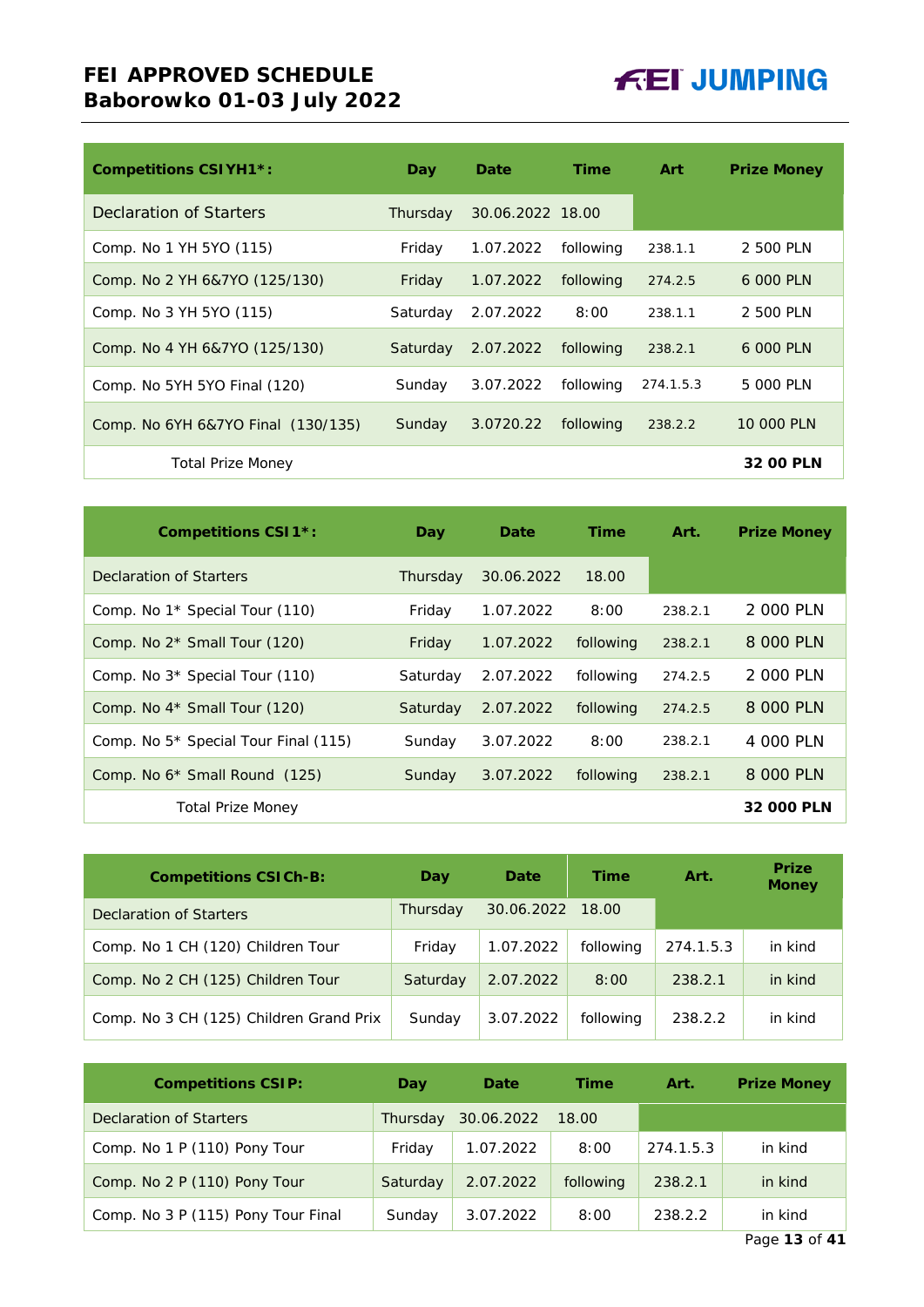

# **Overall Prize Money: 334 000 PLN**

**Applicable government tax to be deducted from Prize Money (see also XIV.8): 10%**

# **GENERAL CLASSIFICATION AT THE END OF THE COMPETITIONS:**

| Leading athlete award - |  |
|-------------------------|--|
| Best foreign athlete -  |  |
| Best home athlete $-$   |  |
| Team awards –           |  |

**PRIZE – CLASSIFICATION: -**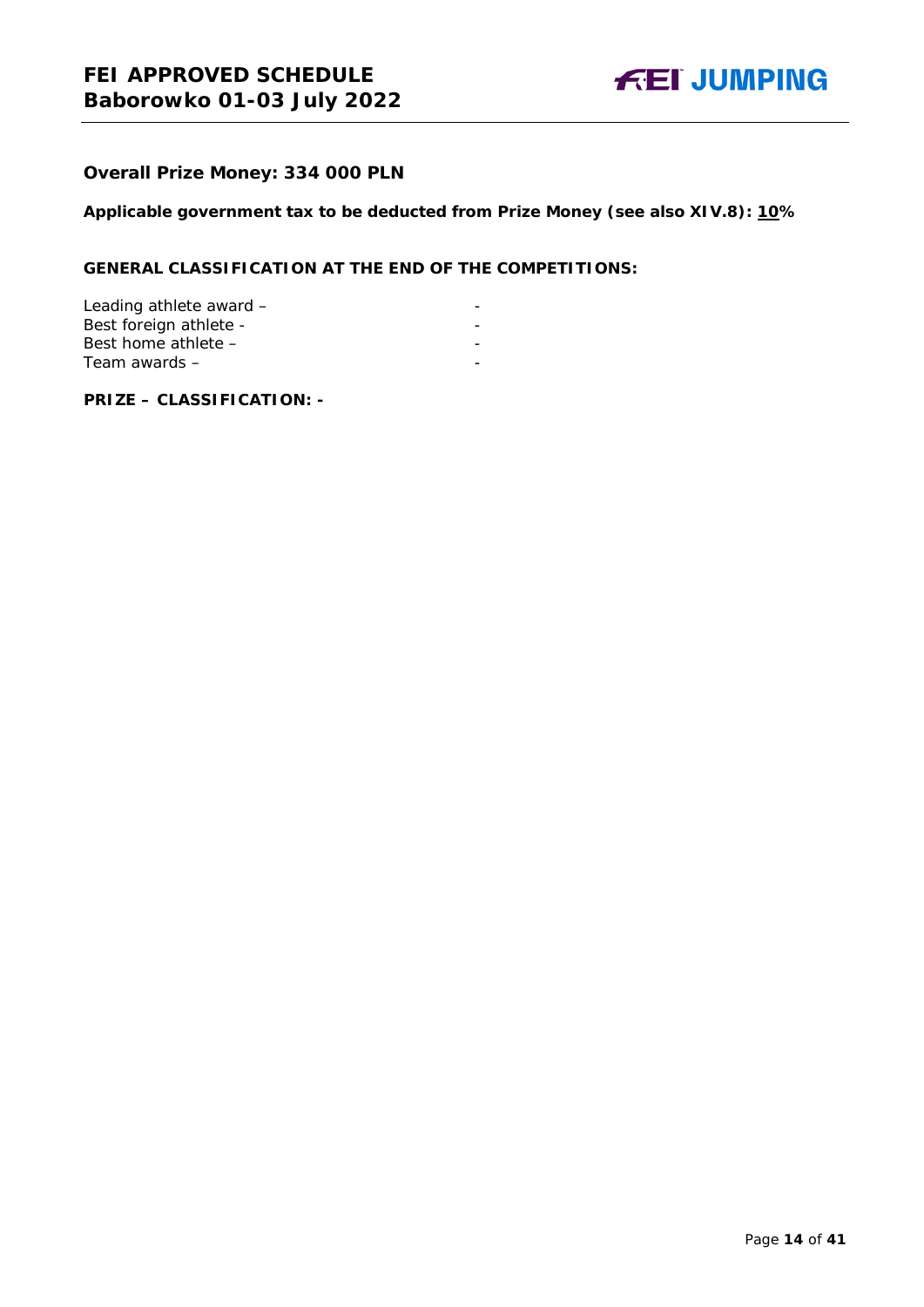# <span id="page-14-0"></span>**IX. COMPETITION DETAIL**

# **CSI2\***

# **FIRST DAY : Friday DATE: 30/06/2022**

# **COMPETITION No:** 1

**Type of Competition**: Middle Tour Acc. to Article: 238.2.1 **Competition description**: against the clock 1st qualification to Comp. No. 6 Middle Tour Final

Jump-off (if any) no Speed/Fixed time 350 m/min Height of obstacles: 130 cm Number of horses per athlete 2 Number of Starters (Section XIV.10): All invited Total prize money: 10 000 PLN<br>Chart to be used: 1 (25% to v

# **COMPETITION No:** 2

**Type of Competition:** Big Tour **Acc. to Article: 274.1.5.3 Competition description**: two phases, 1st phase & 2nd phase against the clock 2nd qualification to Grand Prix

Please specify prize money amount for each athlete placed 13<sup>th</sup> and beyond: 100 PLN

| Jump-off (if any)                    | no                                                                                             |
|--------------------------------------|------------------------------------------------------------------------------------------------|
| Speed/Fixed time                     | $350 \text{ m/min}$                                                                            |
| Height of obstacles:                 | 140 cm                                                                                         |
| Number of horses per athlete         |                                                                                                |
| Number of Starters (Section XIV.10): | All invited                                                                                    |
| Total prize money:                   | 12 000 PLN                                                                                     |
| Chart to be used:                    | 1 $(25\% \text{ to winner})$                                                                   |
|                                      | 2 (33% to winner)                                                                              |
|                                      | Please specify prize money amount for each athlete placed 13 <sup>th</sup> and beyond: 100 PLN |

\* \* \* \* \* \* \* \* \* \* \*

 $1$  (25% to winner) 2 (33% to winner)  $\boxtimes$ 

 $\boxtimes$ 

\* \* \* \* \* \* \* \* \* \* \*

# **SECOND DAY : Saturday DATE: 02/07/2022**

#### **COMPETITION No:** 3

**Type of Competition: Middle Tour Acc. to Article: 274.1.5.5 Competition description**: two phases, 1st phase against the clock, 2nd phase Table C 2nd qualification to Comp. No. 6 Middle Tour Final

| Jump-off (if any)                    | no                           |
|--------------------------------------|------------------------------|
| Speed/Fixed time                     | $350 \text{ m/min}$          |
| Height of obstacles:                 | 135 cm                       |
| Number of horses per athlete         |                              |
| Number of Starters (Section XIV.10): | 100                          |
| Total prize money:                   | 13 000 PLN                   |
| Chart to be used:                    | 1 $(25\% \text{ to winner})$ |

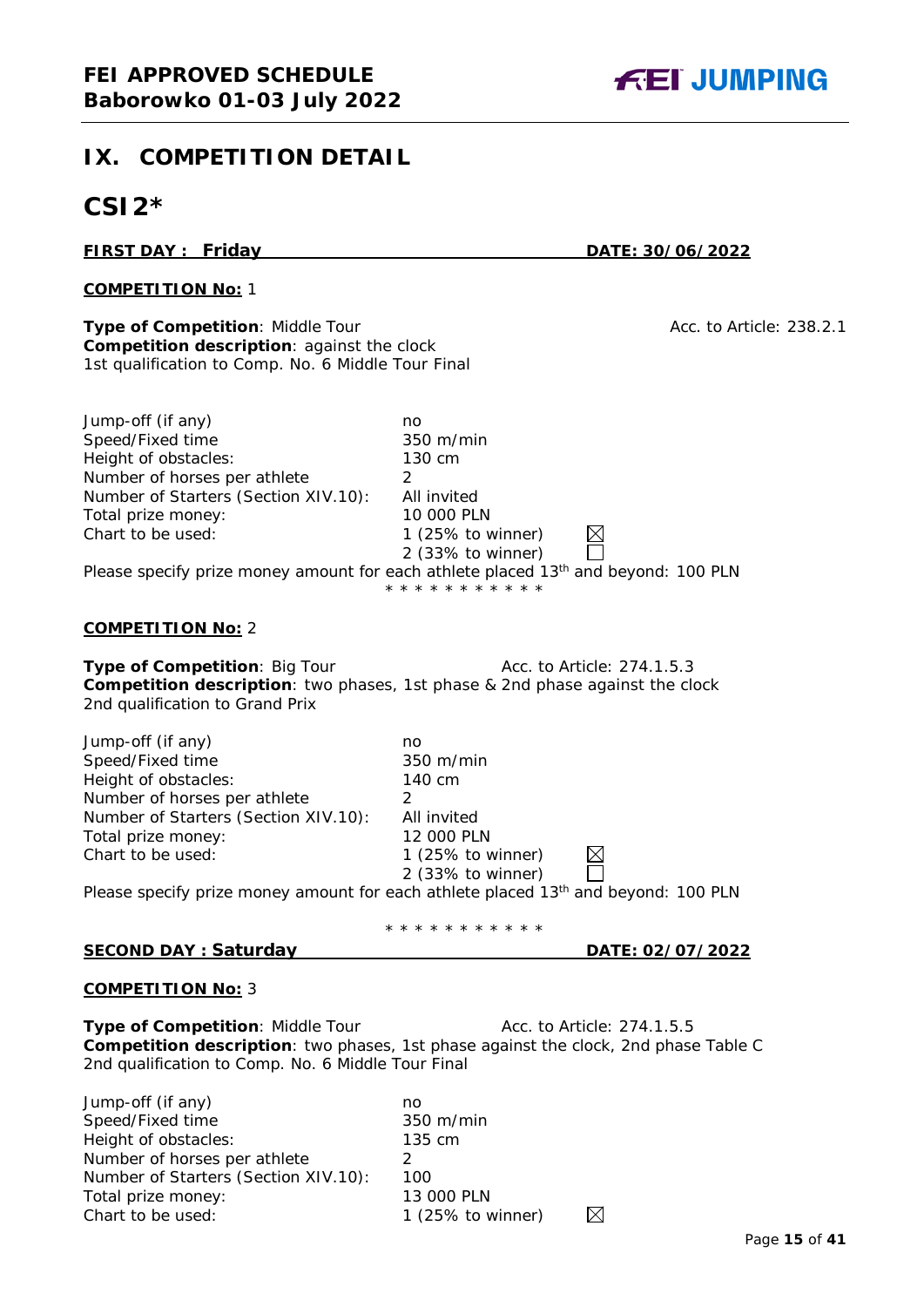2 (33% to winner)  $\perp$ 

Please specify prize money amount for each athlete placed 13<sup>th</sup> and beyond: 100 PLN

\* \* \* \* \* \* \* \* \* \* \*

# **COMPETITION No:** 4

**Type of Competition:** Big Tour Acc. to Article: 238.2.1 **Competition description**: against the clock **Counts to the Longines Rankings (D)**

Jump-off (if any) no Speed/Fixed time 375 m/min Height of obstacles: 145 cm Number of horses per athlete 2 Number of Starters (Section XIV.10): All invited Total prize money: 103 500 PLN<br>Chart to be used: 1 (25% to wi

Please specify prize money amount for each athlete placed 13<sup>th</sup> and beyond: 100 PLN

\* \* \* \* \* \* \* \* \* \* \*

 $1$  (25% to winner) 2 (33% to winner)

#### **COMPETITION No:** 5

**Type of Competition**: Last Chance **Acc. is a computed as Acc. to Article: 238.2.1** Acc. to Article: 238.2.1 **Competition description**: against the clock

| Jump-off (if any)                    | no                           |  |
|--------------------------------------|------------------------------|--|
| Speed/Fixed time                     | $350 \text{ m/min}$          |  |
| Height of obstacles:                 | 130 cm                       |  |
| Number of horses per athlete         |                              |  |
| Number of Starters (Section XIV.10): | All invited                  |  |
| Total prize money:                   | 8 000 PLN                    |  |
| Chart to be used:                    | 1 $(25\% \text{ to winner})$ |  |
|                                      | 2 (33% to winner)            |  |

Please specify prize money amount for each athlete placed 13<sup>th</sup> and beyond: 100 PLN

\* \* \* \* \* \* \* \* \* \* \*

#### **COMPETITION No:** 6

**Type of Competition: Middle Tour Final Acc. to Article: 238.2.2 Competition description**: against the clock with jump off

| Jump-off (if any)                    |                     |  |
|--------------------------------------|---------------------|--|
| Speed/Fixed time                     | $375 \text{ m/min}$ |  |
| Height of obstacles:                 | 140 cm              |  |
| Number of horses per athlete         |                     |  |
| Number of Starters (Section XIV.10): | 100                 |  |
| Total prize money:                   | 20 000 PLN          |  |
| Chart to be used:                    | 1 (25% to winner)   |  |
|                                      | 2 (33% to winner)   |  |

Please specify prize money amount for each athlete placed 13<sup>th</sup> and beyond: 100 PLN

**THIRD DAY : Sunday DATE: 03/07/2022**

 $\boxtimes$ 

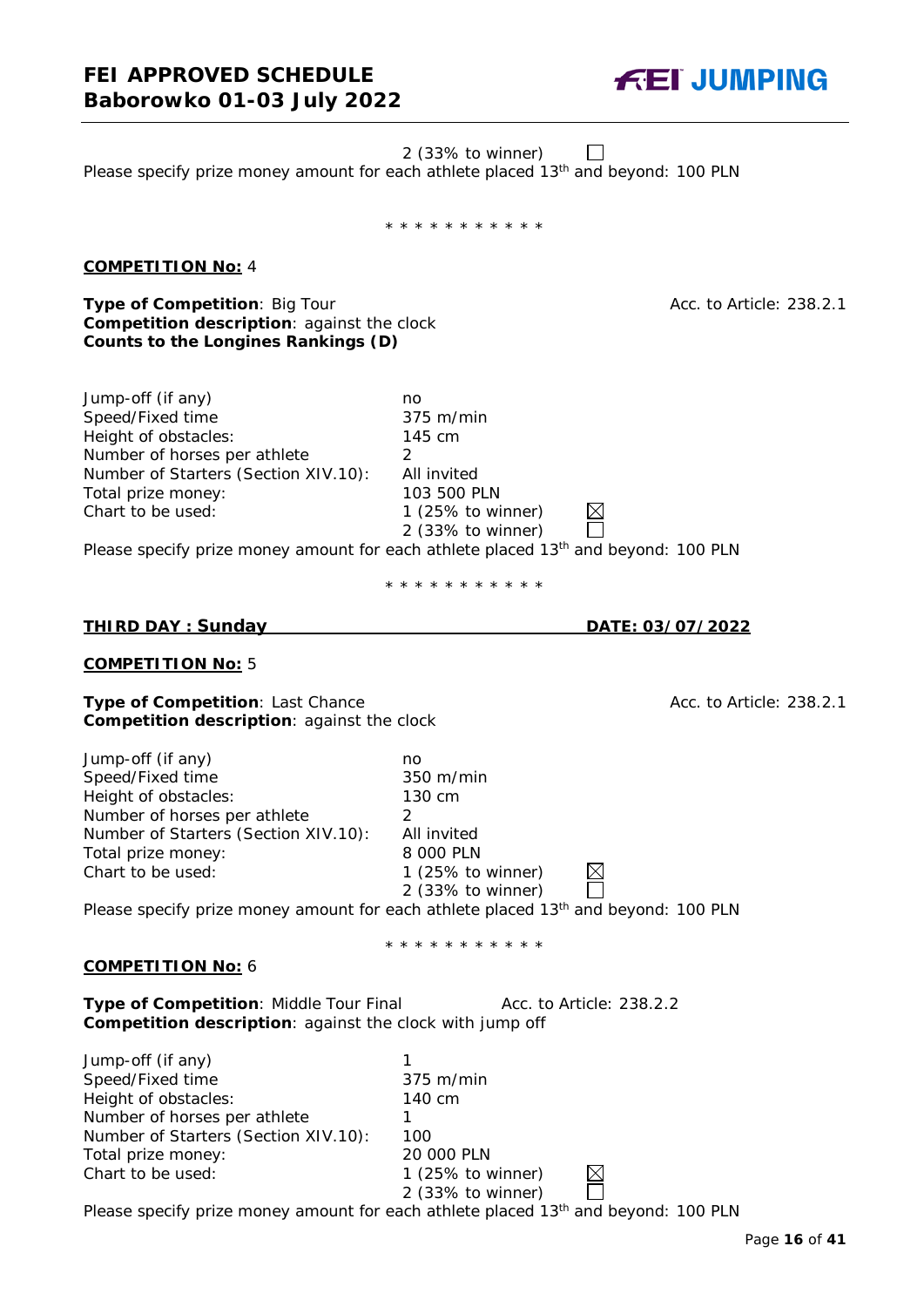

**Qualification system: The best 50 placed Athletes from Comp. No. 1 are qualified to participate. The best placed Athletes from Comp. No. 3, to reach the number of 100 participating Athletes. If any qualified Athlete decides not to compete in Middle Tour Final (not later than 1 hour** 

**before start the Competition), next is coming to fulfil the list, first from Comp. No. 1, next from Comp. No. 3**

\* \* \* \* \* \* \* \* \* \* \*

#### **COMPETITION No:** 7

**Type of Competition**: Grand Prix of Baborówko Acc. to Article: 238.2.2 **Competition description**: against the clock with jump off **Counts to the Longines Rankings (D)**

| Jump-off (if any)                    |                                        |
|--------------------------------------|----------------------------------------|
| Speed/Fixed time                     | $375 \text{ m/min}$                    |
| Height of obstacles:                 | 145 cm                                 |
| Number of horses per athlete         | 1 (2 if 50% declared starters or less) |
| Number of Starters (Section XIV.10): | 100                                    |
| Total prize money:                   | 103 500 PLN                            |
| Chart to be used:                    | 1 $(25\% \text{ to winner})$           |
|                                      | 2 (33% to winner)                      |

Please specify prize money amount for each athlete placed 13<sup>th</sup> and beyond: 100 PLN

All athletes qualified for the Grand Prix, including those automatically qualified must complete, with their Grand Prix horse, the initial round of at least one FEI competition among those listed in JRs Art. 261.4.4 prior to the Grand Prix.

#### Qualification system:

The best 50 placed Athletes from Comp. No. 2 Big Tour (including automatically qualified Athletes if they are classified among the top 40) are qualified to participate.

The best placed Athletes from Comp. No. 4 Big Tour, including automatically prequalified Athletes, to reach the number of 100 participating Athletes.

If any qualified Athlete decides not to compete in Grand Prix (not later than 1 hour before start the Competition), next is coming to fulfil the list, first from Comp. No. 4, next from Comp. No. 2

The following Athletes are automatically qualified for the Grand Prix at CSI Events, if present:

4.2.1. The winner of that Event's Grand Prix the previous year for CSI3\*/CSI4\*/CSI5\* only;

4.2.2. The current National Jumping Champion of the host country;

4.2.3. The individual Jumping medal winners of the last Olympic and Pan-American Games, the last World and Continental Championships and the winner of the last FEI World Cup™ Jumping Final.

# **CSIYH1\***

# **FIRST DAY : Friday DATE: 01/07/2022**

**COMPETITION No:** 1YH

**Type of Competition**: Youngster Tour for 5yo horses Acc. to Article: 238.1.1 **Competition description**: not against the clock

Jump-off (if any) no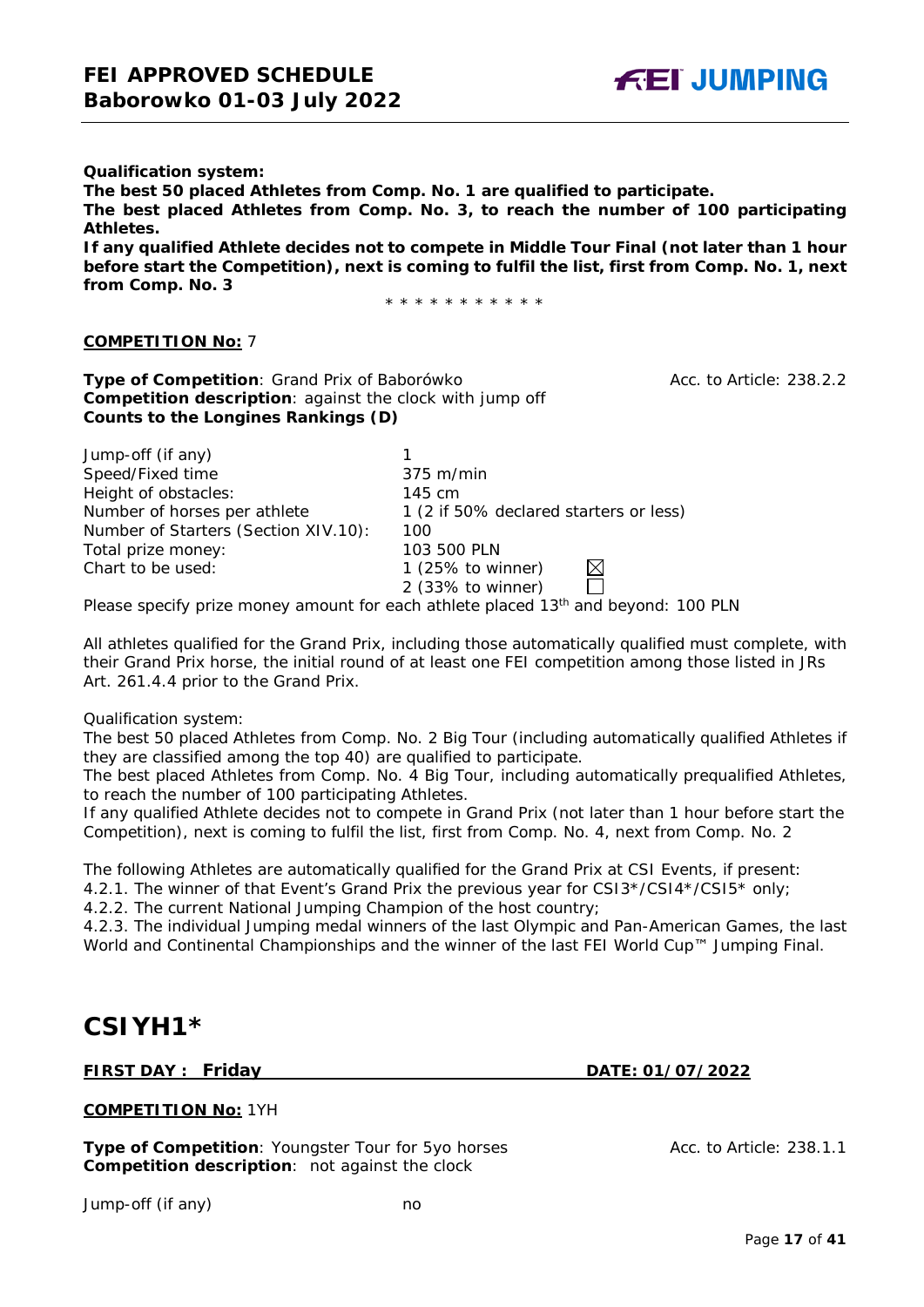| Speed/Fixed time                     | $350 \text{ m/min}$                                                               |
|--------------------------------------|-----------------------------------------------------------------------------------|
| Height of obstacles:                 | 115 cm                                                                            |
| Number of horses per athlete         |                                                                                   |
| Number of Starters (Section XIV.10): | All invited                                                                       |
| Total prize money:                   | 2 500 PLN                                                                         |
| Chart to be used:                    | 1 $(25\%$ to winner)                                                              |
|                                      | 2 (33% to winner)                                                                 |
|                                      | Please specify prize money amount for each athlete placed 13th and beyond: 50 PLN |

\* \* \* \* \* \* \* \* \* \* \*

#### **COMPETITION No:** 2YH

**Type of Competition:** Youngster Tour for 6&7yo horses Acc. to Article: 274.2.5 **Competition description**: two phases special, 1st phase not against the clock, 2nd phase against the clock

Jump-off (if any) no Speed/Fixed time 350 m/min<br>Height of obstacles: 125 cm for 125 cm for 6yo / 130 cm for 7yo Number of horses per athlete 2 Number of Starters (Section XIV.10): All invited<br>Total prize money: 6 000 PLN Total prize money:<br>Chart to be used: 1 (25% to winner) 2 (33% to winner)

Please specify prize money amount for each athlete placed 13<sup>th</sup> and beyond: 50 PLN

\* \* \* \* \* \* \* \* \* \* \*

#### **SECOND DAY : Saturday DATE: 02/07/2022**

#### **COMPETITION No:** 3YH

**Type of Competition**: Youngster Tour for 5yo horses Acc. to Article: 238.1.1 **Competition description**: not against the clock

Jump-off (if any) no Speed/Fixed time 350 m/min Height of obstacles: 115 cm Number of horses per athlete 2 Number of Starters (Section XIV.10): All invited Total prize money: 2 500 PLN Chart to be used: 1 (25% to winner)

2 (33% to winner)

Please specify prize money amount for each athlete placed 13<sup>th</sup> and beyond: 50 PLN

\* \* \* \* \* \* \* \* \* \* \*

### **COMPETITION No:** 4YH

**Type of Competition:** Youngster Tour for 6&7yo horses Acc. to Article: 238.2.1 **Competition description**: against the clock

Jump-off (if any)<br>
Speed/Fixed time<br>
350 m/min Speed/Fixed time Height of obstacles: 125 cm for 6yo / 130 cm for 7yo Number of horses per athlete 2

**FEI JUMPING**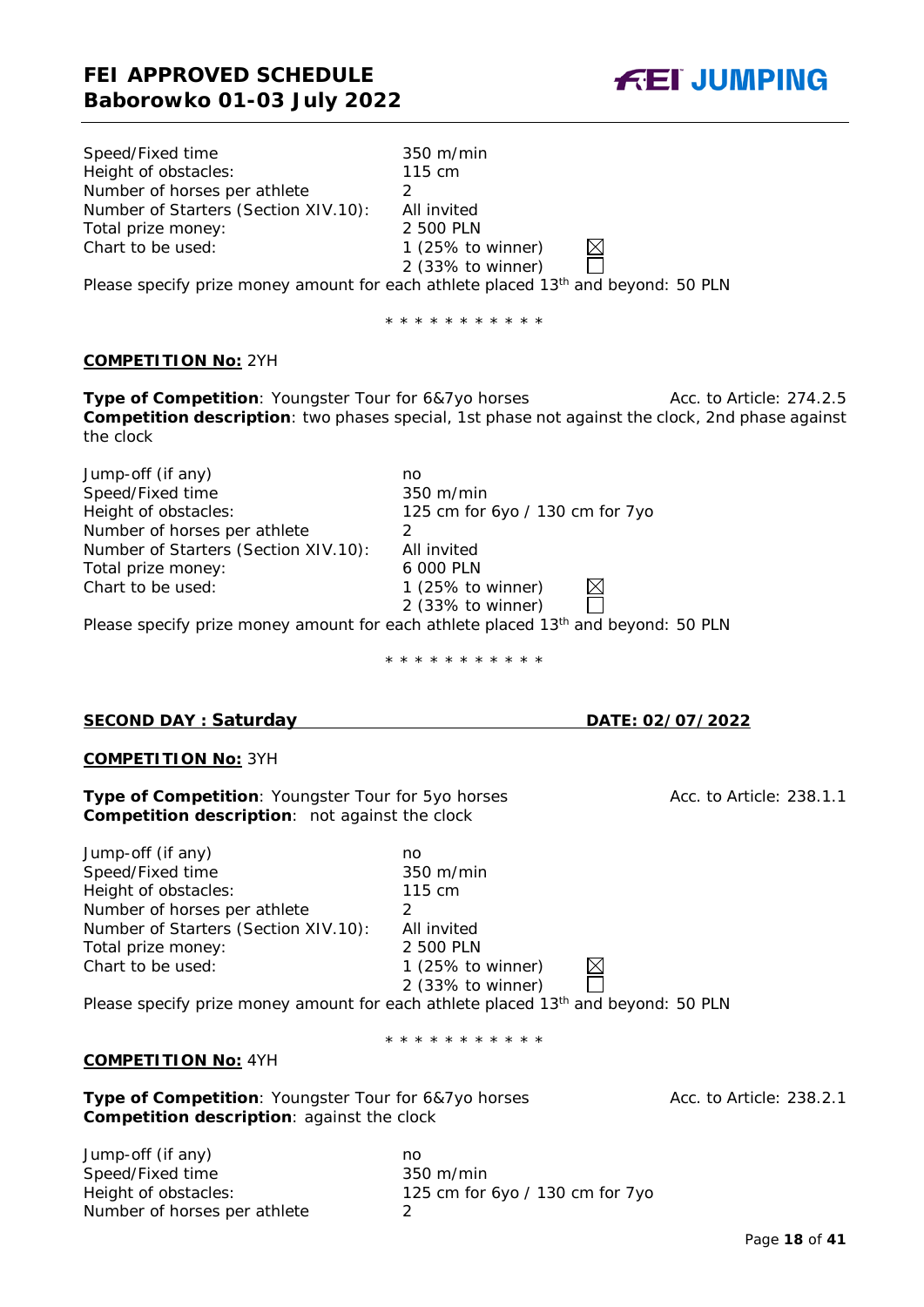

| Number of Starters (Section XIV.10):<br>Total prize money:<br>Chart to be used: | All invited<br>6 000 PLN<br>1 $(25\% \text{ to winner})$<br>$\times$                                               |
|---------------------------------------------------------------------------------|--------------------------------------------------------------------------------------------------------------------|
|                                                                                 | $2$ (33% to winner)                                                                                                |
|                                                                                 | Please specify prize money amount for each athlete placed 13 <sup>th</sup> and beyond: 50 PLN                      |
|                                                                                 | * * * * * * * * * * *                                                                                              |
|                                                                                 |                                                                                                                    |
| <b>THIRD DAY: Sunday</b>                                                        | DATE: 03/07/2022                                                                                                   |
| <b>COMPETITION No: 5YH</b>                                                      |                                                                                                                    |
| Type of Competition: Youngster Tour Final for 5yo horses                        | Acc. to Article: 274.1.5.3<br><b>Competition description</b> : two phases, 1st phase & 2nd phase against the clock |
| Jump-off (if any)                                                               | no                                                                                                                 |
| Speed/Fixed time                                                                | 350 m/min                                                                                                          |
| Height of obstacles:                                                            | 120                                                                                                                |
| Number of horses per athlete                                                    | $\overline{2}$                                                                                                     |
| Number of Starters (Section XIV.10):                                            | All invited                                                                                                        |
| Total prize money:                                                              | 5 000 PLN                                                                                                          |
| Chart to be used:                                                               | 1 (25% to winner)<br>2 (33% to winner)                                                                             |
|                                                                                 | Please specify prize money amount for each athlete placed 13 <sup>th</sup> and beyond: 50 PLN                      |
|                                                                                 | * * * * * * * * * * *                                                                                              |
| <b>COMPETITION No: 6YH</b>                                                      |                                                                                                                    |
| Type of Competition: Youngster Tour Final for 6&7yo horses                      | Acc. to Article: 238.2.2                                                                                           |
| <b>Competition description: against the clock with jump off</b>                 |                                                                                                                    |

| Jump-off (if any)                    |                                 |
|--------------------------------------|---------------------------------|
| Speed/Fixed time                     | 350 m/min                       |
| Height of obstacles:                 | 130 cm for 6yo / 135 cm for 7yo |
| Number of horses per athlete         |                                 |
| Number of Starters (Section XIV.10): | All invited                     |
| Total prize money:                   | 10 000 PLN                      |
| Chart to be used:                    | 1 $(25\%$ to winner)            |
|                                      | 2 (33% to winner)               |

Please specify prize money amount for each athlete placed 13<sup>th</sup> and beyond: 50 PLN

# **CSI1\***

# **FIRST DAY : Friday DATE: 01/07/2022**

#### **COMPETITION No:** 1\*

**Type of Competition:** Special Tour **Acc. to Article: 238.2.1 Competition description**: against the clock

Jump-off (if any) no Speed/Fixed time 350 m/min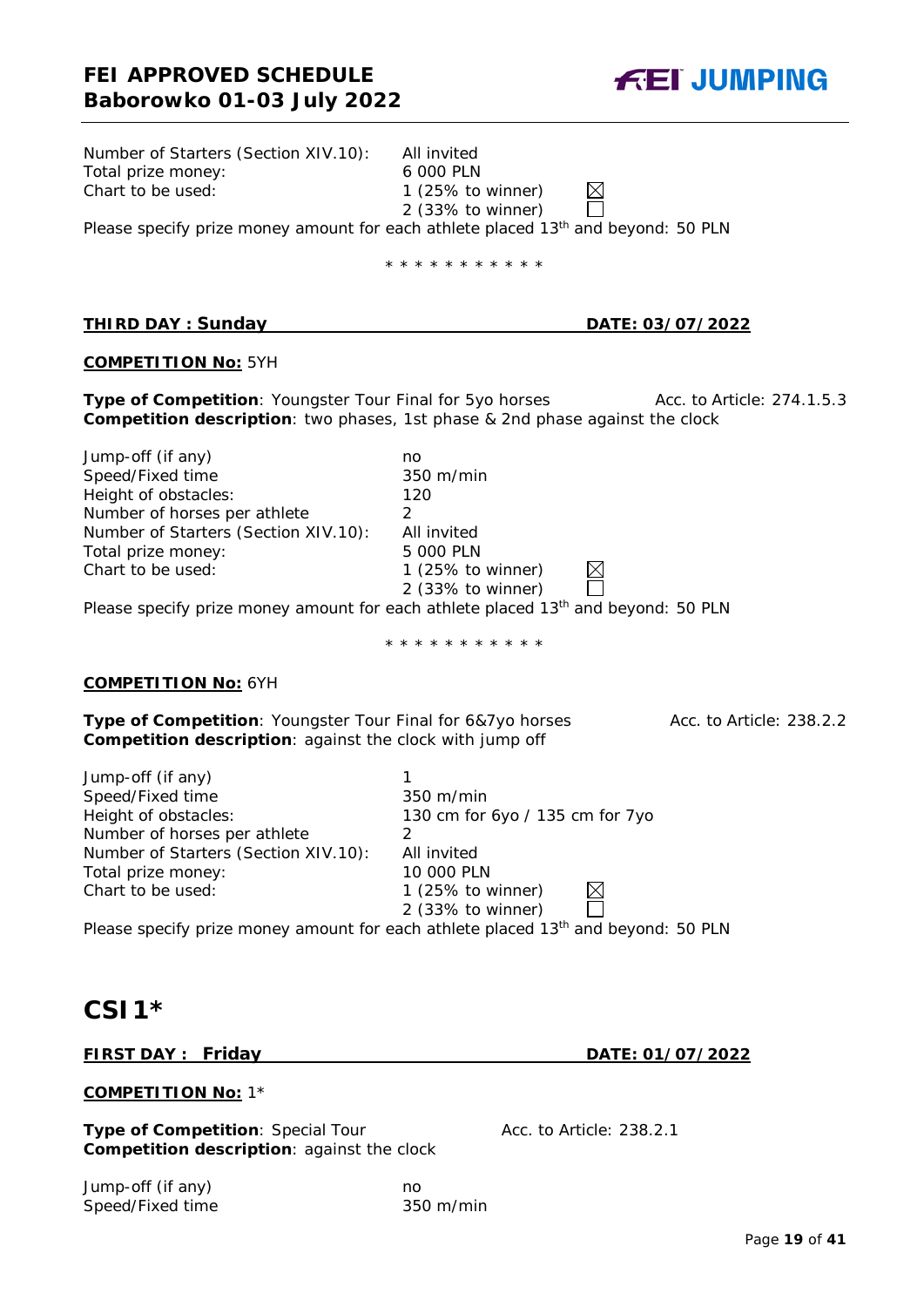| Height of obstacles:<br>Number of horses per athlete<br>Number of Starters (Section XIV.10):<br>Total prize money:<br>Chart to be used:                                          | 110 cm<br>2<br>All invited<br>2 000 PLN<br>$\boxtimes$<br>1 (25% to winner)<br>2 (33% to winner)<br>Please specify prize money amount for each athlete placed 13 <sup>th</sup> and beyond: 50 PLN                                                                |
|----------------------------------------------------------------------------------------------------------------------------------------------------------------------------------|------------------------------------------------------------------------------------------------------------------------------------------------------------------------------------------------------------------------------------------------------------------|
|                                                                                                                                                                                  | * * * * * * * * * * *                                                                                                                                                                                                                                            |
| <b>COMPETITION No: 2*</b>                                                                                                                                                        |                                                                                                                                                                                                                                                                  |
| Type of Competition: Small Tour<br>Competition description: against the clock                                                                                                    | Acc. to Article: 238.2.1                                                                                                                                                                                                                                         |
| Jump-off (if any)<br>Speed/Fixed time<br>Height of obstacles:<br>Number of horses per athlete<br>Number of Starters (Section XIV.10):<br>Total prize money:<br>Chart to be used: | no<br>$350 \text{ m/min}$<br>120 cm<br>$\overline{2}$<br>All invited<br>8 000 PLN<br>1 $(25\% \text{ to winner})$<br>2 (33% to winner)<br>Please specify prize money amount for each athlete placed 13 <sup>th</sup> and beyond: 50 PLN<br>* * * * * * * * * * * |
| <b>SECOND DAY: Saturday</b>                                                                                                                                                      | DATE: 02/07/2022                                                                                                                                                                                                                                                 |
| <b>COMPETITION No: 3*</b>                                                                                                                                                        |                                                                                                                                                                                                                                                                  |
| Type of Competition: Special Tour<br>clock                                                                                                                                       | Acc. to Article: 274.2.5<br>Competition description: two phases special, 1st phase not against the clock, 2nd against the                                                                                                                                        |
|                                                                                                                                                                                  |                                                                                                                                                                                                                                                                  |

Jump-off (if any) no Speed/Fixed time 350 m/min Height of obstacles: 110 cm Number of horses per athlete 2<br>Number of Starters (Section XIV.10): All invited Number of Starters (Section XIV.10): All invited<br>Total prize money: 2000 PLN Total prize money: Chart to be used: 1 (25% to winner)  $\boxtimes$  $\Box$ 2 (33% to winner)

Please specify prize money amount for each athlete placed 13<sup>th</sup> and beyond: 50 PLN

# **COMPETITION No:** 4\*

**Type of Competition:** Small Tour **Acc. to Article: 274.2.5 Competition description**: two phases special, 1st phase not against the clock, 2nd against the clock

| Jump-off (if any)                    | no                      |
|--------------------------------------|-------------------------|
| Speed/Fixed time                     | $350 \; \mathrm{m/min}$ |
| Height of obstacles:                 | 120 cm                  |
| Number of horses per athlete         | <u>່</u>                |
| Number of Starters (Section XIV.10): | All invited             |

**FEI JUMPING** 

# \* \* \* \* \* \* \* \* \* \* \*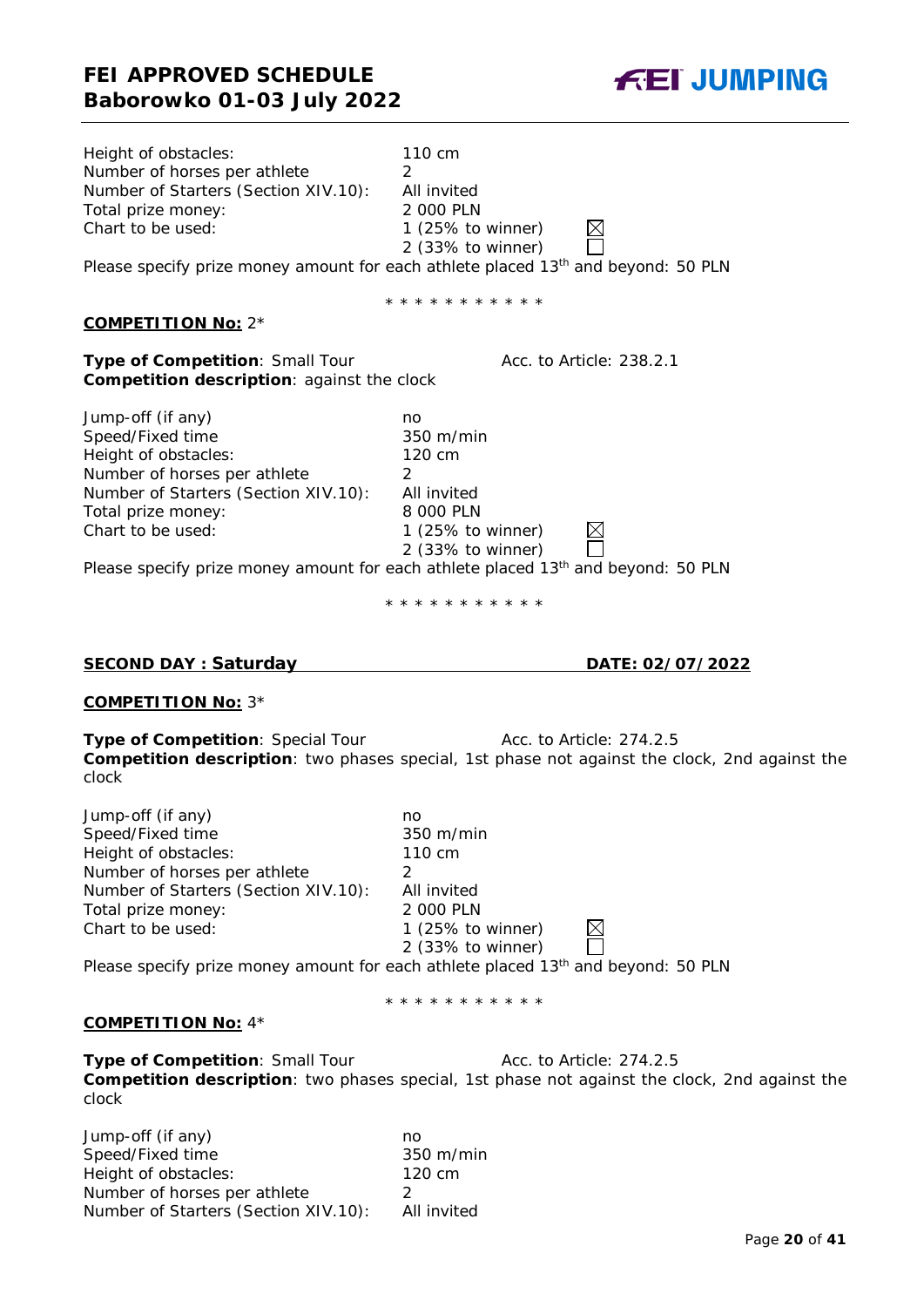

| Total prize money:                                                                    | 8 000 PLN                                                                                                          |
|---------------------------------------------------------------------------------------|--------------------------------------------------------------------------------------------------------------------|
| Chart to be used:                                                                     | 1 $(25\% \text{ to winner})$                                                                                       |
|                                                                                       | 2 (33% to winner)                                                                                                  |
|                                                                                       | Please specify prize money amount for each athlete placed 13 <sup>th</sup> and beyond: 50 PLN                      |
|                                                                                       | * * * * * * * * * * *                                                                                              |
|                                                                                       |                                                                                                                    |
| <b>THIRD DAY: Sunday</b>                                                              | <u>DATE: 03/07/2022</u>                                                                                            |
| <b>COMPETITION No: 5*</b>                                                             |                                                                                                                    |
|                                                                                       |                                                                                                                    |
| Type of Competition: Special Tour Final<br>Competition description: against the clock | Acc. to Article: 238.2.1                                                                                           |
|                                                                                       |                                                                                                                    |
| Jump-off (if any)                                                                     | no                                                                                                                 |
| Speed/Fixed time                                                                      | 350 m/min                                                                                                          |
| Height of obstacles:                                                                  | 115 cm                                                                                                             |
| Number of horses per athlete                                                          | 2                                                                                                                  |
| Number of Starters (Section XIV.10):                                                  | All invited                                                                                                        |
| Total prize money:                                                                    | 4 000 PLN                                                                                                          |
| Chart to be used:                                                                     | 1 $(25\% \text{ to winner})$                                                                                       |
|                                                                                       | 2 (33% to winner)<br>Please specify prize money amount for each athlete placed 13 <sup>th</sup> and beyond: 50 PLN |
|                                                                                       |                                                                                                                    |
|                                                                                       |                                                                                                                    |
|                                                                                       | * * * * * * * * * * *                                                                                              |
| <b>COMPETITION No: 6*</b>                                                             |                                                                                                                    |
| Small Tour<br>Type of Competition:                                                    | Acc. to Article: 238.2.1                                                                                           |
| Competition description: against the clock                                            |                                                                                                                    |
|                                                                                       |                                                                                                                    |
| Jump-off (if any)                                                                     | no                                                                                                                 |
| Speed/Fixed time                                                                      | 350 m/min                                                                                                          |
| Height of obstacles:                                                                  | 125 cm                                                                                                             |
| Number of horses per athlete                                                          | 2                                                                                                                  |
| Number of Starters (Section XIV.10):                                                  | All invited                                                                                                        |
| Total prize money:                                                                    | 8 000 PLN                                                                                                          |
| Chart to be used:                                                                     | 1 (25% to winner)<br>2 (33% to winner)                                                                             |
|                                                                                       | Please specify prize money amount for each athlete placed 13 <sup>th</sup> and beyond: 50 PLN                      |
|                                                                                       |                                                                                                                    |
|                                                                                       |                                                                                                                    |
|                                                                                       |                                                                                                                    |
| <b>CSICH-B</b>                                                                        |                                                                                                                    |

#### **FIRST DAY : Friday DATE: 01/07/2022**

#### **COMPETITION No:** 1CH

**Type of Competition:** Children Tour Acc. to Article: 274.1.5.3 **Competition description**: two phases, 1st phase & 2 nd phase against the clock

Jump-off (if any) no Speed/Fixed time 350 m/min Height of obstacles: 120 cm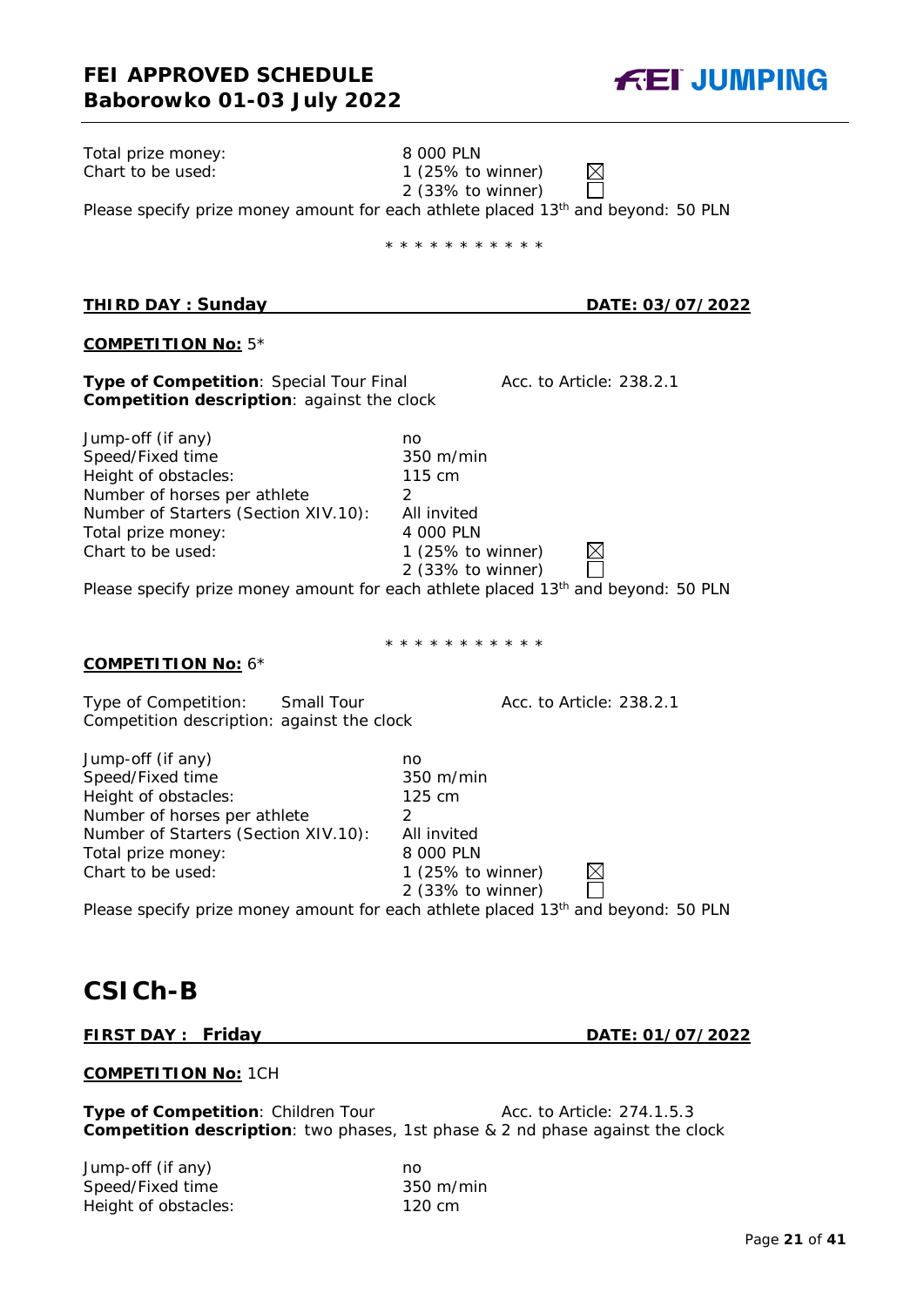**FEI JUMPING** 

| Number of horses per athlete<br>Number of Starters (Section XIV.10):<br>Total prize money:<br>Chart to be used:                                                                  | 2<br>All invited<br>in kind<br>1 (25% to winner)<br>2 (33% to winner)<br>* * * * * * * * * * *                           |                          |
|----------------------------------------------------------------------------------------------------------------------------------------------------------------------------------|--------------------------------------------------------------------------------------------------------------------------|--------------------------|
| <u>SECOND DAY: Saturday</u>                                                                                                                                                      |                                                                                                                          | <u>DATE: 02/07/2022</u>  |
| <b>COMPETITION No: 2CH</b>                                                                                                                                                       |                                                                                                                          |                          |
| Type of Competition: Children Tour<br><b>Competition description: against the clock</b>                                                                                          |                                                                                                                          | Acc. to Article: 238.2.1 |
| Jump-off (if any)<br>Speed/Fixed time<br>Height of obstacles:<br>Number of horses per athlete<br>Number of Starters (Section XIV.10):<br>Total prize money:<br>Chart to be used: | no<br>$350 \text{ m/min}$<br>125 cm<br>$\mathcal{P}$<br>All invited<br>in kind<br>1 (25% to winner)<br>2 (33% to winner) |                          |

\* \* \* \* \* \* \* \* \* \* \*

# **THIRD DAY : Sunday DATE: 03/07/2022**

#### **COMPETITION No:** 3CH

**Type of Competition: Children Grand Prix Acc. to Article: 238.2.2 Competition description**: against the clock with jump off

Jump-off (if any) 1 Speed/Fixed time 350 m/min Height of obstacles: 125 cm Number of horses per athlete 2 Number of Starters (Section XIV.10): All invited Total prize money:<br>
Chart to be used:<br>
1 (25%)

 $1$  (25% to winner)  $\boxtimes$ 2 (33% to winner)

# **CSIP**

# **FIRST DAY : Friday DATE: 01/07/2022**

#### **COMPETITION No:** 1P

**Type of Competition: Pony Tour Acc. to Article: 274.1.5.3 Competition description**: two phases, 1st phase & 2 nd phase against the clock

Jump-off (if any) no Speed/Fixed time 350 m/min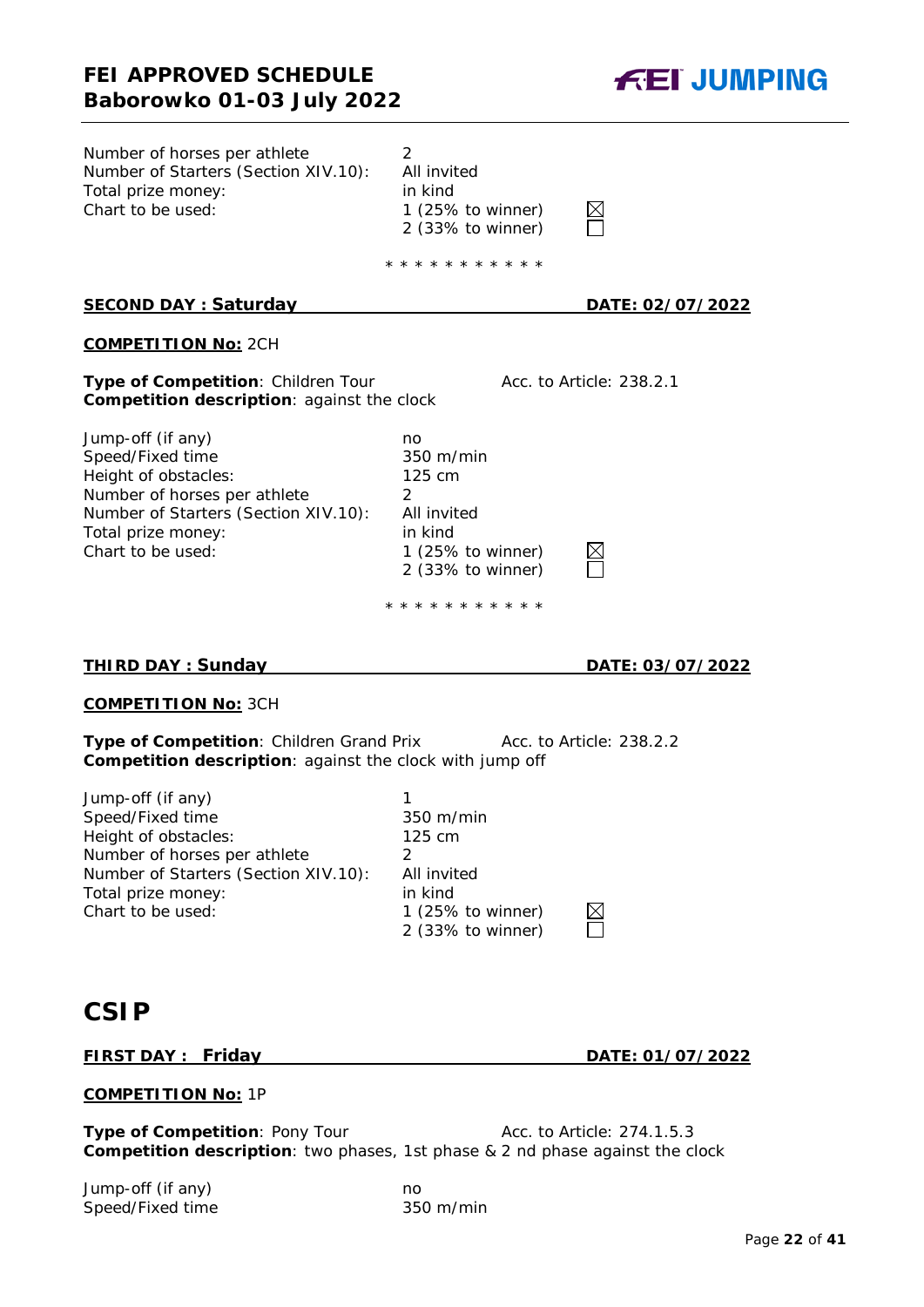

| 110 cm<br>2<br>All invited<br>in kind<br>1 $(25\% \text{ to winner})$<br>2 (33% to winner)                                                                   |                          |
|--------------------------------------------------------------------------------------------------------------------------------------------------------------|--------------------------|
| * * * * * * * * * * *                                                                                                                                        |                          |
|                                                                                                                                                              | <u>DATE: 02/07/2022</u>  |
|                                                                                                                                                              |                          |
| Competition description: against the clock                                                                                                                   | Acc. to Article: 238.2.1 |
| no<br>$350 \text{ m/min}$<br>110 cm<br>$\mathcal{P}$<br>All invited<br>in kind<br>1 $(25\% \text{ to winner})$<br>2 (33% to winner)<br>* * * * * * * * * * * |                          |
|                                                                                                                                                              |                          |

# **THIRD DAY : Sunday DATE: 03/07/2022**

# **COMPETITION No:** 3P

**Type of Competition**: Pony Tour Final Acc. to Article: 238.2.2 **Competition description**: against the clock with jump off

| $350 \text{ m/min}$ |
|---------------------|
| 115 cm              |
|                     |
| All invited         |
| in kind             |
| 1 (25% to winner)   |
| 2 (33% to winner)   |
|                     |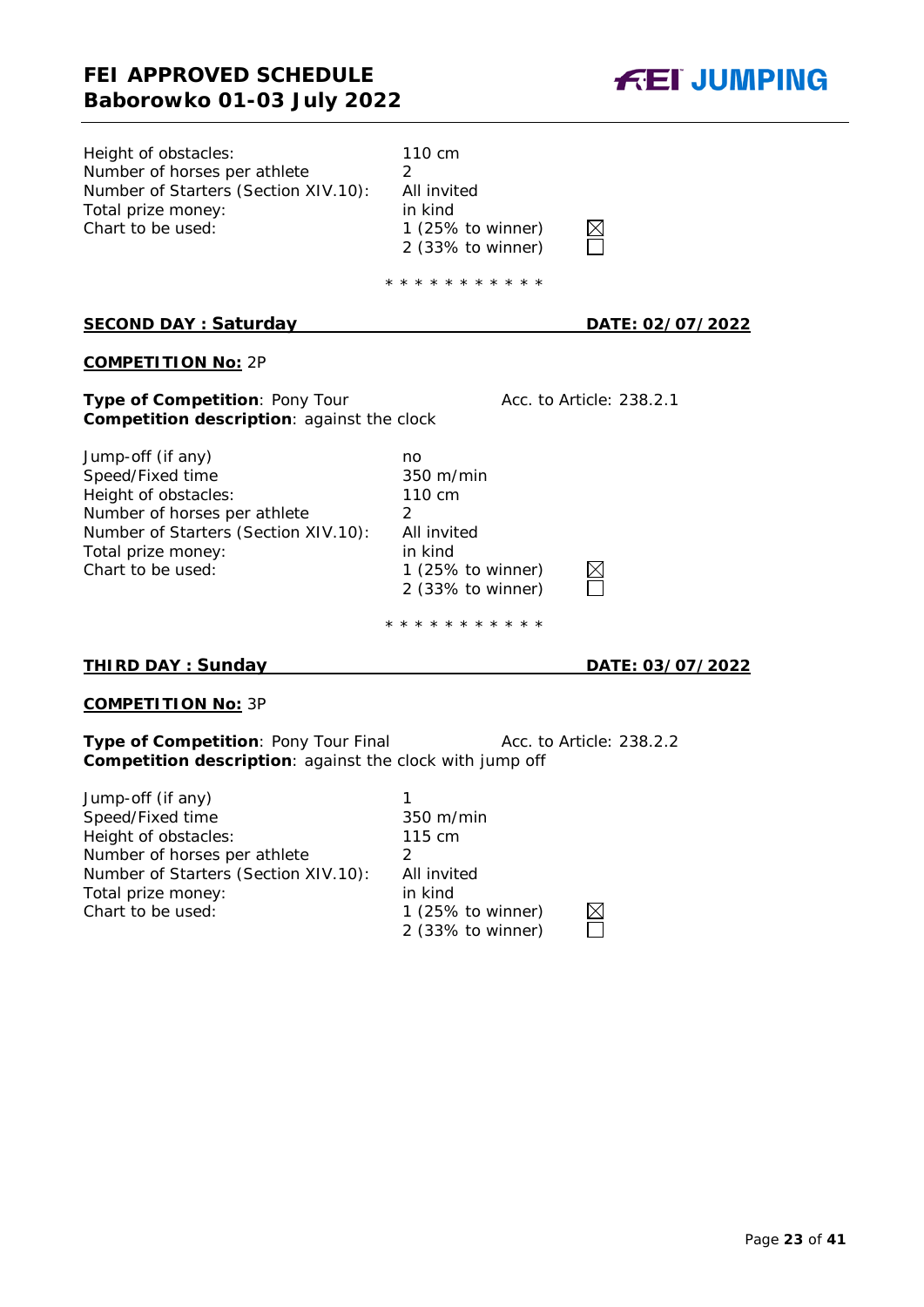

# <span id="page-23-0"></span>**X. FACILITIES OFFERED**

### <span id="page-23-1"></span>**1. ATHLETES**

#### **Accommodation**

Hotel: Hotel Maraton Address: Sportowa 6 64-500 Szamotuły Poland Telephone: At the expense of: The Organiser  $\Box$  or Athletes  $\boxtimes$ Accommodated (bed and breakfast) from to

#### **Meals**

At the expense of: The Organiser  $\Box$  or Athletes  $\boxtimes$ Meals provided from 29.06.2022 to 3.07.2022 .

#### <span id="page-23-2"></span>**2. GROOMS**

#### **Accommodation.**

Requests for accommodation must be sent with entries. At the expense of: The Organiser  $\Box$  or Athletes  $\boxtimes$ Accommodated (bed and breakfast) from to

#### **Meals.**

At the expense of: The Organiser  $\Box$  or Athletes  $\boxtimes$ Meals provided from 29.06.2022 to 3.07.2022 .

**NB**: If applicable, Organiser must provide proper sanitary conditions. The showering facilities should be sufficient for both male and female grooms with hot and cold water. Shower facilities as well as restrooms should at all times be in a state of cleanliness.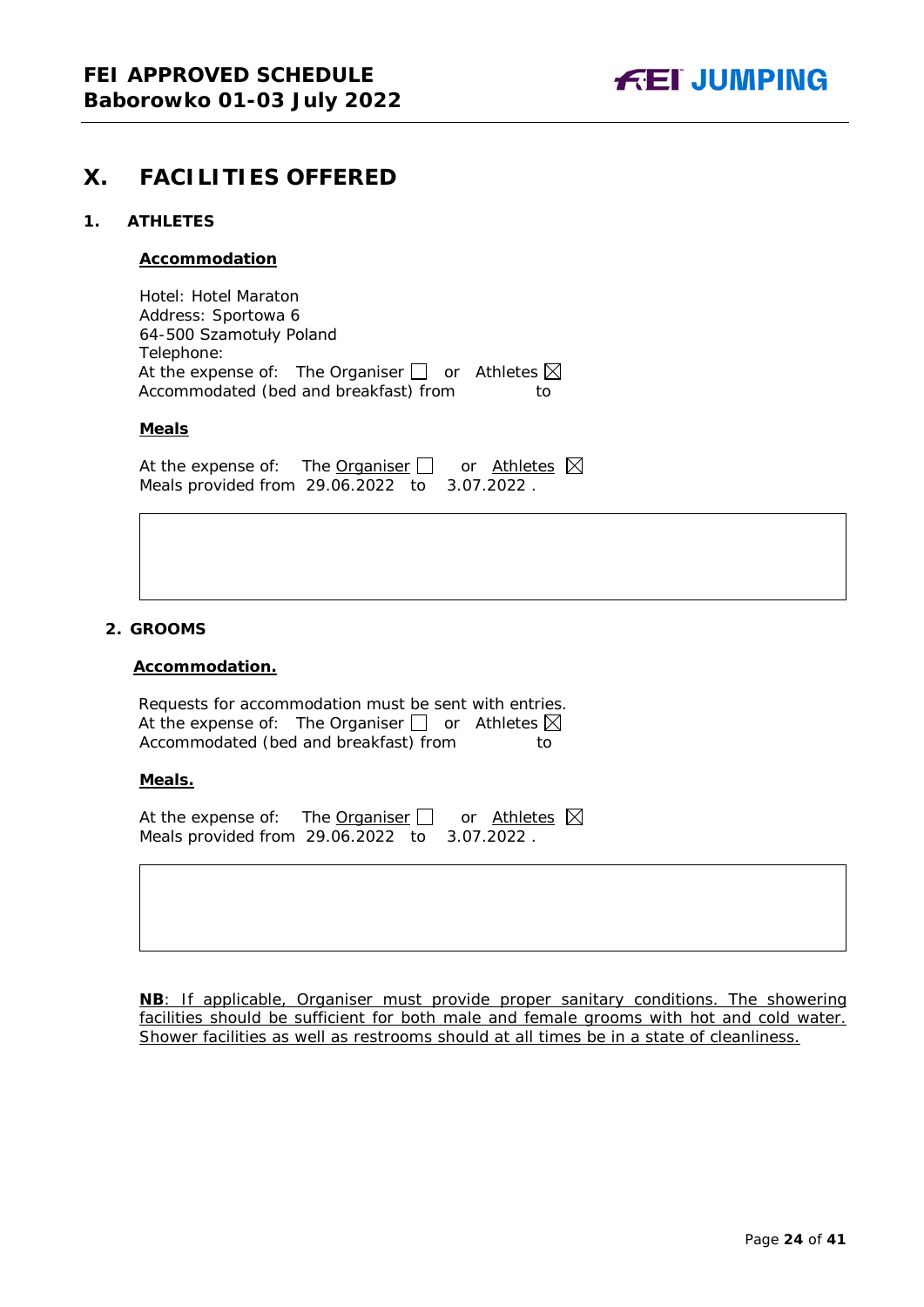# <span id="page-24-0"></span>**XI. LOGISTICAL/ADMINISTRATIVE/TECHNICAL INFORMATION**

#### <span id="page-24-1"></span>**1. DRAW**

List of Draws, time, date and location: **All draws will be conducted by the computer system**

#### <span id="page-24-2"></span>**2. COMPETITION ARENA(S)**

| Dimensions:      | Arena A: 70x115 m                 |
|------------------|-----------------------------------|
|                  | Arena D: $80x100$ m               |
| Type of Footing: | all weather - ebb and flow system |

#### <span id="page-24-3"></span>**3. PRACTICE ARENA(S)**

| Dimensions:      | Arena B: $30x70m$                 |
|------------------|-----------------------------------|
|                  | Arena D: 40x100 m                 |
| Type of Footing: | all weather - ebb and flow system |

Riders must have the possibility to exercise their horses in an exercise area under a Steward's supervision at least 30 minutes per day outside of the competition warm-up period. Details of opening times of exercise areas must be included in the timetable.

#### <span id="page-24-4"></span>**4. STABLES**

Size of boxes 3 m x 3 m (at least 3m x 3m) **An adequate number of stables must be at least 4m x 3m to accommodate the larger Horses.**

Stables open from Wednesday 29.06.2022 - 12:00 pm There is no possibility to come earlier! There will be no night arrival!

Hours of arrival at the competition site are limited to the following time slots:

• Wednesday, 29.04.2022, 12:00 pm - 8:00 pm

• Thursday 30.04.2022 7:00 am - 2:00 pm

(1st horse inspection starts at 11:30 am on Thursday)

There is not possible to arrive at other times. Outside of these hours the horses won't be checked and they won't be allowed to pass stable area

Request for first bedding in shavings must be sent together with the entries until 22.06.2022 to office@baborowko.pl. If not you will find straw in your boxes.

First bedding will be provided free of charge. Private tents or stabling on lorries is not permitted.

# <span id="page-24-5"></span>**5. SAFETY CUPS**

Name of Manufacturer: Caro

#### <span id="page-24-6"></span>**6. TIMING DEVICE**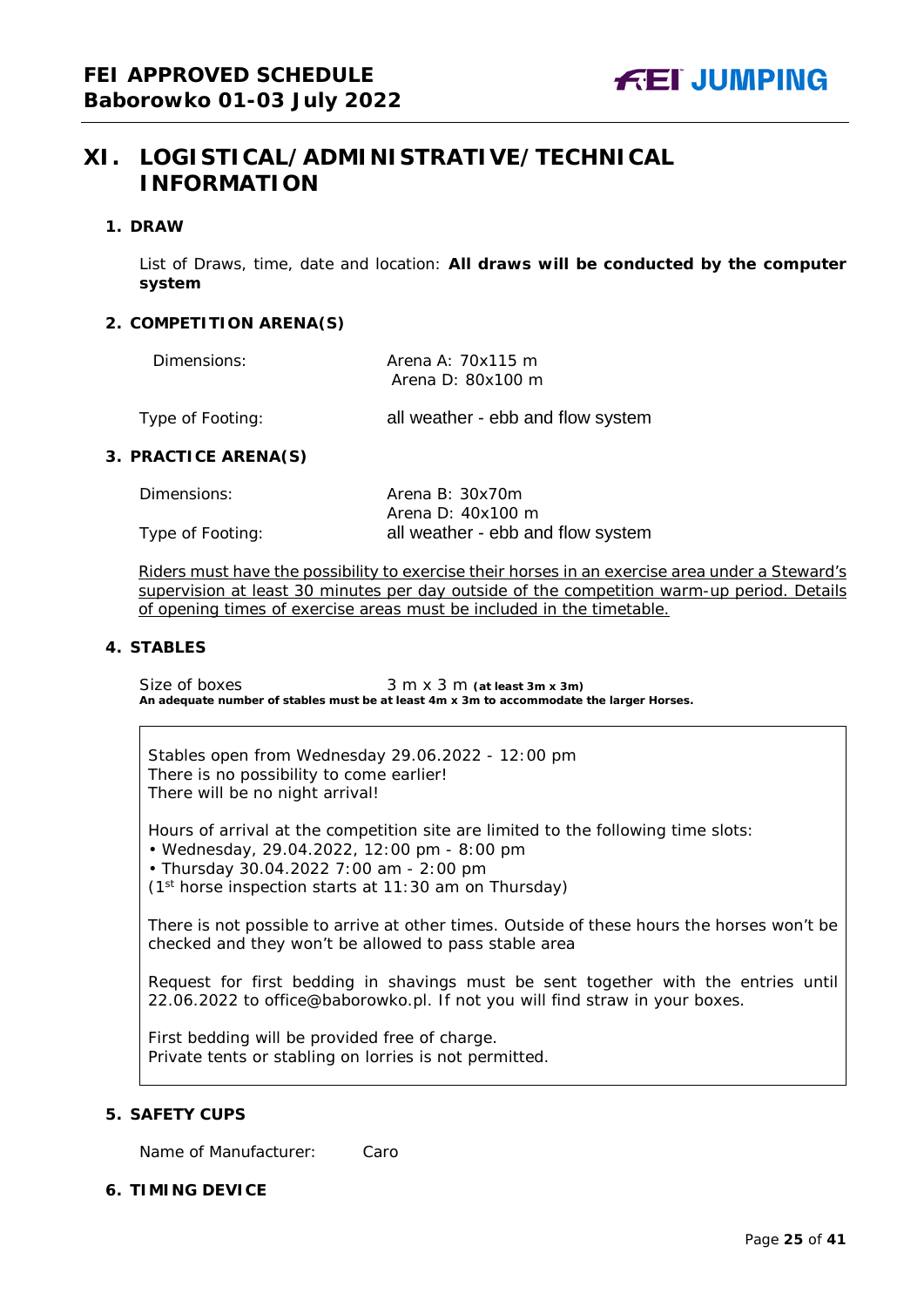Name of Manufacturer: Tag Heuer & Alge-Timing Model: CP 545, HLS - RX & Timy3 WP, PR1aW FEI Report number: 22010028A, 2016004B & 2014001 A, 2014002 B

#### <span id="page-25-0"></span>**7. SCORING/TIMING PROVIDER**

Will you use a FEI Certified Service Provider to manage the scoring and timing at your Event?

*(The list of certified Service Providers is available here:* [https://inside.fei.org/fei/your](https://inside.fei.org/fei/your-role/it-services/it-providers/list)[role/it-services/it-providers/list](https://inside.fei.org/fei/your-role/it-services/it-providers/list)*)*

No  $\boxtimes$ Name of the company: Tarant Events Contact person at Event<br>Name: FEI ID number:

Agnieszka TARANT<br>10139344 Contact email: agnieszkatarant@gmail.com

*Please fill in Annex XV – FEI Entry System for the Timing Provider*

The FEI may require to be provided with real time results data feed of your Events according to FEI requirements; in this case you and your provider will be informed accordingly.

#### <span id="page-25-1"></span>**8. OTHER TECHNOLOGY/SERVICE PROVIDER(S)**

Will you use other technology/service provider(s) at your event?

No  $\boxtimes$ 

#### <span id="page-25-2"></span>**9. PRIZE GIVING CEREMONY**

The owner of the winning horse/pony must be invited to the prize giving ceremony for the Grand Prix, if present at the event.

The number of athletes required to present themselves for the prize-giving ceremony of each competition is 6 .

All Prize Giving Ceremonies must strictly follow the **Covid-19 guidelines for Prize giving protocols and media activities.**

#### <span id="page-25-3"></span>**10.ADVERTISING ON ATHLETES AND HORSES**

At CSI events, and all competitions except for the Nations Cup, athletes are authorised to carry the logo of their personal sponsor in accordance with the articles 256.3 and 257.3 of the FEI Jumping Rules.

The Chief Steward will check that the advertising on athletes and horses complies with these Articles.

#### <span id="page-25-4"></span>**11.TICKETING**

Are you selling tickets for spectators to attend your event: Yes  $\Box$  No  $\boxtimes$ Name of your ticketing provider: Web address to buy ticket: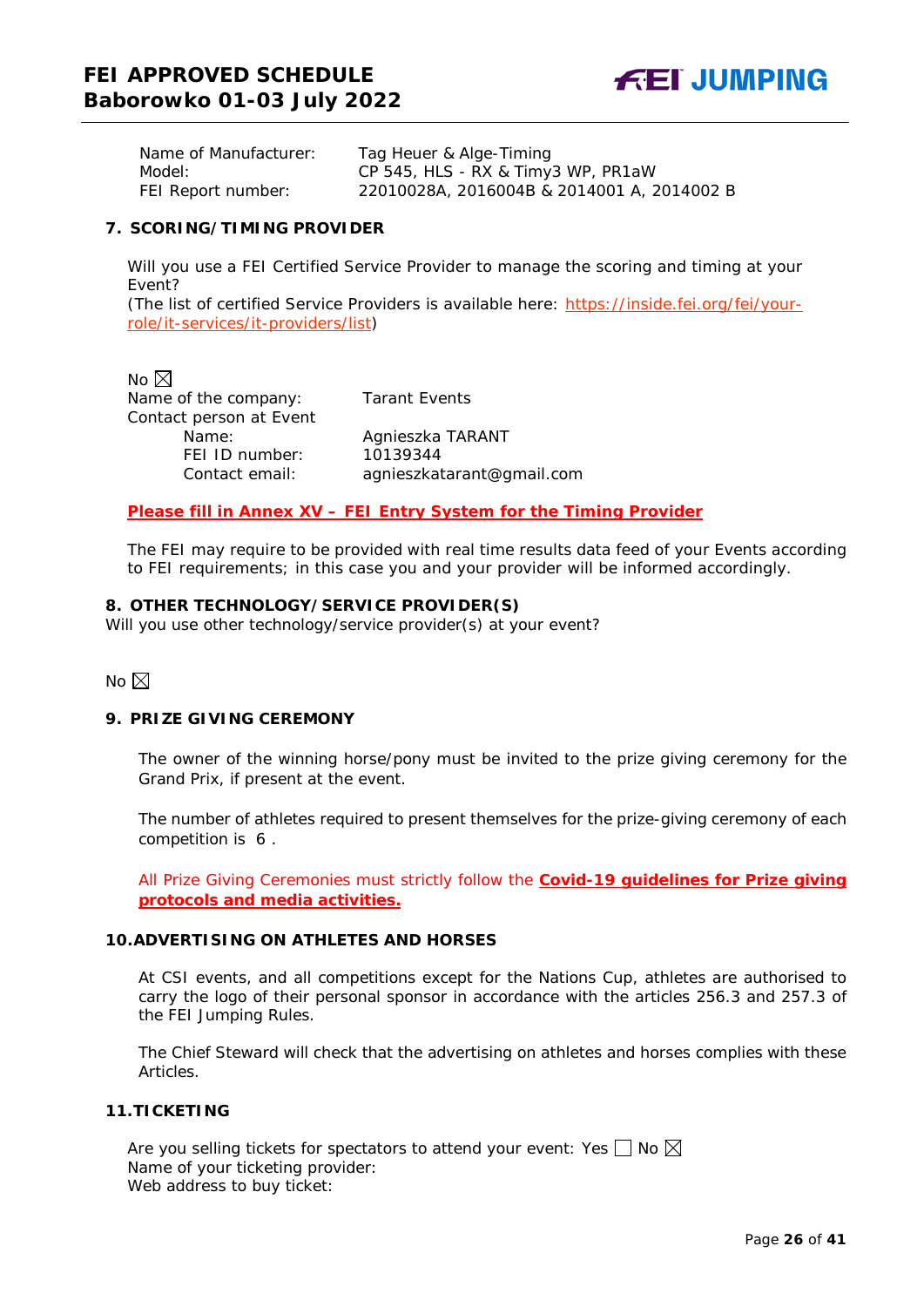

#### <span id="page-26-0"></span>**12.BETTING**

Betting will be authorised by the Organiser: Yes  $\Box$  No  $\boxtimes$ 

# <span id="page-26-1"></span>**13.TRANSPORT REIMBURSMENT HORSES / PONIES**

Transport expenses to be paid by: The **Organiser**  $\Box$  at per km. The Athlete  $\boxtimes$ 

#### <span id="page-26-2"></span>**14.WELCOME**

The time and date of arrival of athletes, horses and their means of transport must be given to the Organiser in order to facilitate their arrival.

# <span id="page-26-3"></span>**15.LOCAL TRANSPORTATION - ARRANGEMENTS FROM HOTEL TO SHOWGROUNDS**

Walking distance  $\square$ 

Organiser Shuttle Service  $\Box$ Public Transport  $\Box$  to be paid by the Organiser  $\Box$  / the Athlete  $\boxtimes$ If paid by Athlete approximate cost per round trip: Other:

# <span id="page-26-4"></span>**16.ENTRY RIGHT TO SHOWGROUNDS/ACCREDITED PERSONS**

Entry right to the stable area according to FEI Veterinary Regulations Articles 1008-1009.

NUMBER OF ACCREDITED PERSONS:

Athlete: 1 Partner: 1 Groom: 1<br>Horse Owner: two (2) accreditations per horse acc. to FEI-Passport

# <span id="page-26-5"></span>**17.SUSTAINABILITY**

Please consider the environment when organising an FEI Event. Please find useful information on FEI Sustainability here: [http://inside.fei.org/fei/your](http://inside.fei.org/fei/your-role/organisers/handbook)[role/organisers/handbook](http://inside.fei.org/fei/your-role/organisers/handbook)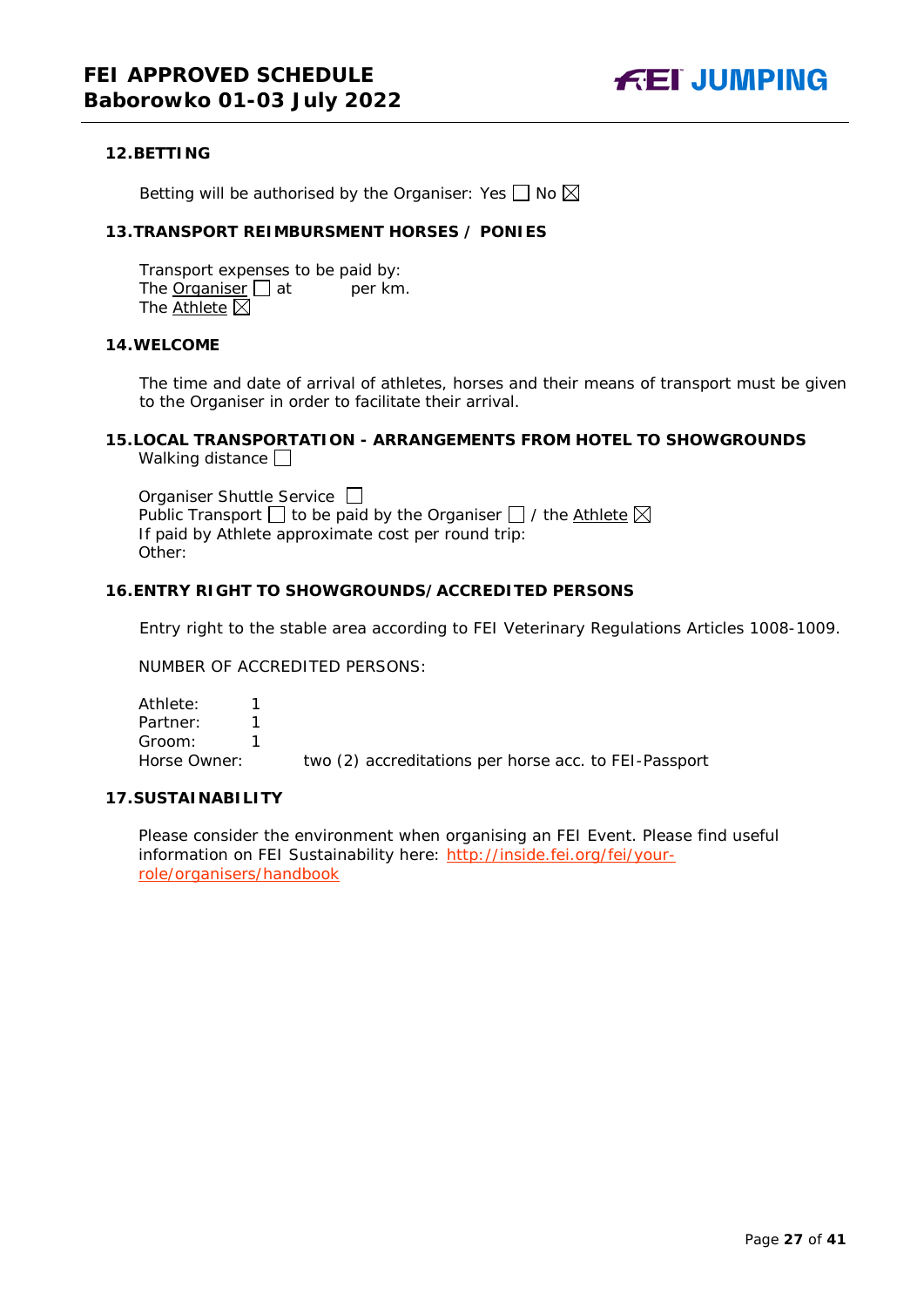# <span id="page-27-0"></span>**XII. VETERINARY MATTERS**

### <span id="page-27-1"></span>**1. CUSTOMS FORMALITIES**

Contact details for Customs Formalities:

| Name:          | C. Hartwing S.A. (international shipping company) |
|----------------|---------------------------------------------------|
| Address:       | Równoległa 4, 02-235 Warszawa                     |
| Telephone:     | +48 22 868 34 71                                  |
| Fax:           | +48 22 846 69 96                                  |
| Email:         | k.jarosz@chg.pl                                   |
| Opening hours: | $8:00-16:00$                                      |

Space for organiser to include details if necessary

#### <span id="page-27-2"></span>**2. HEALTH REQUIREMENTS**

#### **GENERAL**

In accordance with the FEI Code of Conduct for the Welfare of the Horse it is imperative that all Horses at FEI Events are physically fit and free from infectious disease before being allowed to compete.

# **ENTRY OF HORSES**

Required health tests and vaccinations: Quarantine period: Specimen Import Licence applied:

For questions or problems, please contact your Government Veterinary Services.

Horses taking part in CSI2\*, CSI1\*, CSICH-B, CSIP and CSIYH1\* in their country of residence are not required to have FEI passport. (FEI Grs art. 137.2). Non - competing horses must be presented at the Horse Inspection for identification and vaccination control.

Under the law, all horses must have a health certificate – TRACES document. This certificate is issued by an official veterinarian. The Rider is required to have a compulsory certificate per horse. Documents will be verified by the Goverment Veterinary Inspection before and during the event. If horse will not have a TRACES document -it will not be allowed into the competition area.

Athlete must declare the need for VET CERTIFICATE for return horses of the latest to THURSDAY 30/06/2022 in SHOW OFFICE.

# <span id="page-27-3"></span>**3. NATIONAL REQUIREMENTS**

If applicable please provide:

Space for organiser to include details if necessary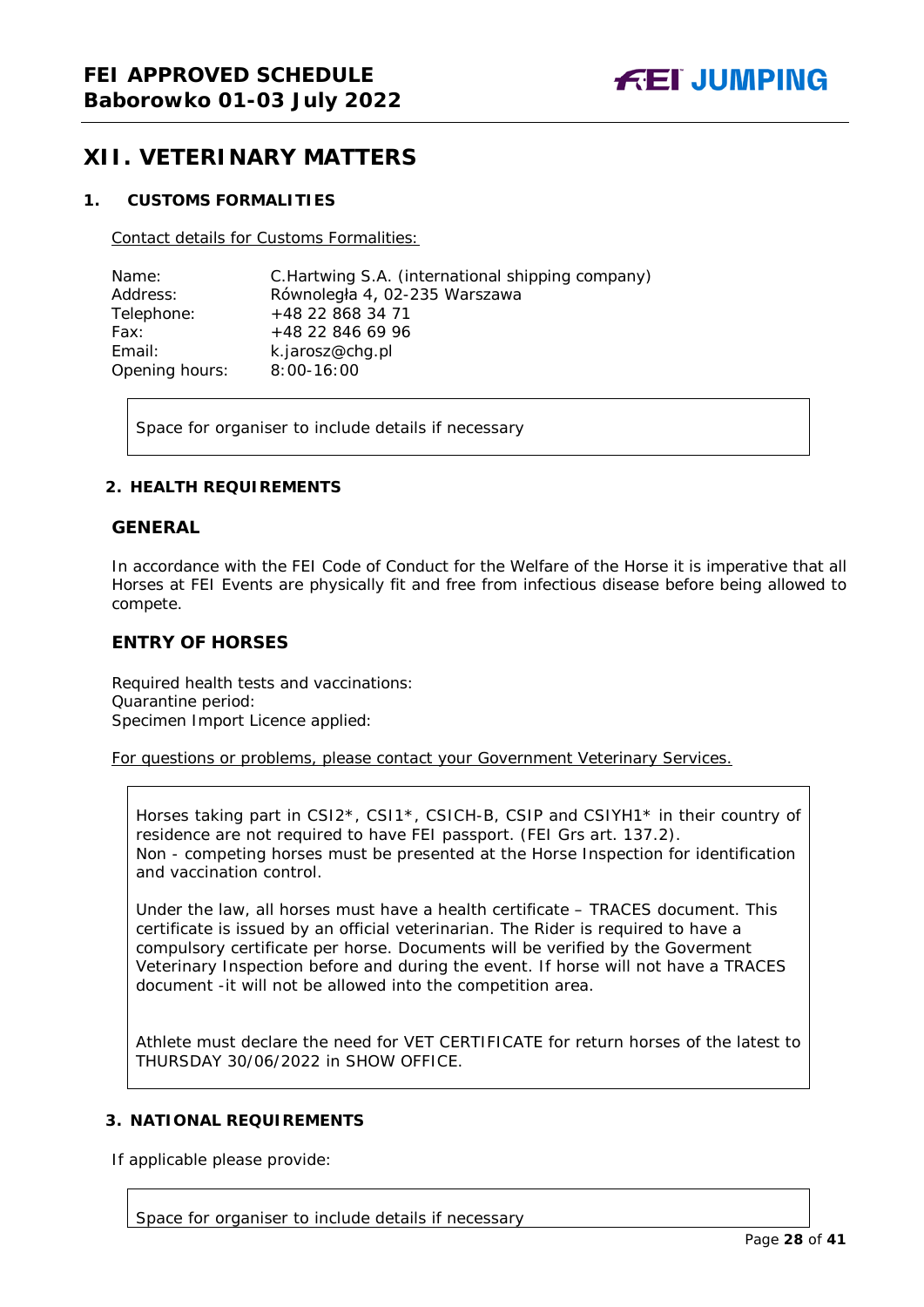# <span id="page-28-0"></span>**4. PONIES**

FEI Veterinary Regulations, Chapter IX and Annex IX: For all Pony Events, Ponies must be available for Pony Measurement if requested by the FEI.

# <span id="page-28-1"></span>**5. INJURY SURVEILLANCE**

FEI Veterinary Regulations, Chapter VIII:

Horses participating in FEI Events are subject to injury surveillance protocols; and in the event of fatality, a post mortem examination.

## <span id="page-28-2"></span>**6. TRANSPORT OF HORSES**

Horses must be fit to travel and be transported in suitable vehicles for the transport of horses. Any government requirements for disease testing and control must be requested well in advance, to ensure that the horse is in compliance by the time of arrival at the border of the country where the Event is taking place. Athletes, or their representatives, have the responsibility to comply with national legislation in both their country of origin and the host nation of the Event. Where necessary athletes must contact local government authorities or veterinary advisors for information regarding animal health requirements and transport legislation. Within the European Union (EU), this includes EU Council Regulation (EC) No 1/2005 concerning the protection of animals during transport within the Member States of the EU.

### <span id="page-28-3"></span>**7. VENUE ARRIVAL INFORMATION & FITNESS TO COMPETE**

# **7.1. PASSPORTS. FEI General Regulations, Art. 137**

# **For all issues relating to FEI Horse Passports/FEI Recognition Cards please contact your National Federation.**

All Horses competing at FEI Events must be registered with the FEI.

FEI Passports or FEI Recognition Cards (for those Horses with a national passport approved by the FEI) are compulsory for FEI Events.

NB: Horses entered in CIMs and in CSIP in their country of residence are not required to have an FEI Passport or FEI Recognition Card but must be properly registered with the FEI and identifiable (FEI General Regulations, Art. 137.2).

Athletes who do not present a Horse's Passport and/or Recognition Card, or one that is not correctly validated or fail to meet other passport requirements will be **subject to Sanctions in accordance with Annex VI of the FEI Veterinary Regulations** and may not be allowed to compete.

**NB** for Horses permanently resident in a Member State of the European Union: all Horses must have a national EU passport in compliance with EU Regulations to which a FEI Recognition card is applied. The exception to this being Horses in possession of an FEI passport which has been continually revalidated without interruption.

# **7.2. VACCINATIONS - EQUINE INFLUENZA. FEI Veterinary Regulations, Art. 1003**

Horses competing at FEI Events must comply with the requirements for Equine Influenza vaccination in accordance with the Veterinary Regulations and as summarised below.

**VACCINATION PROTOCOL ELIGIBILITY TO ENTER**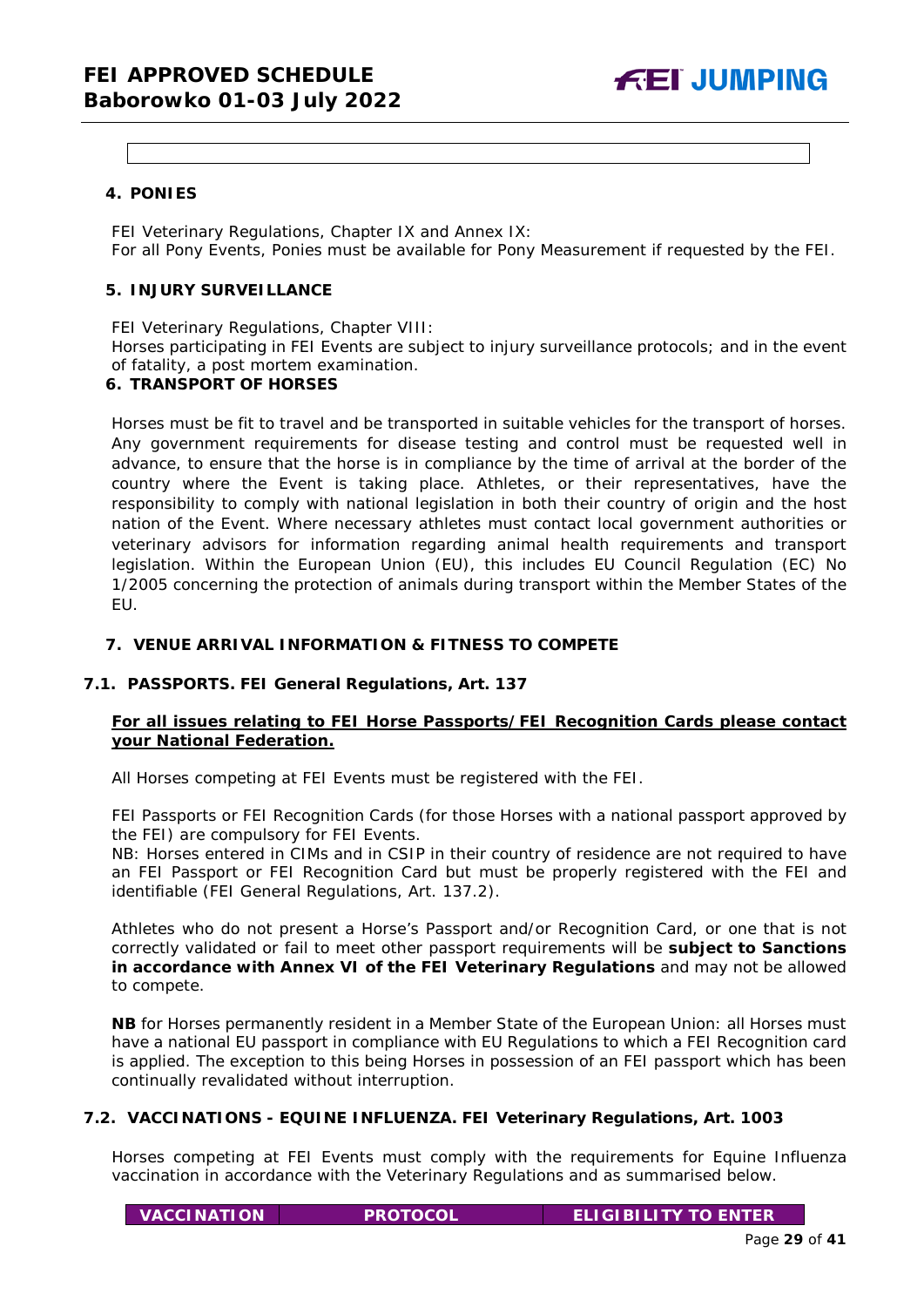|                       |                                                                       | <b>VENUE</b>                                  |  |  |
|-----------------------|-----------------------------------------------------------------------|-----------------------------------------------|--|--|
| <b>Primary Course</b> | 1 <sup>st</sup> Vaccination: day 0                                    | May compete 7 days after the                  |  |  |
|                       | 2 <sup>nd</sup> Vaccination<br>2 <sup>nd</sup> Vaccination: day 21-92 |                                               |  |  |
| <b>First Booster</b>  | Within 7 months of the 2 <sup>nd</sup>                                | May compete for 6 months $+21$                |  |  |
|                       | vaccination of the<br>Primary                                         | days after the 2 <sup>nd</sup> vaccination of |  |  |
|                       | Course                                                                | the Primary Course                            |  |  |
|                       |                                                                       | Must not compete in the 7 days                |  |  |
|                       |                                                                       | after receiving a vaccination                 |  |  |
|                       |                                                                       |                                               |  |  |
| <b>Boosters</b>       | <b>MINIMUM:</b> within one year of                                    | Must have been vaccinated                     |  |  |
|                       | previous booster vaccination                                          | within 6 months $+21$ days                    |  |  |
|                       | IF COMPETING: must be in                                              | before arriving at the Event                  |  |  |
|                       | the 6 months $+21$ days of the                                        | Must not compete in the 7 days                |  |  |
|                       | booster previous vaccination                                          | after receiving a vaccination                 |  |  |

All FEI registered Horses intending to compete at FEI Events (including CIMs) must be vaccinated against Equine Influenza in accordance with these VRs. The exception being if the applicable domestic legislation prevents the use of Equine Influenza vaccines within the relevant territory

# **7.3. EXAMINATION ON ARRIVAL. FEI Veterinary Regulations, Art. 1031**

On arrival at an Event venue, all Horses must undergo an examination by a veterinarian to confirm their identification from their passport and micro-chip ID (where present), their vaccination status and general health. To protect all horses attending events, any Horse with a questionable health status concerning vaccination, disease or other concerns, must be stabled within the isolation facilities provided by the Organising Committee pending a decision on entering the venue. PRs must fulfil the Horse Health Requirements via the FEI HorseApp in advance of the event which will be checked at the Examination on Arrival.

# **7.4. HORSE INSPECTIONS. FEI Veterinary Regulations, Art. 1034-1042**

All Horses will be assessed for their fitness to compete during the Horse Inspection. Any Horse demonstrating questionable fitness may be referred to the Holding Box for further veterinary examination. Horses not deemed fit to compete by the Inspection Panel will not be permitted to compete.

### **7.5. LIMB SENSITIVITY EXAMINATION. FEI Veterinary Regulations, Art. 1048-1053 and Annex VIII**

All Horses are subject to examination under the protocol for abnormal limb sensitivity throughout the period of an Event. For Jumping that includes, but is not limited to, between rounds and before the Jump Off. Horses may be examined once or on multiple occasions during the Period of an Event.

Horses may be selected for examination under the protocol randomly or they may be targeted. All Horses selected to be tested must submit promptly to the examination or are subject to immediate disqualification. There is no obligation to examine any specific number of Horses at an Event.

#### <span id="page-29-0"></span>**8. EQUINE ANTI-DOPING AND CONTROLLED MEDICATION PROGRAMME (EADCMP). FEI VETERINARY REGULATIONS, CHAPTER VII**

#### **8.1. SAMPLING. FEI Veterinary Regulations, Chapter VII**

All horses competing at FEI Events may be subject to sampling for the presence of Prohibited Substances in accordance with the Anti-Doping and Controlled Medication Regulations (EADCMRs). Horses may be selected for sampling in accordance with obligatory testing, targeted or random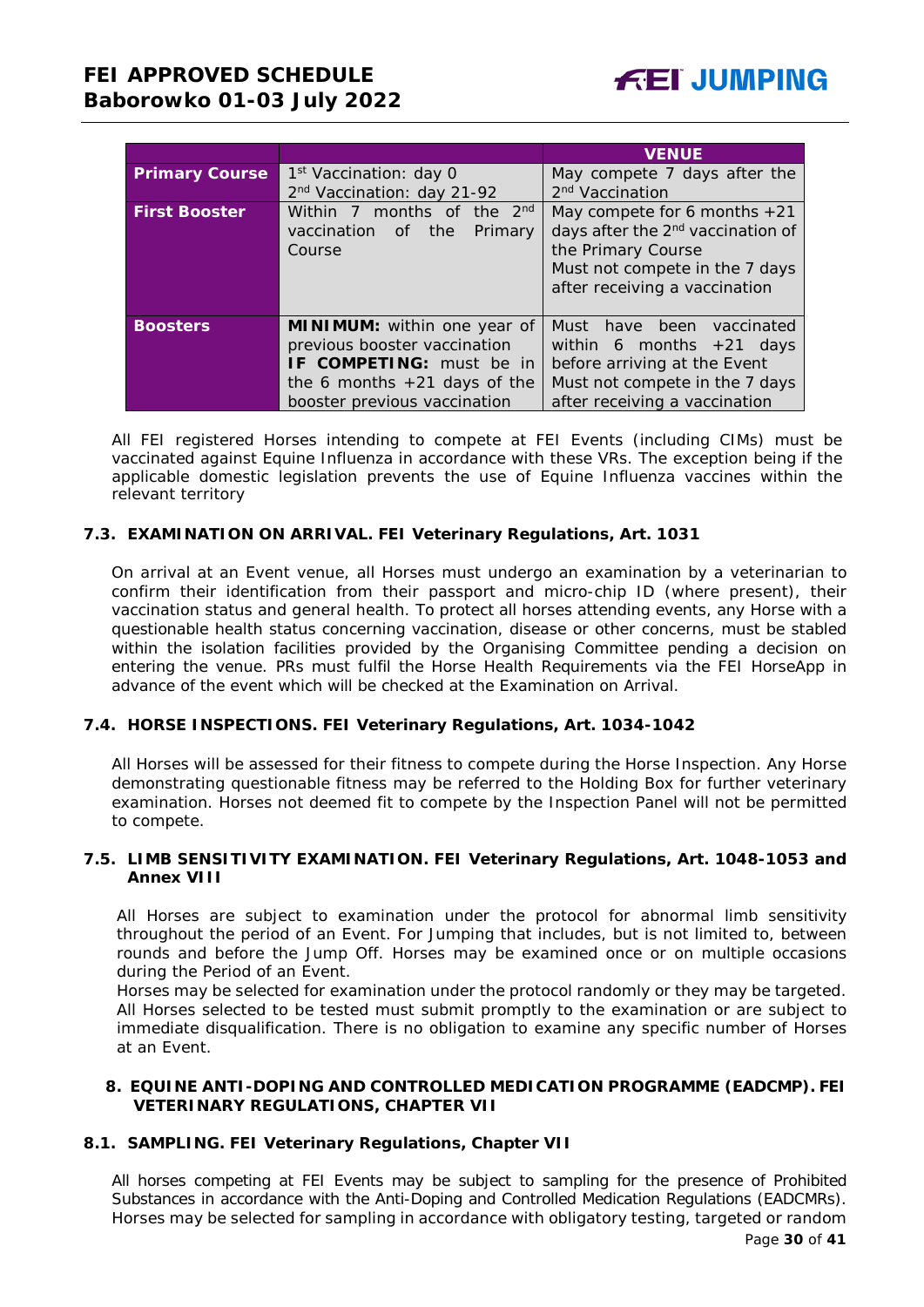sampling procedures. Refer to FEI Financial Charges for details of fees relating to Equine and Human Anti-Doping program (EADCMP), which OCs/NFs have the right to charge to the athlete (applicable for all FEI events worldwide).

# **8.2. ELECTIVE TESTING. FEI VETERINARY REGULATIONS ARTICLES 1058**

Elective Testing may be carried out prior to an Event to check for the presence of Prohibited Substances. Please refer to<https://inside.fei.org/fei/cleansport/horses> for information and details.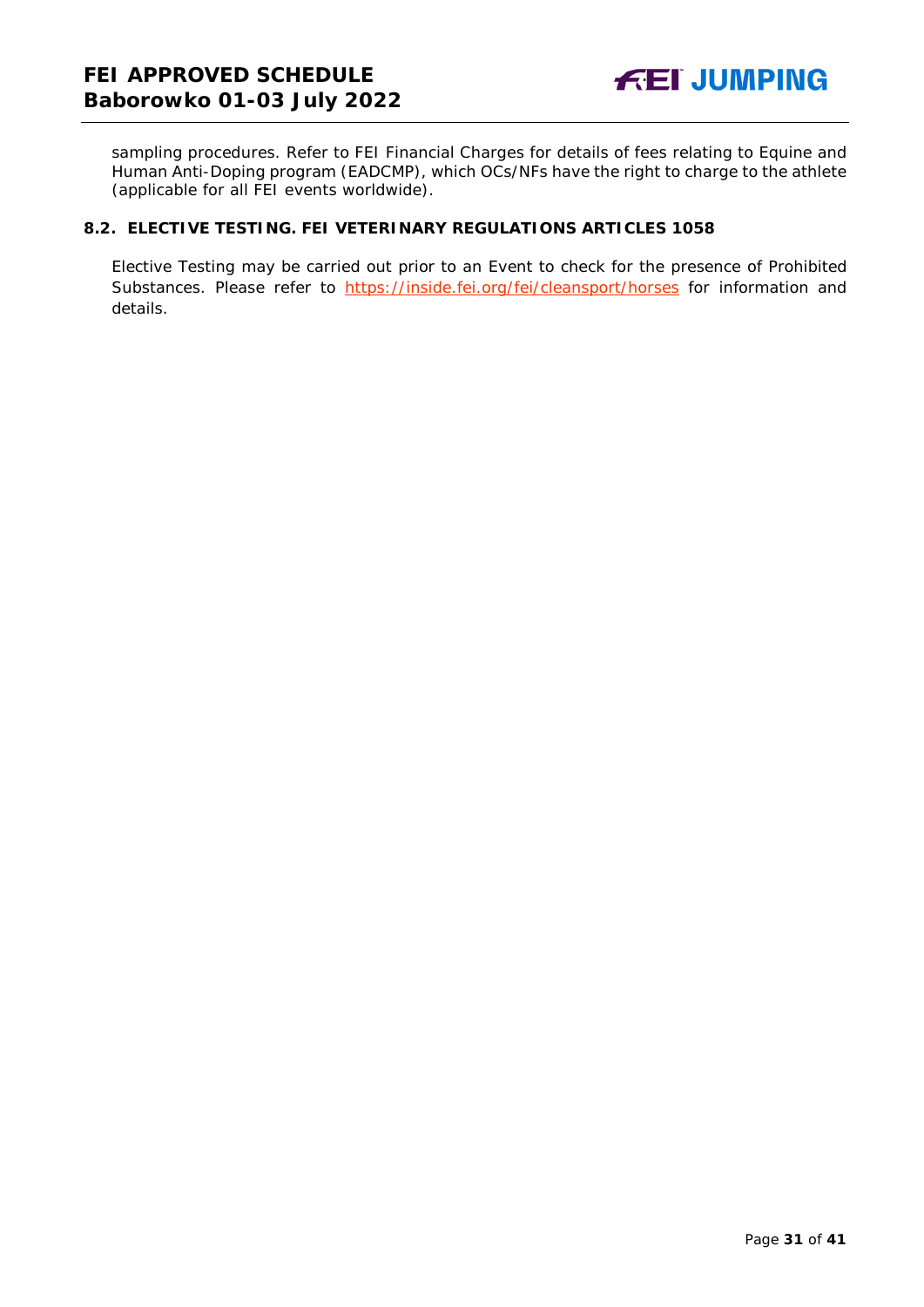# <span id="page-31-0"></span>**XIII. HUMAN ANTI-DOPING**

Athletes can be tested at any FEI Event, by the FEI or by other Anti-Doping Organisations with Testing jurisdiction. Organisers will have the responsibility to provide facilities and staff/volunteers to facilitate such Testing if requested by the FEI as outlined in article 22.3 of the FEI's Anti-doping Rules for Human Athletes (ADRHA).

The ADRHA rules are published on the FEI website at [http://inside.fei.org/content/anti-doping](http://inside.fei.org/content/anti-doping-rules)[rules.](http://inside.fei.org/content/anti-doping-rules)

# <span id="page-31-1"></span>**XIV. ADDITIONAL INFORMATION**

# <span id="page-31-2"></span>**1. THE FEI POLICY FOR ENHANCED COMPETITION SAFETY DURING THE COVID-19 PANDEMIC**

The FEI Policy for Enhanced Competition Safety during the Covid-19 Pandemic ("Policy") (https://inside.fei.org/system/files/FEI%20Policy%20for%20Enhanced%20Competition%2 0Safety%20during%20the%20Covid-19%20Pandemic%20-

%20Effective%201%20July%202020%20-%20Updated%2012%20October%202020.pdf) is mandatory and applies for any FEI Event taking place **as of 1 July 2020**. The Policy has been developed based on currently accepted best practices by the WHO and US Center for Disease Control (CDC) and will be continually reviewed and updated as more information becomes available. It is not intended to replace the applicable guidance and policies from domestic government and health authorities, but to supplement their recommendations with sport specific considerations.

The OC shall submit the risk assessment and mitigation plan (including name and contact details of the person in charge) to the FEI as an annex to the Event Schedule, **at the latest ten (10) working days before the event's deadline for Definite Entries**.

Events for which the FEI has not received the documented risk assessment and mitigation measures plan in accordance with article 2.1.g) of the Policy **will be removed from the FEI calendar** in accordance with Article 112.3 of the FEI General Regulations.

# **ASSUMPTION OF RISK / WAIVER OF LIABILITY**

In consideration of being allowed to participate in the Event and related activities, all Participants (as defined in the Policy) acknowledge, appreciate, and agree that:

- 1. Participation includes possible exposure to and illness from infectious diseases including but not limited to COVID-19. While particular rules and personal discipline may reduce this risk, the risk of serious illness and death does exist; and,
- 2. The Participants knowingly and freely assume all such risks, both known and unknown, even if arising from the negligence of the OC or others, and assume full responsibility for their participation; and,
- 3. The Participants willingly agree to comply with the stated and customary terms and conditions for participation as regards protection against infectious diseases. If, however, a Participant observes any unusual or significant hazard during his/her presence or participation, the Participant will remove himself/herself from participation and bring such to the attention of the nearest official immediately; and,
- 4. The Participants, for themselves and on behalf of their heirs, assigns, personal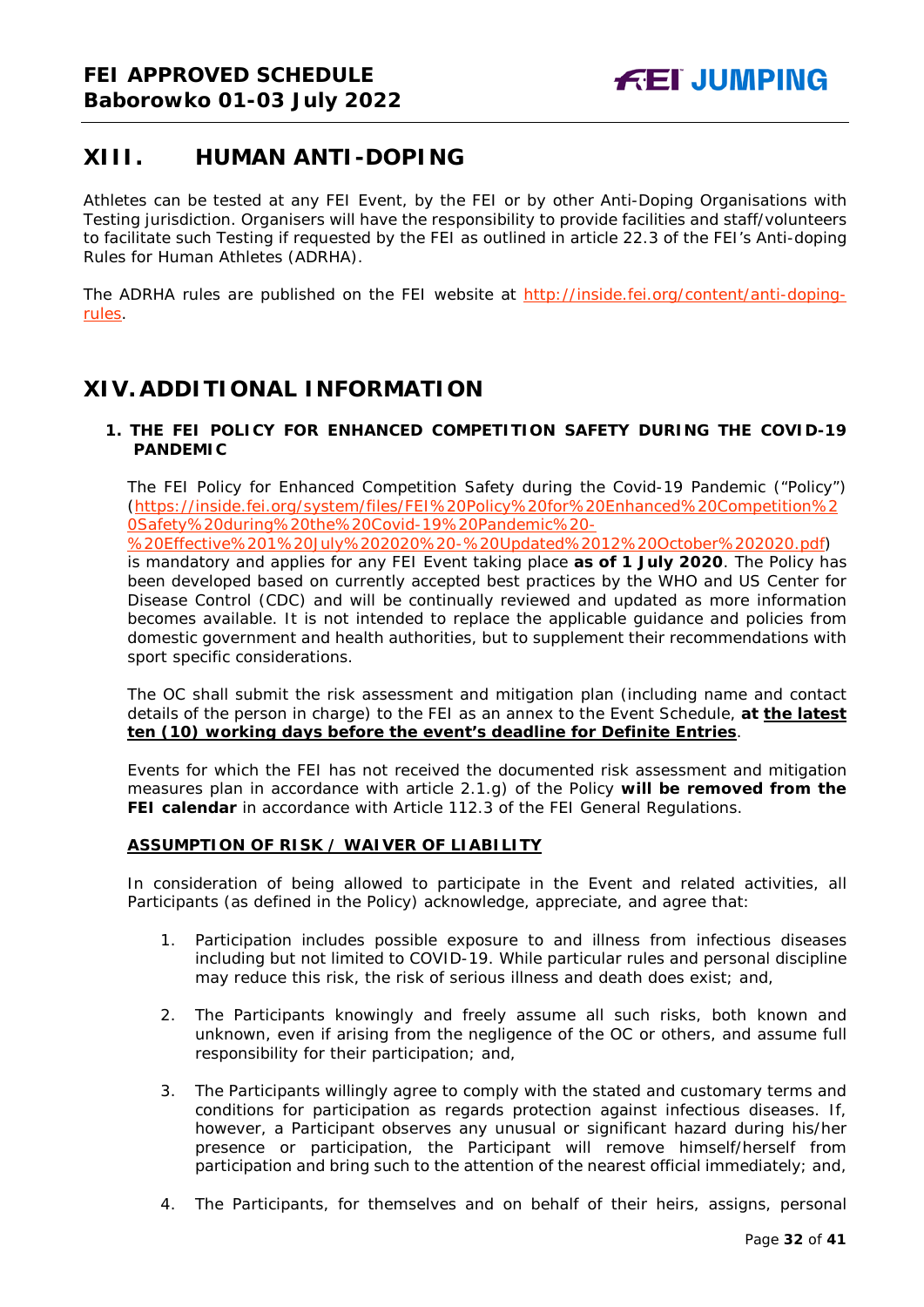representatives and next of kin, HEREBY RELEASE AND HOLD HARMLESS THE OC AND THE FEI, their officers, officials, agents, and/or employees, other participants, sponsoring agencies, sponsors, advertisers, and if applicable, owners and lessors of premises used to conduct the event ("RELEASEES"), WITH RESPECT TO ANY AND ALL ILLNESS, DISABILITY, DEATH, or loss or damage to person or property, WHETHER ARISING FROM THE NEGLIGENCE OF RELEASEES OR OTHERWISE, to the fullest extent permitted by law.

The Participants confirm to have read this release of liability and assumption of risk agreement, fully understand its terms, understand that they have given up substantial rights.

#### <span id="page-32-0"></span>**2. INSURANCES AND NATIONAL REQUIREMENTS**

Equestrian sports involve inherent dangerous risks. To the greatest extent permitted by law, the FEI and the FEI Event Organiser shall NOT be liable for any damages relating to loss of property or injury of any kind to Athletes, Owners, Support Personnel or Horses at or in connection with an FEI Event and the FEI expressly excludes all such liability.

#### **2.1. ATHLETES, OWNERS AND SUPPORT PERSONNEL**

#### **2.1.1. Personal Accident and Health Insurance**

It is your responsibility as an Athlete/Owner/ Support Personnel to ensure that you have adequate personal accident insurance in place to cover your participation at FEI Events and in particular to insure against any personal injury or medical expenses arising from an accident, injury or illness which may occur at a FEI Event.

You should check with your National Federation to confirm if your National Federation's insurance policy (if any) covers personal accidents and/or illnesses which may occur when you are attending/participating in FEI Events.

If your National Federation does not have a personal accident/health insurance policy or if the National Federation's insurance policy does not cover personal accident or health claims, then you should obtain your own personal accident and health insurance policy to cover your attendance/participation at FEI Events.

#### **2.1.2. Personal Property Insurance**

You should also ensure that you are insured against property loss, theft or damage which may occur at an FEI Event.

Again, the advice is to check with your National Federation to confirm if they have an insurance policy in place which would cover you in case of such property loss, theft or damage. If not, then you should obtain your own personal property insurance to cover such situations.

#### **2.1.3. Press Equipment**

Press equipment and other items left in the Press workroom, Press lockers, the Press Tribune or anywhere on the showgrounds are left entirely at the owner's risk. The Organising Committee does not accept any responsibility for any loss or damage to such equipment or items. Members of the Press are advised not to leave any equipment or personal items unattended.

### **2.2. ATHLETES AND OWNERS**

#### **2.2.1. Third Party Liability Insurance**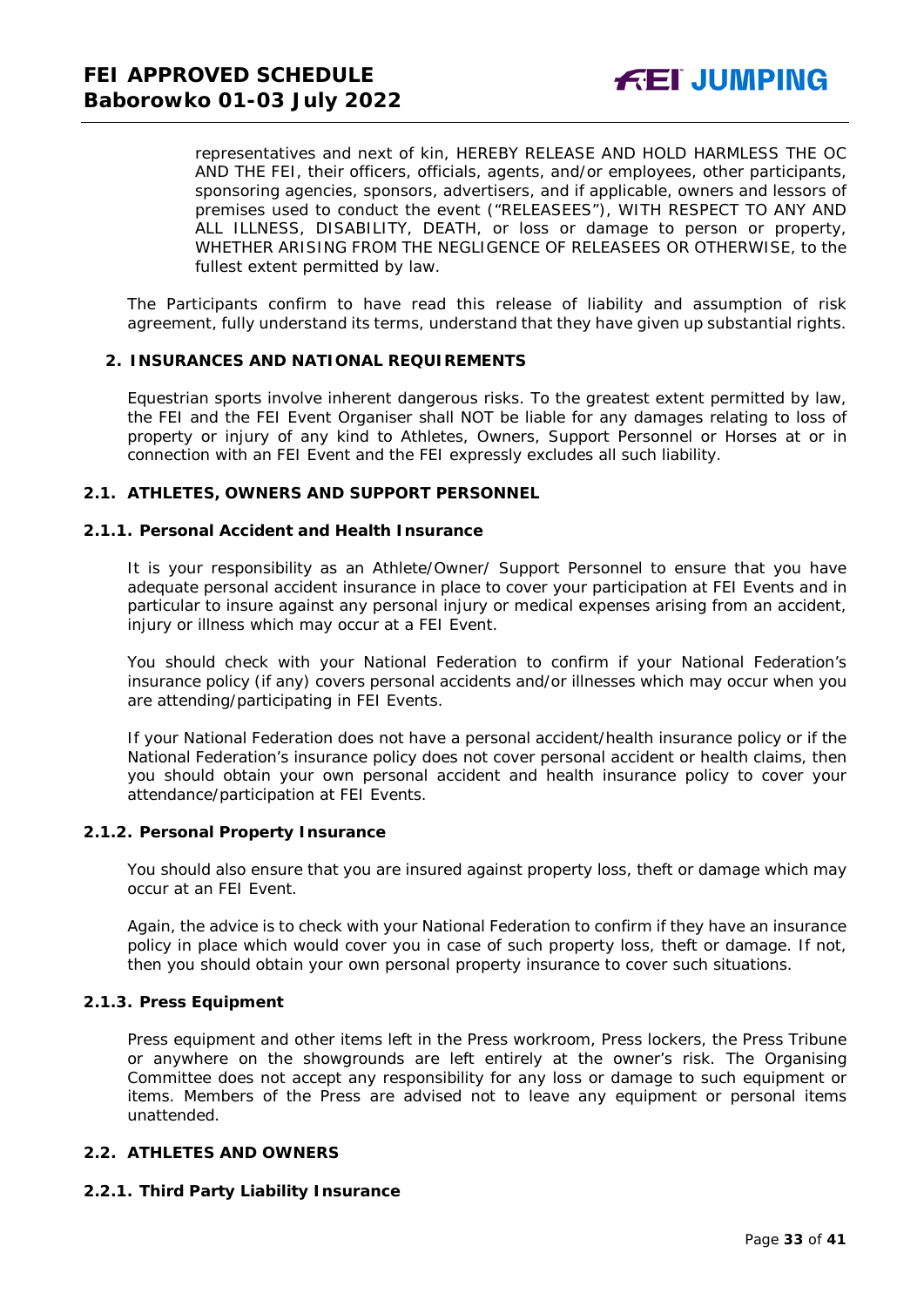As an Athlete/Owner you are personally responsible for damages to third parties caused by you, your employees, Support Personnel, your agents or your Horses. You are, therefore, strongly advised to take out third-party liability insurance providing full coverage in relation to FEI Events at home and abroad, and to keep the policy up to date.

The FEI and the Organiser will NOT be responsible for any damage caused to third parties by you, your employees, Support Personnel, your agents or your Horses.

### **2.2.2. Additional Liability Information**

Space for organiser to include reference to National Laws when necessary

# **2.2.3. Horse Insurance**

As an Owner you should ensure that your Horses are adequately insured against any injuries or illnesses they may sustain while participating at a FEI Event.

Space for organiser to include reference to National Laws when necessary

#### <span id="page-33-0"></span>**3. PROTESTS/APPEALS**

To be valid, all Protests and Appeals must be made in writing and accompanied by a deposit of CHF 150.- or equivalent, as mentioned in the FEI General Regulations (Art. 161-162) available at the following link:

<https://inside.fei.org/content/general-regs-statutes>

# <span id="page-33-1"></span>**4. SCHOOLING DURING COMPETITIONS**

Athletes wishing to school during speed competitions (Table A and Table C) must inform the OC before these competitions begin. These athletes will start first in these competitions.

#### <span id="page-33-2"></span>**5. STEWARDING**

- If an athlete is uncertain as to whether the boots they intends to use during an event are allowed, they or their representative should show the boots to the Chief Steward for their opinion before the boots are used in training or in competition.
- In addition, athletes are to be made aware that hind boots must be removed and placed again on the horse's legs in the presence of a Steward while in the warm-up arena prior to entering the competition arena for certain competitions. (If bandages are used in place of boots, athletes are not required to remove the bandages in the warm-up arena.) This procedure is compulsory for competitions for which boot and bandage control is mandatory, that is the Nations Cup, Grand Prix, and the competition with the highest prize money, and is at the discretion of the Chief Steward for other competitions.
- As an alternative to carrying out this procedure at the time designated by the Steward an athlete may ask their groom to take the boots to the in-gate and place them on the horse's legs in front of the Steward prior to the combination entering the arena.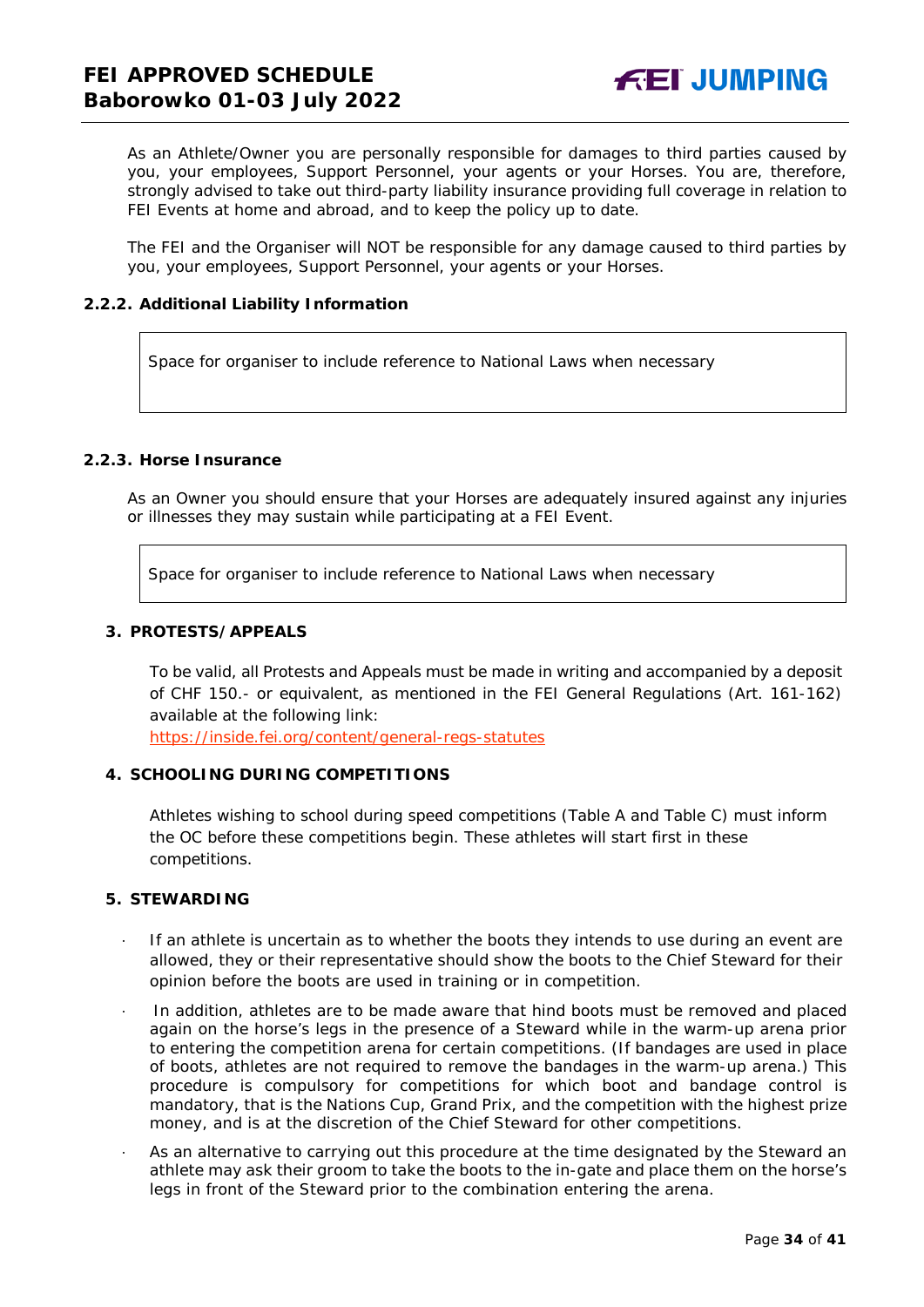- The Steward has the authority to intervene if a boot is deemed excessively tight by instructing that the boot be removed and put on again correctly. *[Stewards are to note that it is normal for a horse's gait to be somewhat affected immediately after boots have been removed and re-placed.]* If an athlete or his/her groom refuses to remove and replace the boot(s) when instructed to do so by the Steward, a Yellow Warning Card will be issued to the athlete in question.
- · If it is deemed impossible or unsafe to remove the hind boots in the warm-up arena prior to the combination entering the competition arena, due to an extremely excited or nervous horse, the boots of the horse in question are to be removed by the athlete/groom following the athlete's round upon leaving the arena and inspected by the Steward. This inspection may be carried out during the boot and bandage control if the boot and bandage control is carried out for the competition in question.
- · This procedure does not replace boot and bandage control after completion of an athlete's round for competitions for which boot and bandage control is mandatory (refer to JRs Art. 244.1).

#### <span id="page-34-0"></span>**6. DISPUTES**

In the event of any discussion concerning the interpretation of the schedule (in translated languages), the English version will be decisive.

#### <span id="page-34-1"></span>**7. MODIFICATION TO SCHEDULE**

In exceptional circumstances, together with the approval of Chefs d'Equipe, host NF delegate, if any, and the Ground Jury, the Organiser may change the schedule in order to clarify any matter arising from an omission or due to unforeseen circumstances. Any such changes must be notified to all athletes and officials as soon as possible and they must be reported to the FEI Secretary General by the Technical Delegate, the President of the Ground Jury or the Foreign Judge, as applicable.

# <span id="page-34-2"></span>**8. ADDITIONAL INFORMATION FROM THE OC**

Space for organiser to include any additional information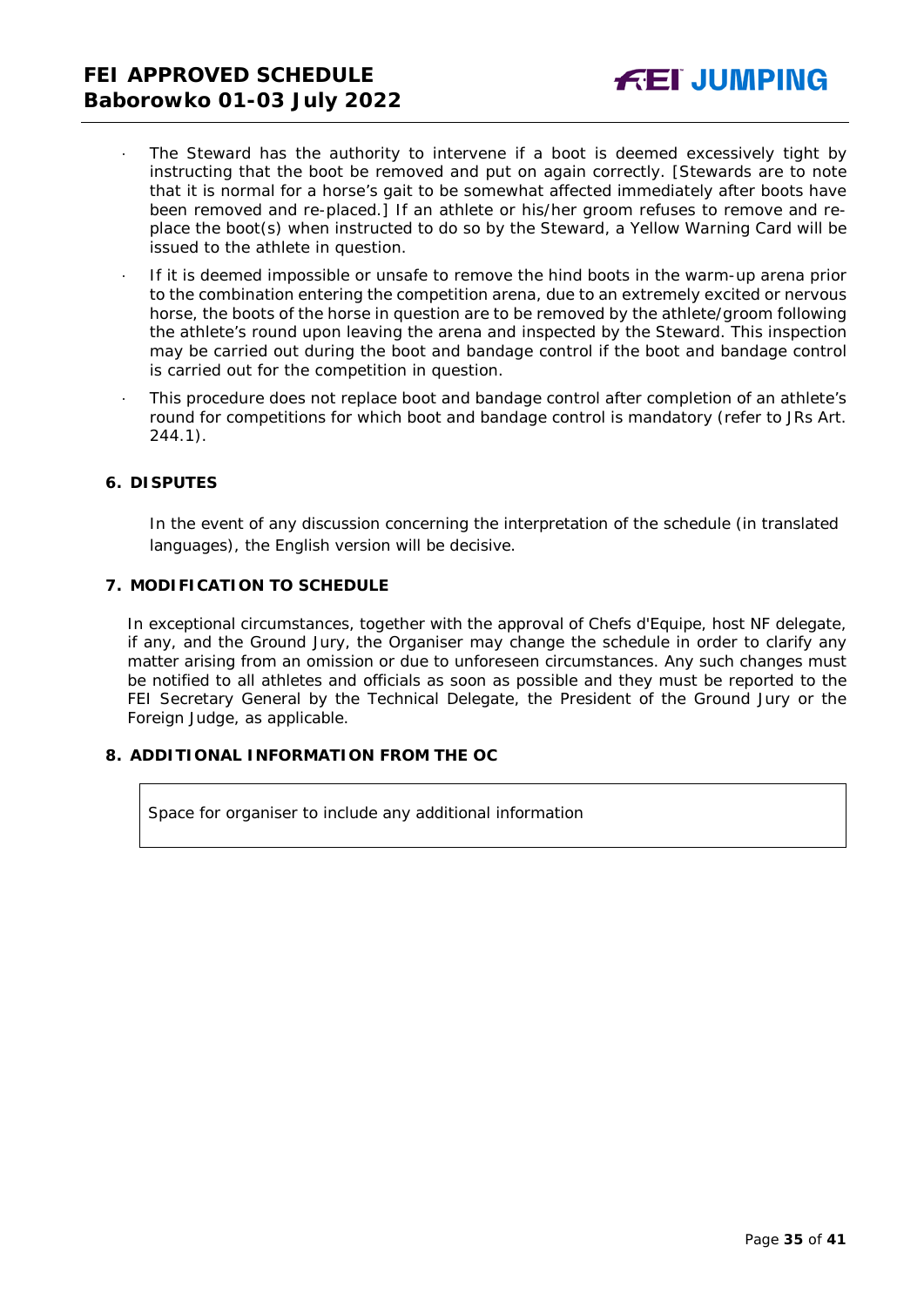#### **Age of Athletes and Horses according to the Event's Category**

| <b>Event's Category</b>                                                                                   | Age of Athletes (Refer to JRs 255)                                                                                             | <b>Age of Horses</b>      |
|-----------------------------------------------------------------------------------------------------------|--------------------------------------------------------------------------------------------------------------------------------|---------------------------|
| <b>Olympic Games/WEG</b>                                                                                  | As of 18 <sup>th</sup> year                                                                                                    | Min 9 y.o.                |
| <b>Continental Championships Senior</b>                                                                   | As of 18 <sup>th</sup> year                                                                                                    | Min 8 y.o.                |
| Regional Championships/Games                                                                              | As of 18 <sup>th</sup> year                                                                                                    | Min. 8 y.o.               |
|                                                                                                           | As of 16 <sup>th</sup> year if height of obstacles max.1.40m (JRs                                                              | Min. 7 y.o. if height of  |
|                                                                                                           | Annex IX, Art. 6.1)                                                                                                            | obstacles max. 1.40m      |
|                                                                                                           |                                                                                                                                | (JRs Art. 254.1.1)        |
| <b>World Cup Final</b>                                                                                    | As of 18th year                                                                                                                | Min. 9 y.o.               |
| <b>Nations Cup Final</b>                                                                                  | As of 18th year                                                                                                                | Min. 8 y.o.               |
| CSIO(-W)3*-5*/CSI-W3*-5*                                                                                  |                                                                                                                                |                           |
| Grand Prix, World Cup, Nations Cup, Power and Skill, Derby or                                             |                                                                                                                                |                           |
| Competition with the highest prize money                                                                  | As of 18 <sup>th</sup> year                                                                                                    | Min. 7 y.o.               |
| <b>Other Competitions</b>                                                                                 | As of 16th year                                                                                                                |                           |
| Other Competitions if height max. 1.40m                                                                   | As of 14 <sup>th</sup> year                                                                                                    |                           |
| Other Competitions if height max. 1.30m                                                                   | As of 12 <sup>th</sup> year                                                                                                    |                           |
| CSIO-W1*-2*                                                                                               |                                                                                                                                |                           |
| Grand Prix, World Cup, Nations Cup, Power and Skill, Derby or<br>Competition with the highest prize money | As of 18 <sup>th</sup> year                                                                                                    |                           |
| <b>Other Competitions</b>                                                                                 | As of 16 <sup>th</sup> year                                                                                                    | Min. 7 y.o.               |
| Other Competitions if height max. 1.40m                                                                   | As of 14 <sup>th</sup> year                                                                                                    |                           |
| Other Competitions if height max. 1.30m                                                                   | As of 12 <sup>th</sup> year                                                                                                    |                           |
| CSI01*-2*                                                                                                 |                                                                                                                                |                           |
| Grand Prix, Nations Cup, Power and Skill, Derby or Competition                                            |                                                                                                                                |                           |
| with the highest prize money                                                                              | As of 18 <sup>th</sup> year                                                                                                    |                           |
| <b>Other Competitions</b>                                                                                 | As of 16 <sup>th</sup> year                                                                                                    | Min. 6 y.o. $*$           |
| Other Competitions if height max. 1.40m                                                                   | As of 14 <sup>th</sup> year                                                                                                    |                           |
| Other Competitions if height max. 1.30m                                                                   | As of 12 <sup>th</sup> year                                                                                                    |                           |
| $CSI-W2*$                                                                                                 |                                                                                                                                |                           |
| World Cup, Power and Skill or Derby                                                                       | As of 18 <sup>th</sup> year                                                                                                    |                           |
| Grand Prix, if not the World Cup Competition and other                                                    |                                                                                                                                |                           |
| Competitions                                                                                              | As of 16 <sup>th</sup> year                                                                                                    | Min. 7 y.o.               |
| Grand Prix, if not the World Cup Competition and other                                                    |                                                                                                                                |                           |
| Competitions if height max. 1.40m<br>Grand Prix, if not the World Cup Competition and other               | As of 14 <sup>th</sup> year                                                                                                    |                           |
| Competitions if height max. 1.30m                                                                         | As of 12 <sup>th</sup> year                                                                                                    |                           |
| $CSI-W1*$                                                                                                 |                                                                                                                                |                           |
| World Cup, Power and Skill or Derby                                                                       | As of 18 <sup>th</sup> year                                                                                                    |                           |
| Grand Prix, if not the World Cup Competition and other                                                    |                                                                                                                                |                           |
| Competitions if height max. 1.40m                                                                         | As of 14 <sup>th</sup> year                                                                                                    | Min. 7 y.o.               |
| Grand Prix, if not the World Cup Competition and other                                                    |                                                                                                                                |                           |
| Competitions if height max. 1.30m                                                                         | As of 12 <sup>th</sup> year                                                                                                    |                           |
| $CSI3*-5*$                                                                                                |                                                                                                                                |                           |
| Grand Prix, Power and Skill, Derby or Competition with the                                                |                                                                                                                                |                           |
| highest prize money                                                                                       | As of 18 <sup>th</sup> year                                                                                                    | Min. 7 y.o.               |
| <b>Other Competitions</b>                                                                                 | As of 16 <sup>th</sup> year                                                                                                    |                           |
| Other Competitions if height max. 1.40m                                                                   | As of 14 <sup>th</sup> year                                                                                                    |                           |
| Other Competitions if height max. 1.30m<br>$CSI2*$                                                        | As of 12 <sup>th</sup> year                                                                                                    |                           |
| Power and Skill or Derby                                                                                  | As of 18th year                                                                                                                |                           |
| Grand Prix and other Competitions                                                                         | As of 16 <sup>th</sup> year                                                                                                    | Min. 6 y.o.               |
| Grand Prix and other Competitions if height max. 1.40m                                                    | As of 14 <sup>th</sup> year                                                                                                    |                           |
| Grand Prix and other Competitions if height max. 1.30m                                                    | As of 12 <sup>th</sup> year                                                                                                    |                           |
| $CSI1*$                                                                                                   |                                                                                                                                |                           |
| Power and Skill or Derby                                                                                  | As of 18 <sup>th</sup> year                                                                                                    |                           |
| Grand Prix and other Competitions if height max. 1.40m                                                    | As of 14 <sup>th</sup> year                                                                                                    | Min. 6 y.o.               |
| Grand Prix and other Competitions if height max. 1.30m                                                    | As of 12 <sup>th</sup> year                                                                                                    |                           |
| CH-Y                                                                                                      | As of 16 <sup>th</sup> year to end 21 <sup>st</sup> year                                                                       | Min. 7 y.o.               |
| CSI/CSIO-Y                                                                                                | As of 16 <sup>th</sup> year to end 21 <sup>st</sup> year                                                                       | Min. 7 y.o.               |
| CH-J                                                                                                      | As of 14 <sup>th</sup> year to end 18 <sup>th</sup> year                                                                       | Min. 7 y.o.               |
| CSI/CSIO-J                                                                                                | As of 14 <sup>th</sup> year to end 18 <sup>th</sup> year                                                                       | Min. 6 y.o.               |
| CSI/CSIO-Ch/CH-Ch                                                                                         | As of 12 <sup>th</sup> year to end 14 <sup>th</sup> year                                                                       | Min. 6 y.o.               |
| CSI/CSIOP/CH-P                                                                                            | As of 12 <sup>th</sup> year to end 16 <sup>th</sup> year                                                                       | Min. 6 y.o.               |
| <b>CSIU-25</b>                                                                                            | Ponies must be registered as ponies with FEI<br>As of 16 <sup>th</sup> year to end 25 <sup>th</sup> year for all CSIU-25 comp. |                           |
|                                                                                                           |                                                                                                                                | Min. 7 y.o.               |
| <b>CSIV</b>                                                                                               | As of 14 <sup>th</sup> year if height max. 1.40m (to end 25 <sup>th</sup> year)<br>As of 45 <sup>th</sup> year                 |                           |
| <b>CSIAm</b>                                                                                              | As of 14 <sup>th</sup> year for all CSIAm comp.                                                                                | Min. 6 y.o.               |
|                                                                                                           | As of 12 <sup>th</sup> year until end of 13 <sup>th</sup> year if competition height                                           | Min. 6 y.o.               |
|                                                                                                           | is max. 1.30m                                                                                                                  |                           |
| <b>CSIYH</b>                                                                                              | Per Art. 255.2                                                                                                                 | Min. 5 y.o. - Max. 8 y.o. |
| CH-M-YH-S                                                                                                 | As of 18th year or 16 year for athletes qualified with the                                                                     | 5 y.o. / 6 y.o. / 7 y.o.  |
|                                                                                                           | same horse                                                                                                                     |                           |

\*Art. 254.1.1: Horses entered for CSIO2\* Events at which the Nations Cup is built to the dimensions set forth in JRs Art. 264.3 for 2\* Events must be at least 6 years old; Horses entered for CSIO2\* Events at which the Nations Cup is built to the dimensions set forth in JRs Art. 264.3 for 3\* Events or higher must be at least 7 years old.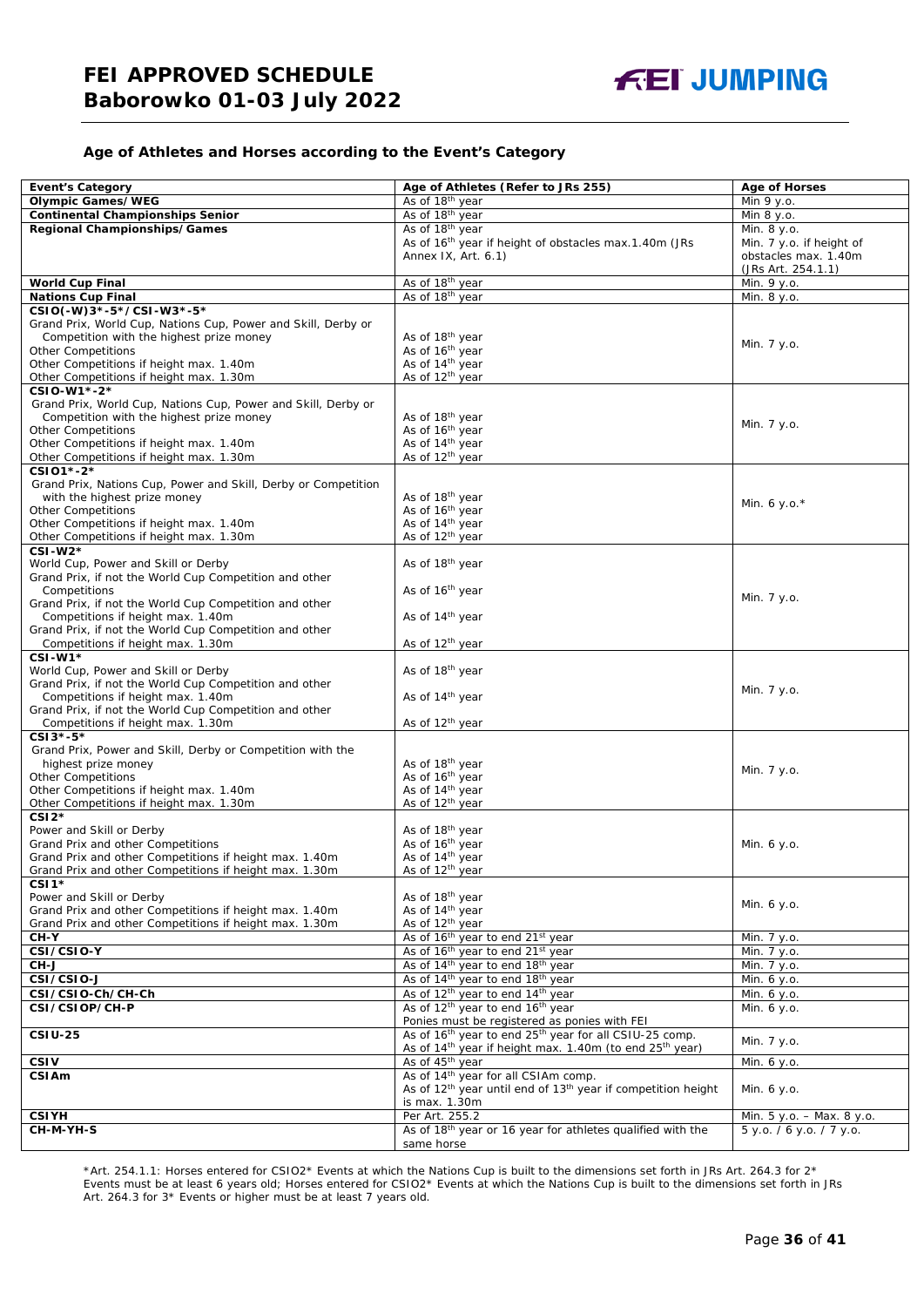## <span id="page-36-0"></span>**9. PRIZE MONEY DISTRIBUTION**

Prize Money Distribution Chart 1: Prize money distribution with 25% of prize money for the winner updated 06.12.2021

| N° of<br>starters | up to 11                                                                                                                                                                                                                                                                                                                                                                                                                                                                                                                                                                                                                                                                         | $12 - 48$                         |        | 49-100                                                                                    |                       |
|-------------------|----------------------------------------------------------------------------------------------------------------------------------------------------------------------------------------------------------------------------------------------------------------------------------------------------------------------------------------------------------------------------------------------------------------------------------------------------------------------------------------------------------------------------------------------------------------------------------------------------------------------------------------------------------------------------------|-----------------------------------|--------|-------------------------------------------------------------------------------------------|-----------------------|
| N° of<br>prizes   | Same as the number of starters who finish the competition                                                                                                                                                                                                                                                                                                                                                                                                                                                                                                                                                                                                                        | 12                                |        | First 12 acc. to<br>percentages be-<br>low; extra prizes<br>for 13 <sup>th</sup> to last* |                       |
| Prize<br>money    | Example: Competition prize money = $40'000$ .-                                                                                                                                                                                                                                                                                                                                                                                                                                                                                                                                                                                                                                   | $100\% = 40'000$ $100\% = 40'000$ |        |                                                                                           |                       |
|                   |                                                                                                                                                                                                                                                                                                                                                                                                                                                                                                                                                                                                                                                                                  | %                                 |        | %                                                                                         |                       |
| $\mathbf{1}$      | All athletes who complete the competition receive prize money,                                                                                                                                                                                                                                                                                                                                                                                                                                                                                                                                                                                                                   | 25                                | 10'000 | 25                                                                                        | 10'000                |
| $\overline{2}$    | to be distributed according to the percentages at right from the                                                                                                                                                                                                                                                                                                                                                                                                                                                                                                                                                                                                                 | 20                                | 8000   | 20                                                                                        | 8000                  |
| 3                 | 1st placed to the last placed athlete. The remaining prizes, i.e.<br>the prizes foreseen up to 12 <sup>th</sup> place, are then distributed in                                                                                                                                                                                                                                                                                                                                                                                                                                                                                                                                   | 15                                | 6000   | 15                                                                                        | 6000                  |
| 4                 | descending order starting again with the 1st placed athlete until                                                                                                                                                                                                                                                                                                                                                                                                                                                                                                                                                                                                                | 10                                | 4000   | 10                                                                                        | 4000                  |
| 5                 | there are no more prizes to be distributed. See examples below.                                                                                                                                                                                                                                                                                                                                                                                                                                                                                                                                                                                                                  |                                   | 2800   | $\overline{7}$                                                                            | 2800                  |
| 6                 | 5 athletes: winner gets prize for 1 <sup>#</sup> (25%) and the other athletes get the                                                                                                                                                                                                                                                                                                                                                                                                                                                                                                                                                                                            |                                   |        | 5.5                                                                                       | 2200                  |
| $\overline{7}$    | relevant percentages down to the last athlete, i.e. 5 <sup>th</sup> place (7%). The prize for<br>$6th$ (5.5%) is then given to the winner, the prize for 7 <sup>th</sup> (4%) is given to the 2 <sup>nd</sup><br>placed athlete, the prize for 8th (3%) is given to the 3rd placed athlete, the prize<br>8<br>for 9 <sup>th</sup> (3%) is given to the 4 <sup>th</sup> placed athlete and the prize for 10 <sup>th</sup> (2.5%) is<br>$\mathbf{Q}$<br>given to the 5 <sup>th</sup> placed athlete. The prize for $11^{th}$ (2.5%) is then given to the $1^{th}$<br>place athlete and the prize for 12 <sup>th</sup> (2.5%) is given to the 2 <sup>nd</sup> placed athlete.<br>10 |                                   | 1600   | 4                                                                                         | 1600                  |
|                   |                                                                                                                                                                                                                                                                                                                                                                                                                                                                                                                                                                                                                                                                                  |                                   | 1200   | $\overline{3}$                                                                            | 1200                  |
|                   |                                                                                                                                                                                                                                                                                                                                                                                                                                                                                                                                                                                                                                                                                  |                                   | 1200   | $\overline{3}$                                                                            | 1200                  |
|                   |                                                                                                                                                                                                                                                                                                                                                                                                                                                                                                                                                                                                                                                                                  |                                   | 1000   | 2.5                                                                                       | 1000                  |
| 11                | 10 athletes: winner gets prize for 1 <sup>st</sup> (25%) and 11 <sup>th</sup> (2.5%), second placed<br>gets prize for 2 <sup>nd</sup> (20%) and 12 <sup>th</sup> (2.5%); the remaining athletes receive the<br>prize money for their placing as per the percentages from 3 <sup>rd</sup> to 10 <sup>th</sup> place.                                                                                                                                                                                                                                                                                                                                                              | 2.5                               | 1000   | 2.5                                                                                       | 1000                  |
| 12                | n/a                                                                                                                                                                                                                                                                                                                                                                                                                                                                                                                                                                                                                                                                              | 2.5                               | 1000   | 2.5                                                                                       | 1000                  |
| Total             | 40'000                                                                                                                                                                                                                                                                                                                                                                                                                                                                                                                                                                                                                                                                           | 100%                              | 40'000 | 100%                                                                                      | 40'000                |
| 13                |                                                                                                                                                                                                                                                                                                                                                                                                                                                                                                                                                                                                                                                                                  |                                   |        |                                                                                           | Extra prizes for 13th |
| 14                |                                                                                                                                                                                                                                                                                                                                                                                                                                                                                                                                                                                                                                                                                  |                                   |        | to last place*                                                                            |                       |
| 15                |                                                                                                                                                                                                                                                                                                                                                                                                                                                                                                                                                                                                                                                                                  |                                   |        |                                                                                           |                       |
| 16                |                                                                                                                                                                                                                                                                                                                                                                                                                                                                                                                                                                                                                                                                                  |                                   |        |                                                                                           |                       |
| Total             |                                                                                                                                                                                                                                                                                                                                                                                                                                                                                                                                                                                                                                                                                  |                                   |        |                                                                                           |                       |
|                   | * The OC must provide additional prizes for the remaining placed athletes to fulfil quota of one prize<br>per four athletes. The amount to be given to each of these athletes must be stated in the Schedule.                                                                                                                                                                                                                                                                                                                                                                                                                                                                    |                                   |        |                                                                                           |                       |

Prize Money Distribution Chart 2: Prize money distribution with 33% of prize money for the winner updated 06.12.2021

| N° of<br>starters | up to $11$                                                                                                                                                                                                                                                                                                                                                                                                                                                                                                                                                                                                                                                                      |               | $12 - 48$ |                                                                                           | 49-100                |  |
|-------------------|---------------------------------------------------------------------------------------------------------------------------------------------------------------------------------------------------------------------------------------------------------------------------------------------------------------------------------------------------------------------------------------------------------------------------------------------------------------------------------------------------------------------------------------------------------------------------------------------------------------------------------------------------------------------------------|---------------|-----------|-------------------------------------------------------------------------------------------|-----------------------|--|
| N° of<br>prizes   | Same as the number of starters who finish the competition                                                                                                                                                                                                                                                                                                                                                                                                                                                                                                                                                                                                                       | 12            |           | First 12 acc. to<br>percentages be-<br>low; extra prizes<br>for 13 <sup>th</sup> to last* |                       |  |
| Prize<br>money    | Example: Competition prize money = 40'000.-                                                                                                                                                                                                                                                                                                                                                                                                                                                                                                                                                                                                                                     |               |           | $100\% = 40'000$ $100\% = 40'000$                                                         |                       |  |
|                   |                                                                                                                                                                                                                                                                                                                                                                                                                                                                                                                                                                                                                                                                                 | $\frac{9}{6}$ |           | %                                                                                         |                       |  |
| $\mathbf{1}$      | All athletes who complete the competition receive prize money,                                                                                                                                                                                                                                                                                                                                                                                                                                                                                                                                                                                                                  | 33            | 13'200    | 33                                                                                        | 13'200                |  |
| $\overline{2}$    | to be distributed according to the percentages at right from the                                                                                                                                                                                                                                                                                                                                                                                                                                                                                                                                                                                                                | 20            | 8000      | 20                                                                                        | 8000                  |  |
| 3                 | 1st placed to the last placed athlete. The remaining prizes, i.e.<br>the prizes foreseen up to 12 <sup>th</sup> place, are then distributed in                                                                                                                                                                                                                                                                                                                                                                                                                                                                                                                                  | 15            | 6000      | 15                                                                                        | 6000                  |  |
| 4                 | descending order starting again with the 1st placed athlete until                                                                                                                                                                                                                                                                                                                                                                                                                                                                                                                                                                                                               | 10            | 4000      | 10                                                                                        | 4000                  |  |
| 5                 | there are no more prizes to be distributed. See examples below.                                                                                                                                                                                                                                                                                                                                                                                                                                                                                                                                                                                                                 | 6             | 2400      | 6                                                                                         | 2400                  |  |
| 6                 | 5 athletes: winner gets prize for $1st$ (25%) and the other athletes get the                                                                                                                                                                                                                                                                                                                                                                                                                                                                                                                                                                                                    |               |           | 4.5                                                                                       | 1800                  |  |
| $\overline{7}$    | relevant percentages down to the last athlete, i.e. 5 <sup>th</sup> place (7%). The prize for<br>6 <sup>th</sup> (5.5%) is then given to the winner, the prize for 7 <sup>th</sup> (4%) is given to the 2 <sup>nd</sup><br>placed athlete, the prize for 8th (3%) is given to the 3 <sup>rd</sup> placed athlete, the prize<br>8<br>for 9th (3%) is given to the 4th placed athlete and the prize for 10th (2.5%) is<br>$\mathbf Q$<br>given to the 5 <sup>th</sup> placed athlete. The prize for 11 <sup>th</sup> (2.5%) is then given to the 1 <sup>st</sup><br>place athlete and the prize for 12 <sup>th</sup> (2.5%) is given to the 2 <sup>rd</sup> placed athlete.<br>10 |               | 1200      | $\overline{3}$                                                                            | 1200                  |  |
|                   |                                                                                                                                                                                                                                                                                                                                                                                                                                                                                                                                                                                                                                                                                 |               | 1000      | 2.5                                                                                       | 1000                  |  |
|                   |                                                                                                                                                                                                                                                                                                                                                                                                                                                                                                                                                                                                                                                                                 |               | 800       | $\overline{2}$                                                                            | 800                   |  |
|                   |                                                                                                                                                                                                                                                                                                                                                                                                                                                                                                                                                                                                                                                                                 |               | 800       | $\overline{2}$                                                                            | 800                   |  |
| 11                | 10 athletes: winner gets prize for 1st (25%) and 11th (2.5%), second placed<br>gets prize for 2 <sup>nd</sup> (20%) and 12 <sup>th</sup> (2.5%); the remaining athletes receive the<br>prize money for their placing as per the percentages from 3rd to 10th place.                                                                                                                                                                                                                                                                                                                                                                                                             | $\mathbf{1}$  | 400       | $\mathbf{1}$                                                                              | 400                   |  |
| 12                | n/a                                                                                                                                                                                                                                                                                                                                                                                                                                                                                                                                                                                                                                                                             | 1             | 400       | 1                                                                                         | 400                   |  |
| Total             | 40'000                                                                                                                                                                                                                                                                                                                                                                                                                                                                                                                                                                                                                                                                          | 100%          | 40'000    | 100%                                                                                      | 40'000                |  |
| 13                |                                                                                                                                                                                                                                                                                                                                                                                                                                                                                                                                                                                                                                                                                 |               |           |                                                                                           | Extra prizes for 13th |  |
| 14                |                                                                                                                                                                                                                                                                                                                                                                                                                                                                                                                                                                                                                                                                                 |               |           | to last place*                                                                            |                       |  |
| 15                |                                                                                                                                                                                                                                                                                                                                                                                                                                                                                                                                                                                                                                                                                 |               |           |                                                                                           |                       |  |
| 16                |                                                                                                                                                                                                                                                                                                                                                                                                                                                                                                                                                                                                                                                                                 |               |           |                                                                                           |                       |  |
| Total             |                                                                                                                                                                                                                                                                                                                                                                                                                                                                                                                                                                                                                                                                                 |               |           |                                                                                           |                       |  |
|                   | * The OC must provide additional prizes for the remaining placed athletes to fulfil quota of one prize<br>per four athletes. The amount to be given to each of these athletes must be stated in the Schedule.                                                                                                                                                                                                                                                                                                                                                                                                                                                                   |               |           |                                                                                           |                       |  |

In case of a tie for the 12<sup>th</sup> place in a competition with 12 to 48 starters, the prize money foreseen for the 12<sup>th</sup> place will be divided equally among the athletes concerned.

#### **For Competitions run in two rounds with more than 12 starters in 2nd round:**

*OCs that indicate in the schedule that a specific number (that is more than 12) of athletes will return for the second round will be permitted to distribute the prize money for that competition among all the athletes taking part in the second round, even if the second round is followed by a jump-off in case of a tie on penalties for first place after the second round.*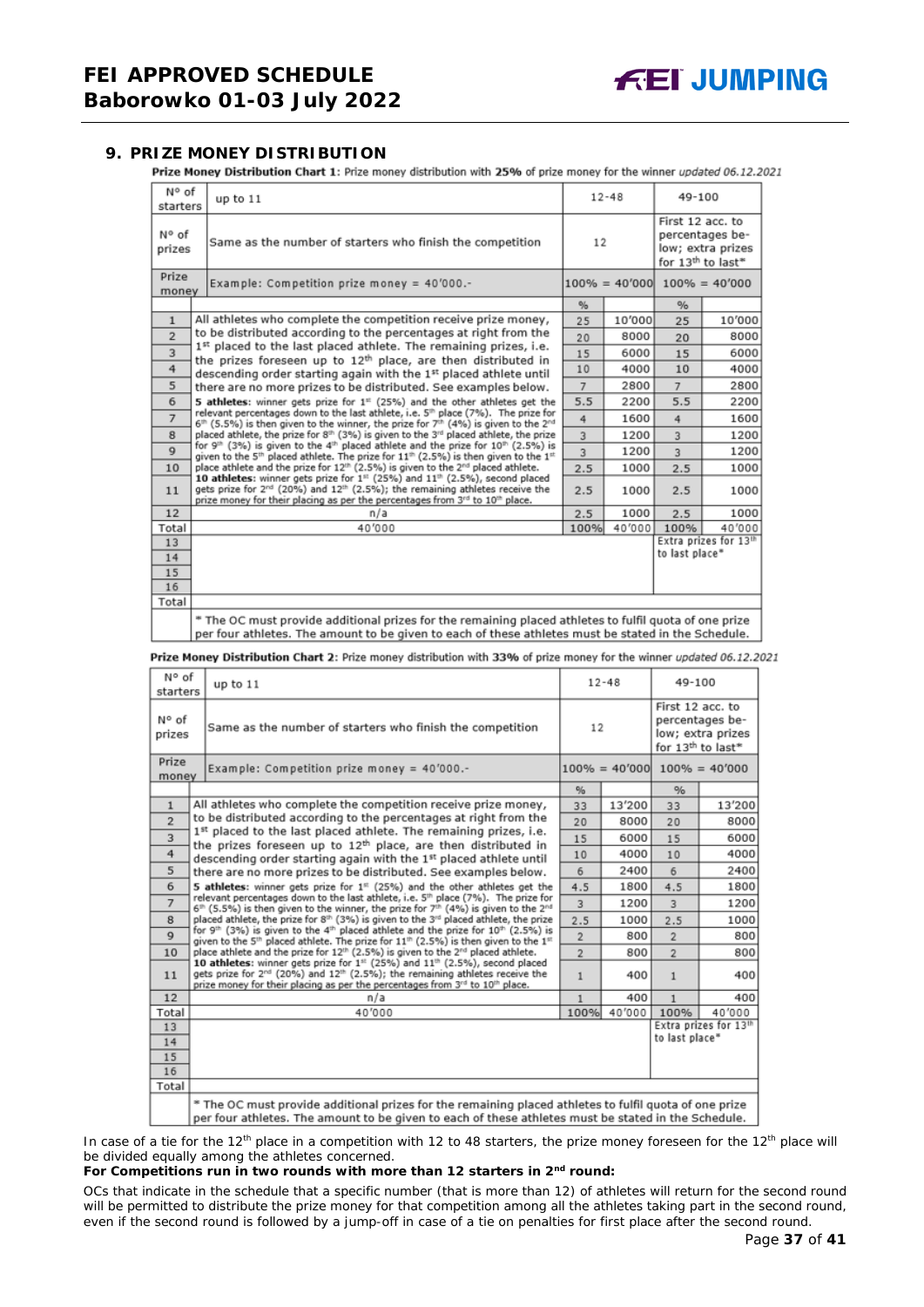#### **DEDUCTIONS FROM PRIZE MONEY AT COMPETITIONS:**

**Full details of any deductions from prize money must be outlined in the schedule. This includes government taxes. If it is necessary for Organisers to deduct such taxes, they must provide participants with an official form indicating the amount of tax deducted.** 

# **The tax form must be provided to the athletes upon arrival and returned to the Organiser prior to departing.**

Space for organiser to include details if necessary

# **IMPORTANT**

# **The total amount of prize money shown for each Competition in the schedule must be distributed. (FEI General Regulations articles 127 and 128)**

For details of the prize money breakdown for each competition please refer to the tables at the end of this document; the Organiser must specify which of the two (2) tables will be used. The total prize money for the Competition must be distributed among the first twelve (12) placed athletes.

The Organiser must provide additional created prizes for athletes placed beyond twelfth (12<sup>th</sup>) place. The minimum amount for each of these additional prizes, for athletes placed from thirteenth (13<sup>th</sup>) to last place, must be clearly specified in the approved schedule and not exceed the prize money of the athlete placed twelfth  $(12<sup>th</sup>)$ 

# <span id="page-37-0"></span>**10.MAXIMUM NUMBER OF STARTERS PER COMPETITION**

# **\*Annex VI FEI Jumping Rules:**

Maximum 100 starters per Competition other than the GP. If more than 100 starters are declared, the OC must split the Competition into the number of groups required to ensure that there are no more than 100 starters in any group, and provide the same amount of prize money as indicated for the original Competition for each group. The additional prize money provided by the OC is not taken into consideration with regard to the overall prize money that determines the star level of the Event or the Longines Ranking point group of the Competition, if applicable.

OCs may apply either of the following methods for splitting the Competition:

The competition is split into the number of groups required before it starts. There may be athletes with multiple horses in each group but all horses of any one athlete must be in the same group. If it is not possible to have groups of equal size there may be a different number of starters in each group;

OR

The competition is run as one single competition and split afterward into the number of groups required to ensure that there are no more than 100 starters in any group, and the classification established as follows: the athlete with the best score is the winner of the first group, the athlete with the second best score is the winner of the second group and so on until prizes have been allocated to 25% of the total number of starters. *NB: In this case separate results must be sent to the FEI for each of the groups, e.g. results for Competition 1a and for Competition 1b (and for Competition 1c if the original Competition was split into three groups, etc).*

In both cases above each group must offer the same amount of prize money as indicated for the original Competition. For the avoidance of doubt, it is the number of declared starters in the Competition, not the final number of starters that determines whether the Competition must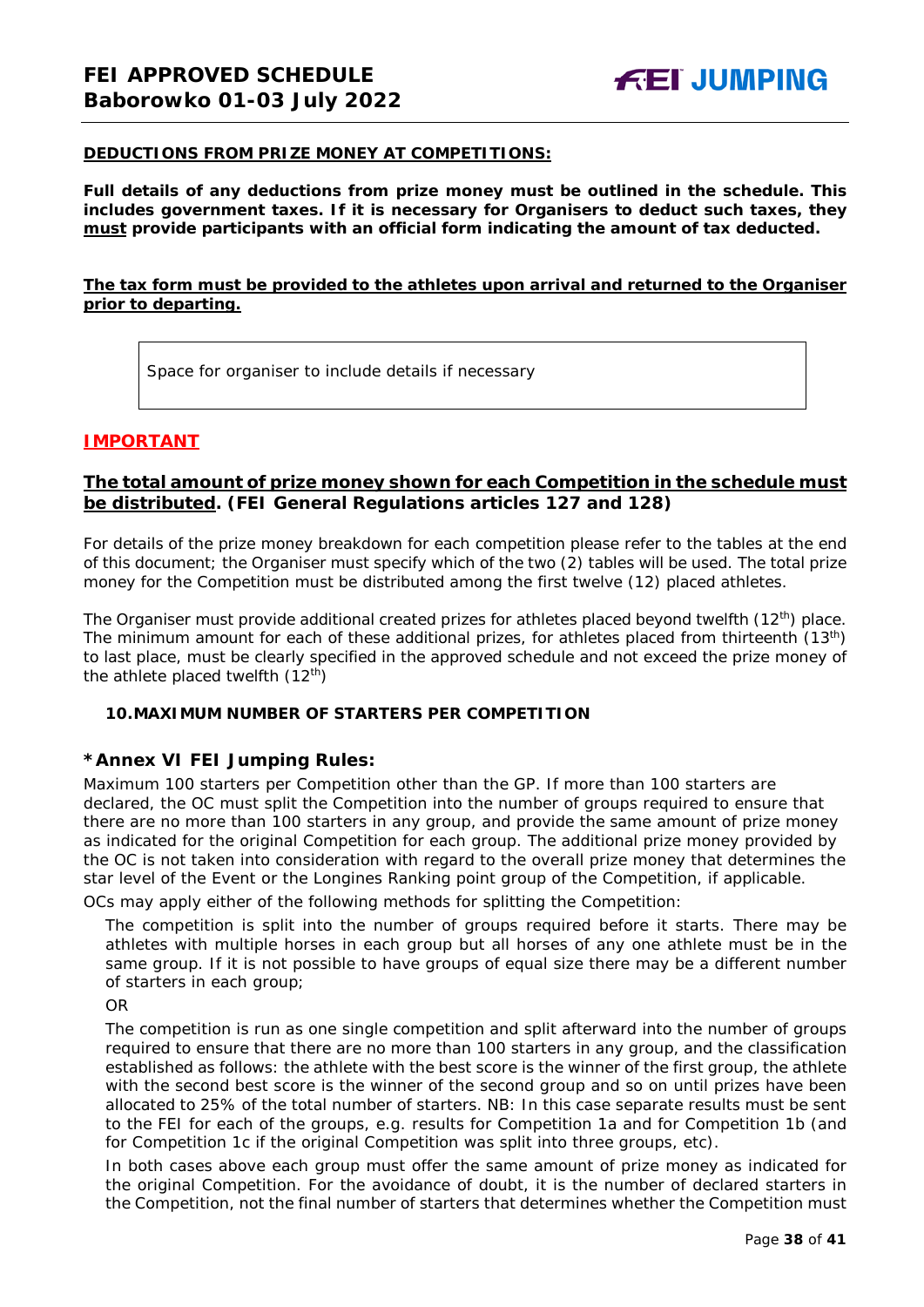### be split.

As all FEI World Cup™ Competitions have the status of a Grand Prix, the minimum prize money requirements for the Grand Prix are applicable to the FEI World Cup™ Competition. For CSI-W Events with a Grand Prix Competition in addition to the FEI World Cup™ Competition, the minimum prize money requirements for the Grand Prix apply only to the FEI World Cup™ Competition; the Grand Prix Competition at such Events cannot offer more prize money than the prize money offered for the FEI World Cup™ Competition.

# <span id="page-38-0"></span>**11. GLOSSARY**

# **\*Glossary FEI Jumping Rules:**

# **Fees:**

- Compulsory Fee: Compulsory Fees are fees that may be charged by the OC for costs/services not included in the Entry Fee. Compulsory Fees, if charged, must be paid by the Athletes concerned as outlined below. Only the following Compulsory Fees may be charged by the OC, providing full details of the amount to be charged is included in the Schedule and approved by the FEI:
	- NF fee if applicable
	- NF medication control programme fee if applicable
	- FEI EADCMR fee if applicable (OC to indicate in the Schedule if the EADCMR fee is included in the Entry Fee or not)
	- Fee for health/customs-related documents for Horses if these have been requested by the Athlete.
	- Fee for manure disposal (maximum € 40 per horse per Event)
	- Fee for lorry parking if applicable (The fee indicated in the Schedule may only be charged per lorry not per Athlete.)
	- Fee for electric hook-up for lorry (The fee indicated in the Schedule may only be charged per lorry, not per Athlete.)
- Discretionary Fee: Discretionary Fees are fees that may be charged for optional commodities/services that may be purchased by an Athlete if he so chooses and that do not affect the equity of the Athlete's right to compete at the Event or the well-being of the Horse, such as:
	- VIP or premium parking
	- VIP table
	- Extra box for tack or for non-competing Horse
	- Extra bedding and/or fodder (details to be included e.g. shavings, straw, hay)
	- Premium stabling (all stabling at the Event must meet minimum FEI requirements)
- Entry Fee: The Entry Fee is the fee charged to participate in an Event with one Horse and covers the following:
	- Stabling of one Horse for the duration of the Event (includes cleaning and disinfecting stables before the event, including between Events that are part of Tours, water and electricity in the stables, first bedding or a fixed amount of bedding depending on the type of event and 24 hour security services for the stables)
	- Use of all facilities at the Event (no infrastructure fees may be charged)
	- Right to participate in all Competitions in accordance with the conditions in the Schedule (no nomination fees or start fees may be charged)
	- Administrative/Office fees (includes all services relating to administration of the Event and running of the Competitions: data/results/timing services, bookkeeping and accreditation services)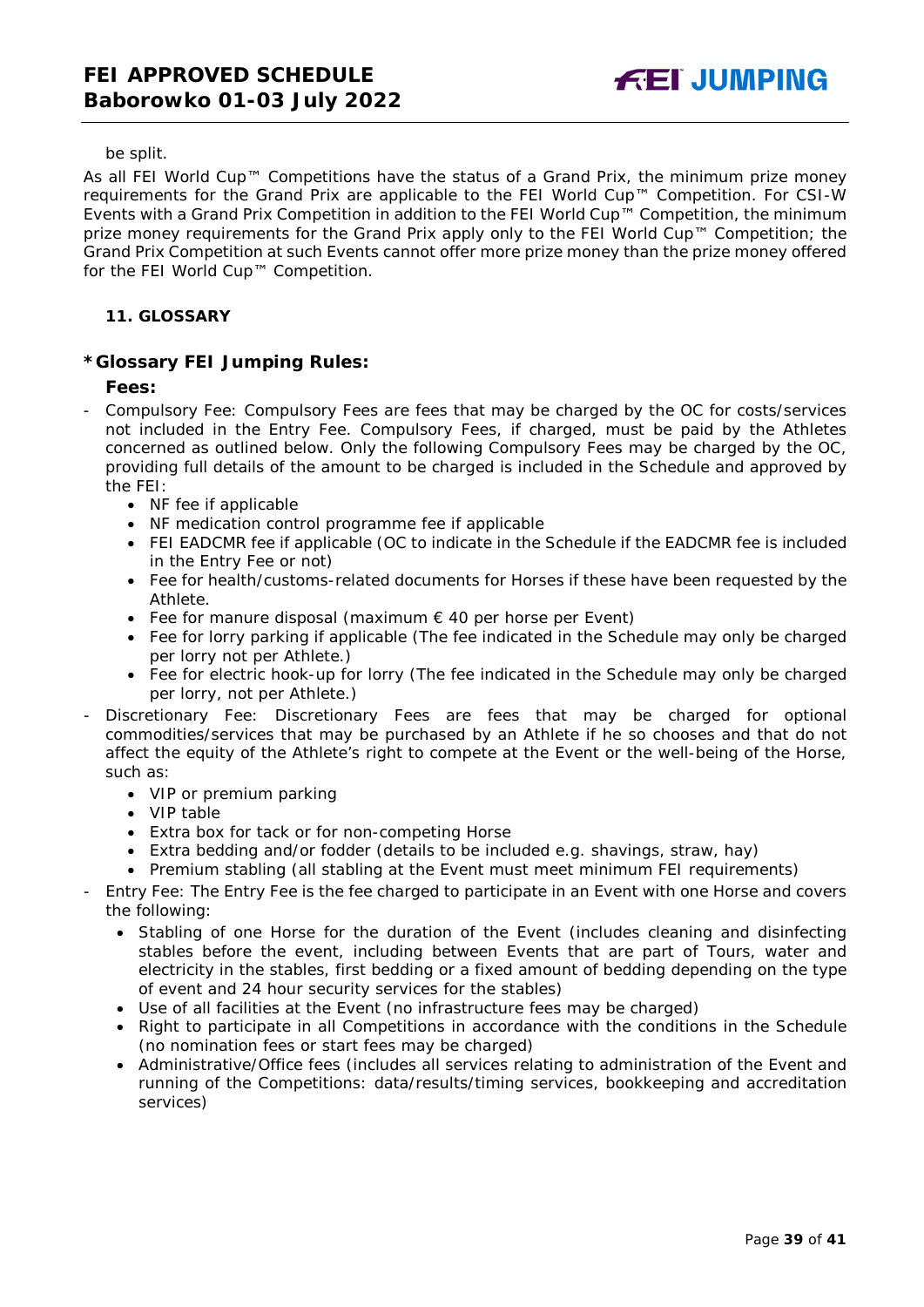# <span id="page-39-0"></span>**XV. ANNEXES**

# **1. FEI ENTRY SYSTEM**

Please fill the form below in order to provide you and the other members of your committee or your IT Providers access to the FEI Entry System.

| FEI $1D^1$ :          | 10045444                       |                                  |
|-----------------------|--------------------------------|----------------------------------|
| Name*:                | Święcicki                      |                                  |
| First Name*:          | Henryk                         |                                  |
| $E$ -Mail*:           | office@baborowko.pl            |                                  |
| Access Rights*:       | $\boxtimes$ Admin <sup>2</sup> | Consult <sup>3</sup>             |
| Events <sup>4</sup> : | all                            |                                  |
| FEI $ID^1$ :          | 10139344                       |                                  |
| Name*:                | Tarant                         |                                  |
| First Name*:          | Agnieszka                      |                                  |
| $E$ -Mail*:           | agnieszkatarant@gmail.com      |                                  |
| Access Rights*:       | $\Box$ Admin <sup>2</sup>      | $\boxtimes$ Consult <sup>3</sup> |
| Events <sup>4</sup> : | all                            |                                  |
| FEI $1D^1$ :          | 10271680                       |                                  |
| Name*:                | Kaja                           |                                  |
| First Name*:          | Radzikowska                    |                                  |
| E-Mail*:              | kkaja.radzikowska@gmail.com    |                                  |
|                       |                                |                                  |
| Access Rights*:       | $\Box$ Admin <sup>2</sup>      | $\boxtimes$ Consult <sup>3</sup> |

**\* Mandatory Fields**

<sup>&</sup>lt;sup>1</sup> If already have an FEI user account.

<sup>&</sup>lt;sup>2</sup> Provides you the required access to manage entries and substitutions and download entries/lists.

<sup>&</sup>lt;sup>3</sup> You are just able to consult and download the entries/lists.

<sup>4</sup> Leave the field blank if the user deals with the entries of all events in the show.